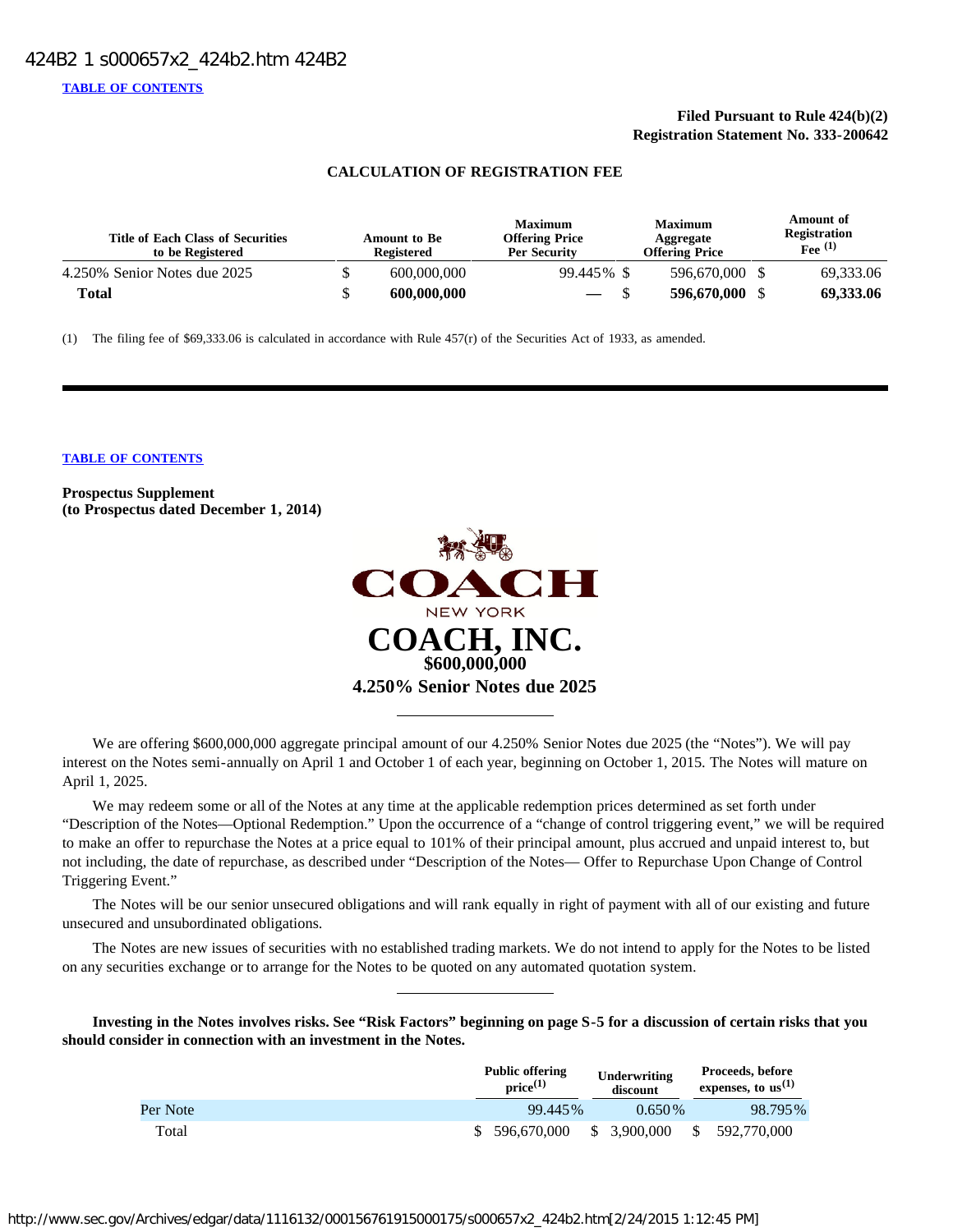(1) Plus accrued interest, if any, from March 2, 2015.

# **Neither the Securities and Exchange Commission nor any state securities commission has approved or disapproved of the Notes or determined if this prospectus supplement or the accompanying prospectus is truthful or complete. Any representation to the contrary is a criminal offense.**

We expect that delivery of the Notes will be made to investors in book-entry form only through The Depository Trust Company for the benefit of its direct and indirect participants, including Euroclear Bank S.A./N.V. and Clearstream Banking *société anonyme*, on or about March 2, 2015.

*Joint Book-Running Managers*

**J.P. Morgan BofA Merrill Lynch**

# **HSBC**

*Senior Co-Managers*

**TD Securities US Bancorp Wells Fargo Securities** 

*Co-Managers*

**BNP PARIBAS Citigroup MUFG** 

**PNC Capital Markets LLC The Williams Capital Group, L.P.**

**February 23, 2015**

# **[TABLE OF CONTENTS](#page-35-0)**

# **TABLE OF CONTENTS**

|                                                       | Page       |
|-------------------------------------------------------|------------|
| <b>Prospectus Supplement</b>                          |            |
| <b>ABOUT THIS PROSPECTUS SUPPLEMENT</b>               | $S$ -ii    |
| <b>INCORPORATION BY REFERENCE</b>                     | $S$ -ii    |
| WHERE YOU CAN FIND MORE INFORMATION                   | $S$ -iii   |
| SPECIAL NOTE ON FORWARD-LOOKING STATEMENTS            | $S$ -iii   |
| <b>SUMMARY</b>                                        | <u>S-1</u> |
| <b>RISK FACTORS</b>                                   | $S-5$      |
| <b>USE OF PROCEEDS</b>                                | $S-8$      |
| <b>CAPITALIZATION</b>                                 | $S-9$      |
| <b>DESCRIPTION OF OTHER INDEBTEDNESS</b>              | $S-10$     |
| <b>DESCRIPTION OF THE NOTES</b>                       | $S-11$     |
| <b>CERTAIN MATERIAL U.S. FEDERAL TAX CONSEQUENCES</b> | $S-26$     |
| <b>UNDERWRITING</b>                                   | $S-31$     |
| <b>LEGAL MATTERS</b>                                  | $S-35$     |
|                                                       |            |

| <b>Prospectus</b>                                       |   |
|---------------------------------------------------------|---|
| <b>ABOUT THIS PROSPECTUS</b>                            |   |
| <b>WHERE YOU CAN FIND MORE INFORMATION</b>              |   |
| <b>INCORPORATION BY REFERENCE</b>                       |   |
| <b>STATEMENTS REGARDING FORWARD-LOOKING INFORMATION</b> |   |
| <b>THE COMPANY</b>                                      |   |
| <b>RISK FACTORS</b>                                     | 6 |
| <b>RATIO OF EARNINGS TO FIXED CHARGES</b>               | 6 |

http://www.sec.gov/Archives/edgar/data/1116132/000156761915000175/s000657x2\_424b2.htm[2/24/2015 1:12:45 PM]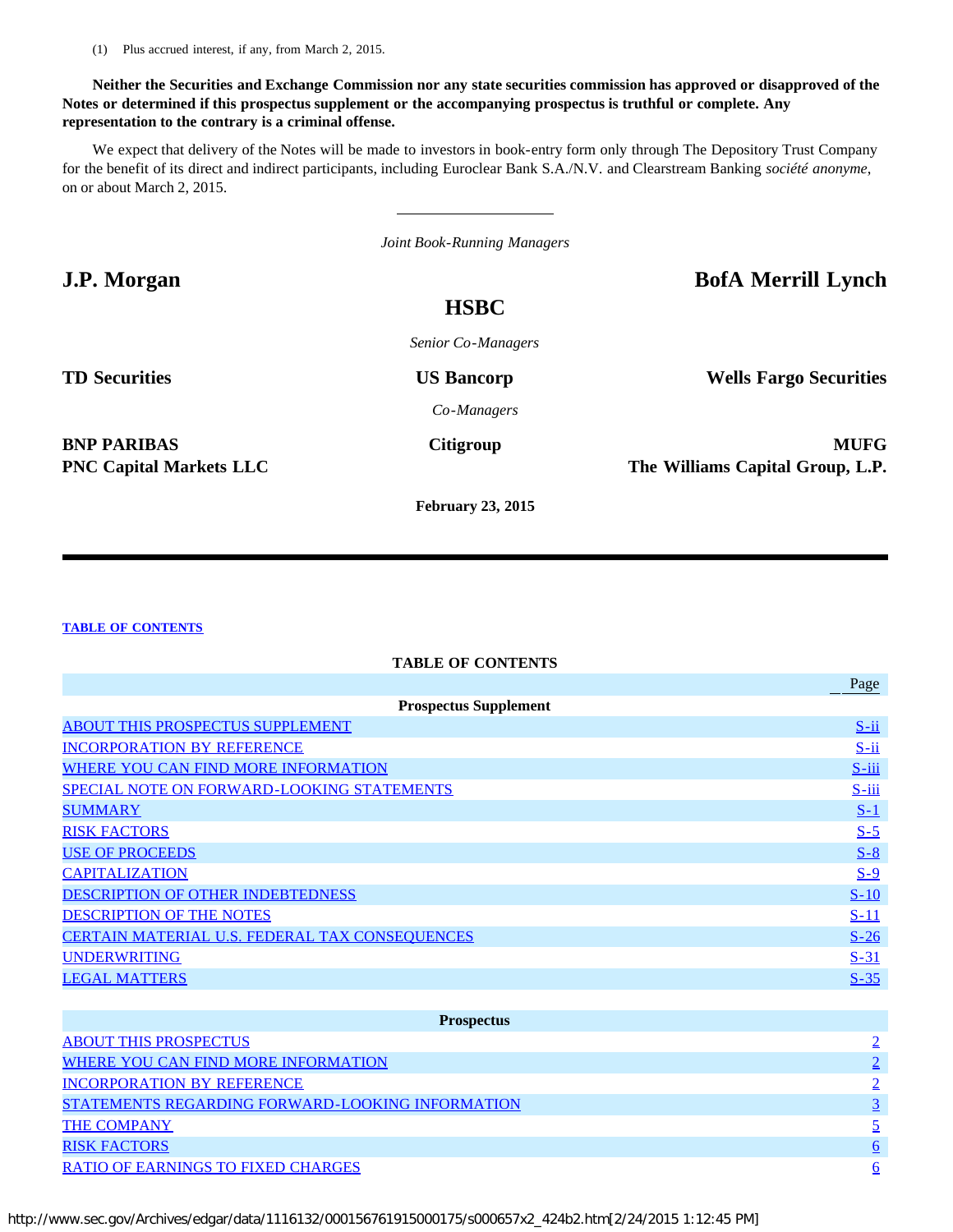| <b>USE OF PROCEEDS</b>             | Ö  |
|------------------------------------|----|
| DESCRIPTION OF THE DEBT SECURITIES |    |
| <b>PLAN OF DISTRIBUTION</b>        |    |
| <b>LEGAL MATTERS</b>               | 10 |
| <b>EXPERTS</b>                     | 10 |
|                                    |    |

#### **ABOUT THIS PROSPECTUS SUPPLEMENT**

<span id="page-2-0"></span>This document consists of two parts. The first part is this prospectus supplement, which describes the specific terms of this offering. The second part is the accompanying prospectus which describes more general information, some of which may not apply to this offering. You should read both this prospectus supplement and the accompanying prospectus, together with the additional information described under the headings "Where You Can Find More Information" and "Incorporation by Reference."

In this prospectus supplement, unless otherwise stated or the context otherwise requires, "Coach," "ourselves," "we," "our," "us," and the "Company" refer to Coach, Inc. and its subsidiaries. To the extent there is a conflict between the information contained in this prospectus supplement and the information contained in the accompanying prospectus or any document incorporated by reference therein filed prior to the date of this prospectus supplement, you should rely on the information in this prospectus supplement; provided that if any statement in one of these documents is inconsistent with a statement in another document having a later date— for example, a document incorporated by reference in the accompanying prospectus—the statement in the document having the later date modifies or supersedes the earlier statement.

We and the underwriters have not authorized anyone to provide any information other than that contained or incorporated by reference in this prospectus supplement or the accompanying prospectus or any relevant free writing prospectus prepared by or on behalf of us or to which we have referred you. We and the underwriters take no responsibility for, and can provide no assurance as to the reliability of, any other information that others may give you. It is important for you to read and consider all information contained in this prospectus supplement and the accompanying prospectus, including the documents incorporated by reference herein and therein, and any free writing prospectus that we have authorized for use in connection with this offering, in their entirety before making your investment decision.

**We are not, and the underwriters are not, making an offer to sell these securities in any jurisdiction where the offer or sale is not permitted. You should assume that the information appearing in this prospectus supplement, the accompanying prospectus and the documents incorporated by reference is accurate only as of their respective dates. Our business, financial condition, results of operations and prospects may have changed since that relevant date. Neither this prospectus supplement nor the accompanying prospectus constitutes an offer, or a solicitation on our behalf or on behalf of the underwriters, to subscribe for and purchase any of the securities and may not be used for or in connection with an offer or solicitation by anyone in any jurisdiction in which such an offer or solicitation is not authorized or to any person to whom it is unlawful to make such an offer or solicitation.**

This prospectus supplement and the accompanying prospectus include registered trademarks, trade names and service marks of the Company and its subsidiaries.

#### **INCORPORATION BY REFERENCE**

<span id="page-2-1"></span>In this prospectus supplement, we "incorporate by reference" certain information that we file with the Securities and Exchange Commission (the "SEC"), which means that we can disclose important information to you by referring you to that information. The information we incorporate by reference is an important part of this prospectus supplement, and later information that we file with the SEC will automatically update and supersede this information. The following documents have been filed by us with the SEC and are incorporated by reference into this prospectus supplement:

- Our Annual Report on Form 10-K for the fiscal year ended June 28, 2014 (filed on August 15, 2014) (the "2014 Form 10-  $K$ ");
- Our Quarterly Report on Form 10-Q for the quarters ended September 27, 2014 (filed on November 6, 2014) (the "First Quarter Form 10-Q") and December 27, 2014 (filed on February 4, 2015) (the "Second Quarter Form 10-Q");
- Our Current Reports on Form 8-K and Form 8-K/A (filed on July 2, 2014, July 17, 2014, September 9, 2014, September 10, 2014, September 22, 2014, September 25, 2014, November 12, 2014, January 6, 2015, January 29, 2015 (other than any portions of such filing that are furnished pursuant to Item 2.02 (including any financial statements or exhibits relating thereto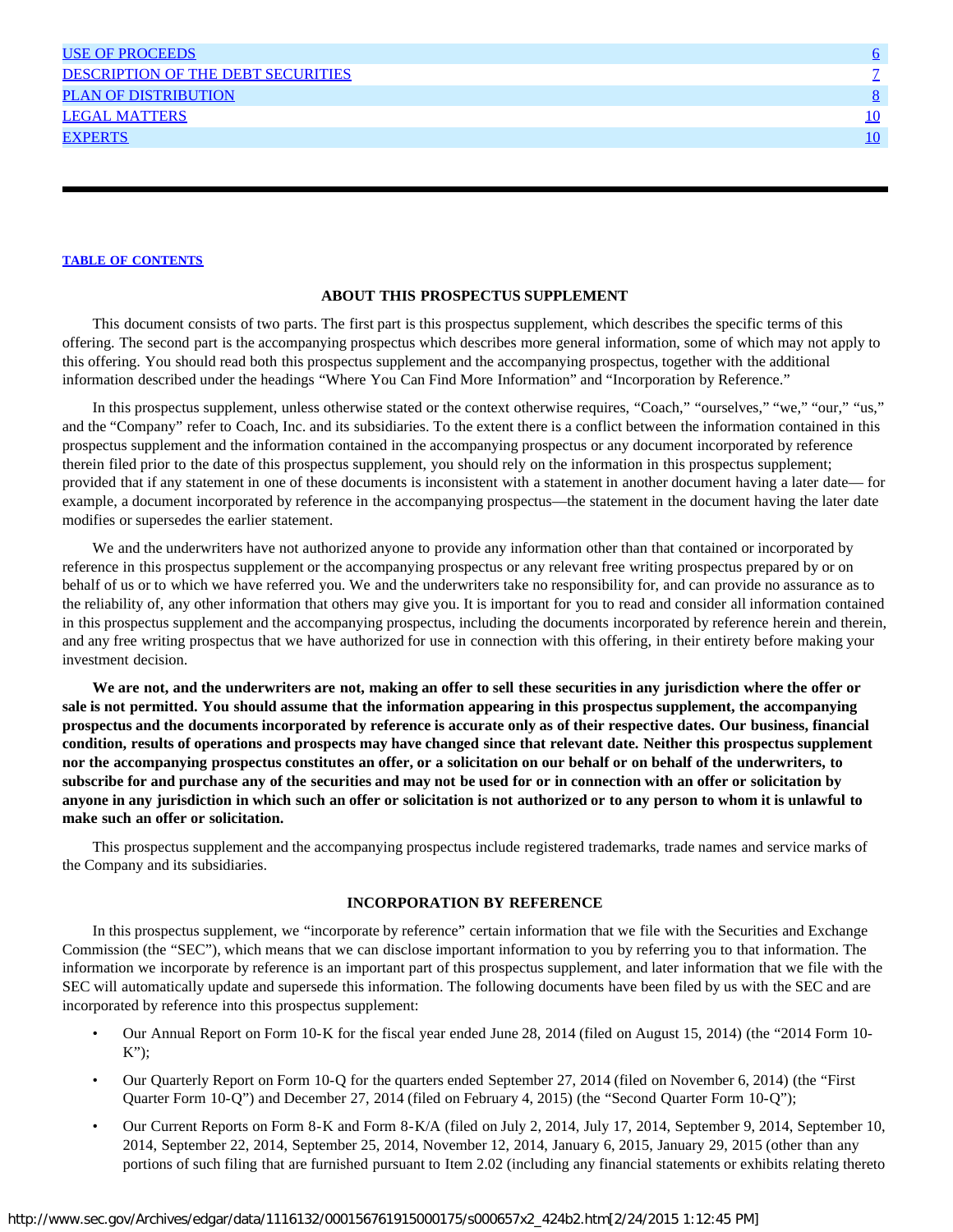S-ii

#### **[TABLE OF CONTENTS](#page-35-0)**

• The portions of our Definitive Proxy Statement on Schedule 14A (filed on September 26, 2014) which were incorporated by reference into our 2014 Form 10-K.

All documents and reports that we file with the SEC (other than any portion of such filings that are furnished pursuant to Item 2.02 or Item 7.01 (including any financial statements or exhibits relating thereto furnished pursuant to Item 9.01) under applicable SEC rules rather than filed) under Sections 13(a), 13(c), 14 or 15(d) of the Securities Exchange Act of 1934, as amended (the "Exchange Act"), from the date of this prospectus supplement until the termination of the offering under this prospectus supplement, shall be deemed to be incorporated in this prospectus supplement and the accompanying prospectus by reference. The information contained on our website (http://www.coach.com/investors) is not incorporated into this prospectus supplement or the accompanying prospectus. The reference to our website is intended to be an inactive textual reference.

#### **WHERE YOU CAN FIND MORE INFORMATION**

<span id="page-3-0"></span>We file annual, quarterly and current reports, proxy statements and other information with the SEC. You may obtain such SEC filings from the SEC's website at http://www.sec.gov. You can also read and copy these materials at the SEC's public reference room at 100 F Street, N.E., Washington, D.C. 20549. You can obtain further information about the operation of the SEC's public reference room by calling the SEC at 1-800-SEC-0330. You can also obtain information about us at the offices of the New York Stock Exchange, 11 Wall Street, New York, New York 10005.

As permitted by SEC rules, this prospectus does not contain all of the information we have included in the registration statement and the accompanying exhibits and schedules we file with the SEC. You may refer to the registration statement, exhibits and schedules for more information about us and the debt securities. The registration statement, exhibits and schedules are available through the SEC's website or at its public reference room.

# **SPECIAL NOTE ON FORWARD-LOOKING STATEMENTS**

<span id="page-3-1"></span>This prospectus supplement, and the documents incorporated by reference in this prospectus supplement, contain certain "forward-looking statements" within the meaning of the Private Securities Litigation Reform Act of 1995, and are based on management's current expectations. These forward-looking statements can be identified by the use of forward-looking terminology such as "believes," "may," "will," "should," "expect," "confidence," "trends," "intend," "estimate," "on track," "are positioned to," "on course," "opportunity," "continue," "project," "guidance," "target," "forecast," "anticipated," "plan," "potential," the negative of these terms or comparable terms.

Various factors could adversely affect our operations, business or financial results in the future and cause our actual results to differ materially from those contained in the forward-looking statements, including those factors discussed under "Risk Factors" or otherwise discussed in the 2014 Form 10-K, the Second Quarter Form 10-Q and in our other filings made from time to time with the SEC after the date of the registration statement of which this prospectus supplement is a part, as well as:

- the impact of the challenging state of the global economy on consumer purchases of premium lifestyle products that we offer for sale;
- our ability to continue to expand or grow our business, including international expansion, and the impact of consumer demand, behavior and purchasing trends;
- our ability to successfully execute our multi-year transformation initiatives;
- the impact of excess inventories should we misjudge consumer demand;
- changes in the competitive marketplace, including the development of new products by our competitors;
- our ability to retain the value of the Coach brand and timely respond to changing fashion and retail trends;
- legal, regulatory, tax, political, economic and other risks associated with operating in international markets, including risks related changes in exchange rates, political or economic instability in major market, repatriation of foreign cash, natural and other disasters and changes in legal and regulatory requirements;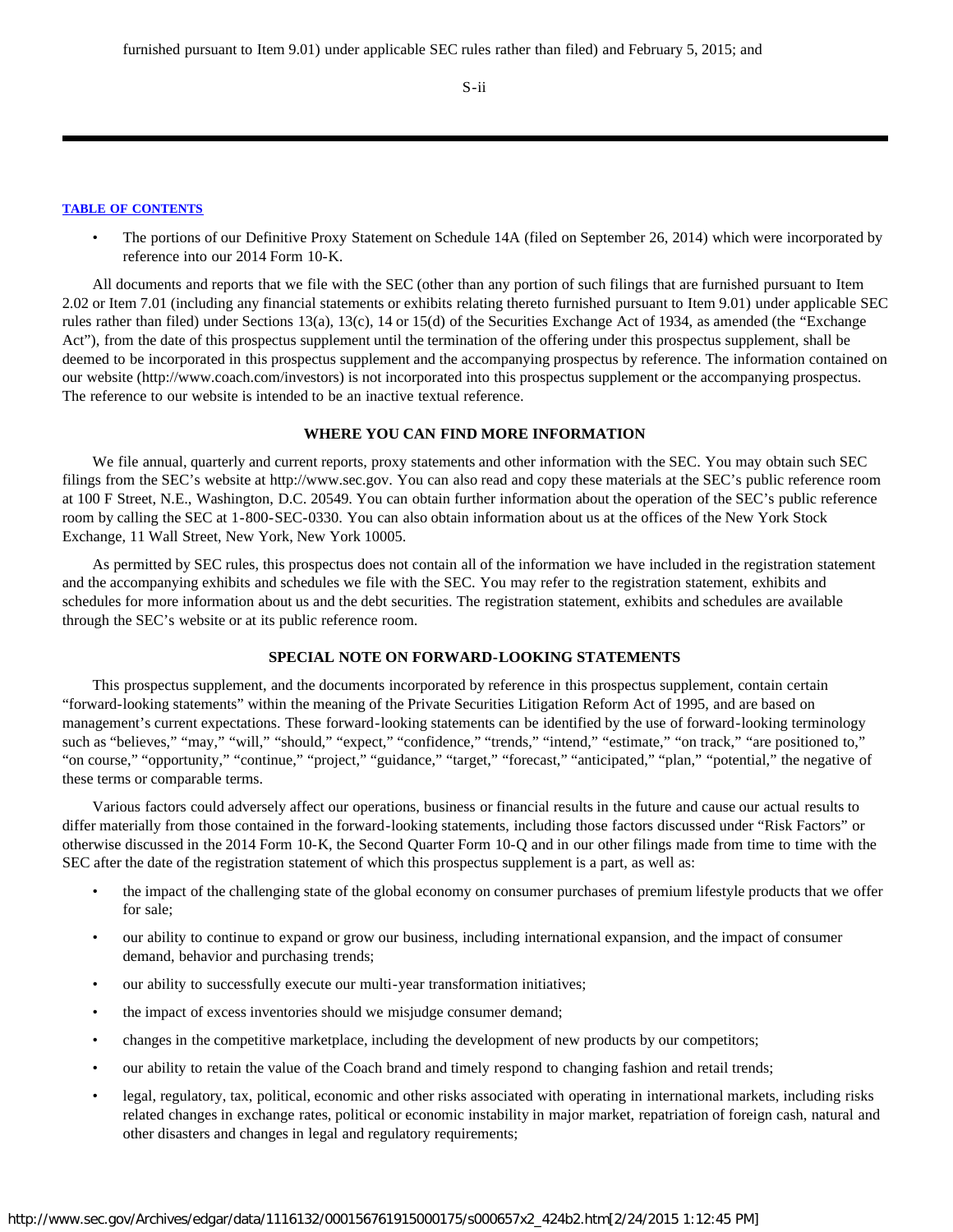- fluctuations in our stock price;
- our ability to adequately protect our intellectual property and curb the sale of counterfeit merchandise;
- our ability to secure our computer systems and those of our third-party service providers from cybersecurity threats, including a privacy or data security breach;
- our exposure to risks inherent in global sourcing activities, including risks associated with cost fluctuations relating to raw materials, transportation, and labor costs;
- the impact of leasing retail space subject to long-term and non-cancelable leases;
- our ability to attract, develop and retain qualified employees, including key personnel;
- the impact on our North American wholesale business of consolidations, liquidations, restructurings and other ownership changes in the retail industry;
- the impact on our licenses should our licensing partners fail to preserve the value of our licenses or changes in our relationships with licensing partners;
- the impact of seasonality and quarterly fluctuations in sales of our products on our operating results;
- the impact of our inability to pay quarterly dividends at expected levels;
- changes in our credit profile or deterioration in market conditions;
- changes to our anticipated effective tax rates in future years; and
- the impact of relocating to our new global corporate headquarters, including cost overruns and disruptions in our operations.

These forward-looking statements are based largely on our expectations and judgments and are subject to a number of risks and uncertainties, many of which are unforeseeable and beyond our control. A detailed discussion of significant risk factors that have the potential to cause our actual results to differ materially from our expectations is described in "Risk Factors" on page S-5 and in Item 1A. of our 2014 Form 10-K and Second Quarter Form 10-Q, which we have filed with the SEC and are incorporated by reference herein. We undertake no obligation to publicly update or revise any forward-looking statements, whether as a result of new information, future events, or otherwise, except as required by law.

S-iv

#### <span id="page-4-0"></span>**[TABLE OF CONTENTS](#page-35-0)**

#### **SUMMARY**

*This summary highlights information contained elsewhere in this prospectus supplement, the accompanying prospectus and the documents incorporated by reference. This summary does not contain all of the information that you may wish to consider before investing in our securities. We utilize a 52-53 week fiscal year ending on the Saturday closest to June 30 and "Fiscal 2014" refers to our fiscal year ended on June 28, 2014, reflecting a 52-week period. You should read this entire prospectus supplement, the accompanying prospectus and the documents incorporated by reference carefully, especially the risks of investing in our debt securities discussed under "Risk Factors."*

# **The Company**

Founded in 1941, we have grown from a family-run workshop in a Manhattan loft to a leading New York design house of modern luxury accessories and lifestyle collections. Coach is one of the most recognized fine accessories brands in the United States and in targeted international markets. We offer premium lifestyle accessories to a loyal and engaged customer base and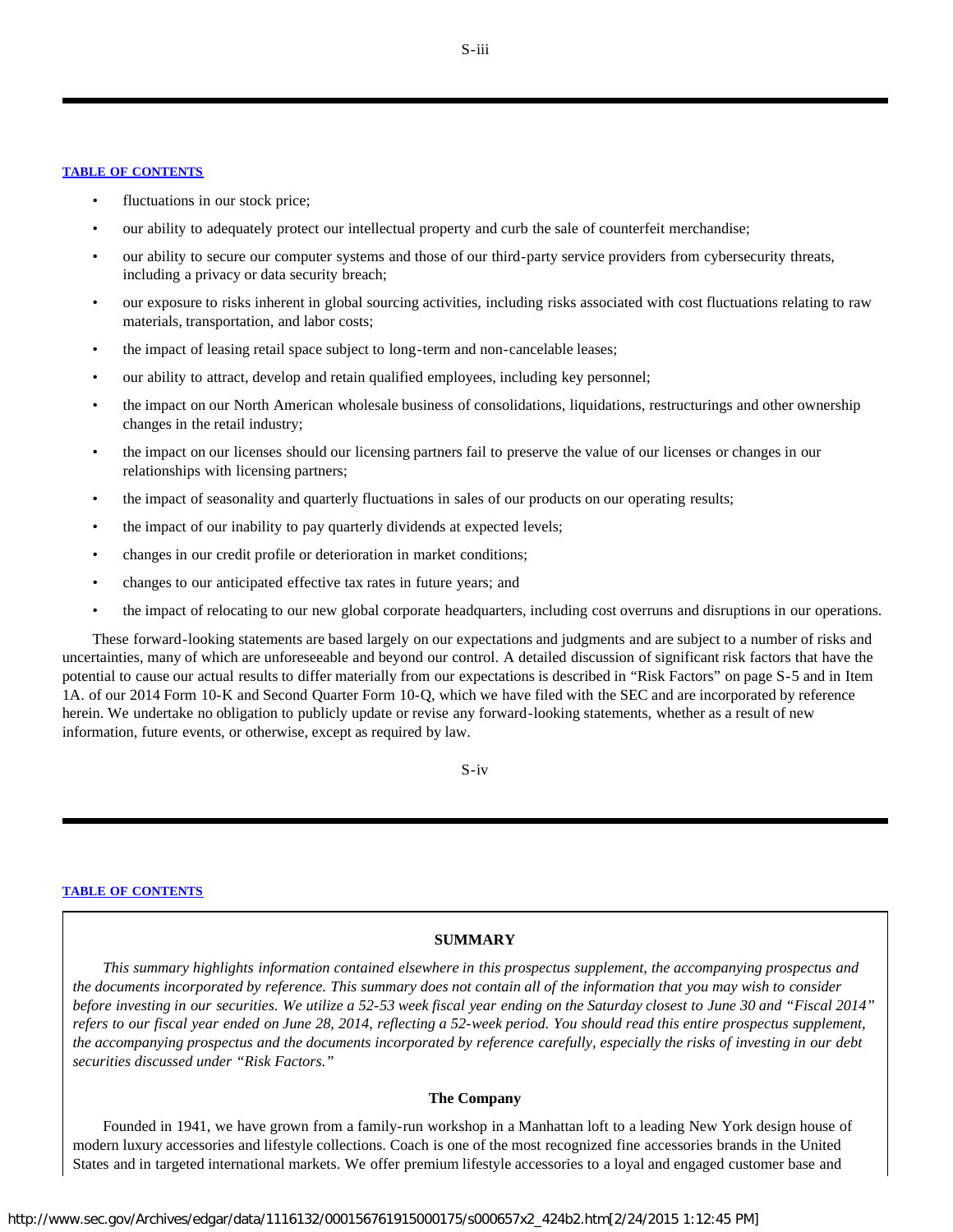provide consumers with fresh, compelling and innovative products that are extremely well made, at an attractive price. Our product offering uses a broad range of high quality leathers, fabrics and materials. In response to our customer's demands for both fashion and function, we offer updated styles and multiple product categories which address an increasing share of our customer's accessory wardrobe. We created a sophisticated, modern and inviting environment to showcase our product assortment and reinforce a consistent brand positioning wherever the consumer may shop. We utilize a flexible, cost-effective global sourcing model, in which independent manufacturers supply our products, allowing us to bring our broad range of products to market rapidly and efficiently.

We offer a number of key differentiating elements that set us apart from the competition, including:

*A Distinctive Brand* — The Coach brand represents a blend of classic American style with a distinctive New York spirit, offering a design that is known for a distinctive combination of style and function. We offer lifestyle products that we believe are relevant, extremely well made and provide excellent value.

*A Market Leadership Position With Growing International Recognition* — We are a global leader in premium handbags and lifestyle accessories. Our long-standing reputation and distinctive image have been consistently developed across an expanding number of products, sales channels and international markets, including within North America, in which we are the leading brand, and in Japan, where we are the leading imported luxury handbag and accessories brand by units sold. We are also gaining traction in China and other Asian markets, Europe and Latin America.

*A Loyal And Involved Consumer* — Our consumers have a strong emotional connection with the brand. Part of our everyday mission is to cultivate consumer relationships by strengthening this emotional connection.

*A Multi-Channel Global Distribution Model* — Our products are available in image-enhancing locations globally wherever our consumer chooses to shop, including: retail and outlet stores, directly operated concession shop-in-shops, online, and department and specialty stores. This allows us to maintain a dynamic balance as results do not depend solely on the performance of a single channel or geographic area. Our stores showcase the world of Coach and enhance the shopping experience while reinforcing the image of our brand. The modern store design creates a distinctive environment to display our products. We have committed a future investment of approximately \$570 million to further elevate our in-store imagery. Store associates are trained to maintain high standards of visual presentation, merchandising and customer service.

*Innovation With A Consumer-Centric Focus* — We listen to our consumers through rigorous consumer research and strong consumer orientation. To truly understand globalization and its impact on us, we also need to understand the local context in each market, learning about our consumer wherever Coach is sold. We work to anticipate the consumer's changing needs by keeping the product assortment fresh and compelling.

Our product offerings include modern luxury accessories and lifestyle collections, including women's and men's bags, women's and men's small leather goods, business cases, footwear, wearables (including outerwear), watches, weekend and travel accessories, scarves, sunwear, fragrance, jewelry, travel bags and other lifestyle products.

S-1

#### **[TABLE OF CONTENTS](#page-35-0)**

#### **Corporate Information**

We are a Maryland corporation. The address of our principal executive offices and our telephone number at that location is:

Coach, Inc.

516 West 34<sup>th</sup> Street New York, New York 10001 (212) 594-1850

S-2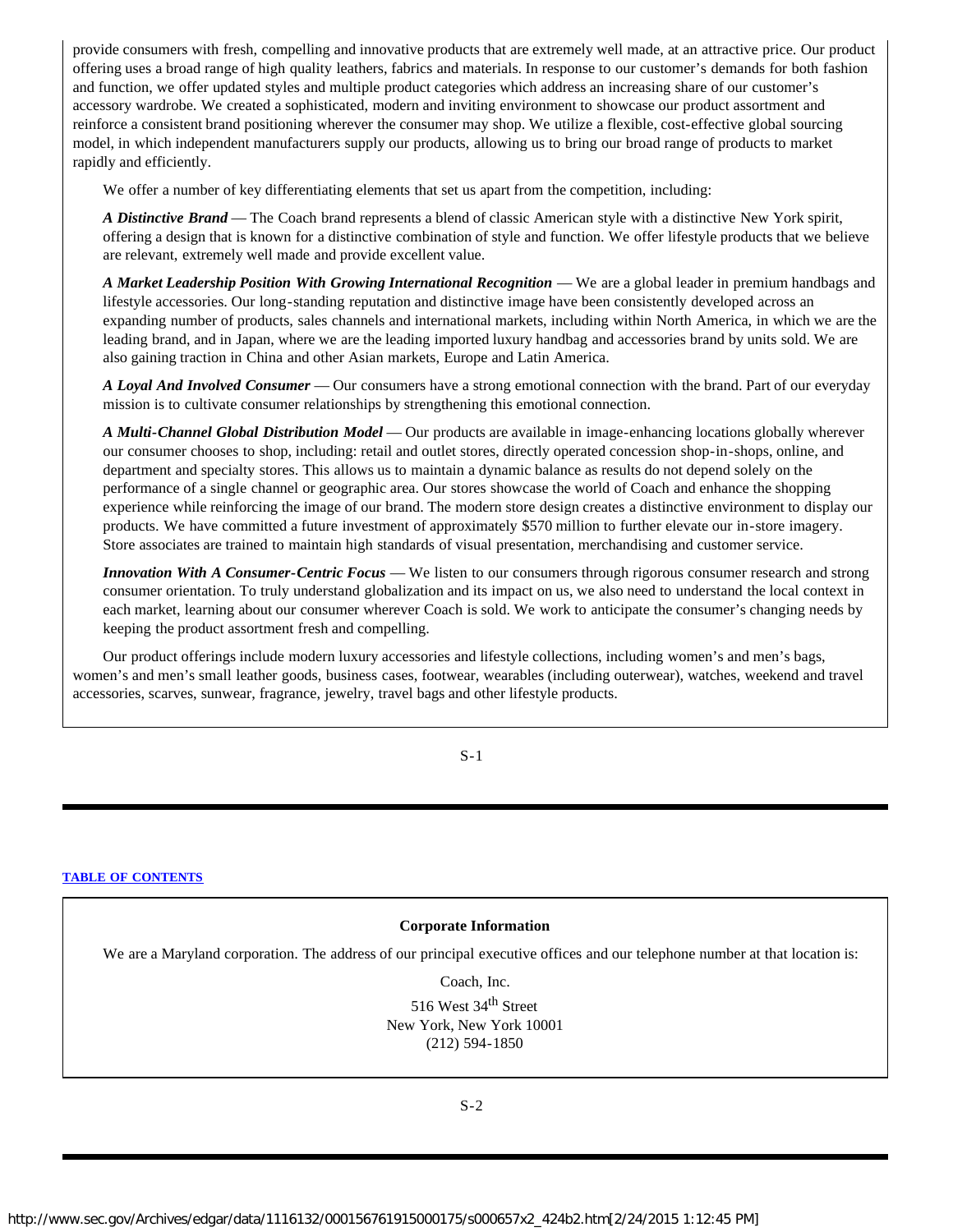# **The Offering**

This summary is not a complete description of the Notes. For a more detailed description of the Notes, see "Description of the Notes" in this prospectus supplement.

| <b>Issuer</b>                             | Coach, Inc.                                                                                                                                                                                                                                                                                                                                                                              |
|-------------------------------------------|------------------------------------------------------------------------------------------------------------------------------------------------------------------------------------------------------------------------------------------------------------------------------------------------------------------------------------------------------------------------------------------|
| <b>Securities Offered</b>                 | \$600,000,000 aggregate principal amount of 4.250% Senior Notes due 2025<br>(the "Notes").                                                                                                                                                                                                                                                                                               |
| <b>Maturity</b>                           | The Notes will mature on April 1, 2025.                                                                                                                                                                                                                                                                                                                                                  |
| <b>Interest Rate</b>                      | The Notes will bear interest from March 2, 2015 at the rate of 4.250% per<br>annum.                                                                                                                                                                                                                                                                                                      |
| <b>Interest Payment Dates</b>             | Interest on the Notes is payable semi-annually on April 1 and October 1 of<br>each year, beginning October 1, 2015.                                                                                                                                                                                                                                                                      |
| <b>Ranking of Notes</b>                   | The Notes will be our senior unsecured obligations and will rank equally in<br>right of payment with all of our existing and future unsecured and<br>unsubordinated obligations.                                                                                                                                                                                                         |
|                                           | The Notes will be effectively junior to any of our future indebtedness that is<br>secured to the extent of the value of the assets securing such indebtedness<br>and will be structurally subordinated to the liabilities of our subsidiaries. As<br>of December 27, 2014, we had no secured indebtedness and our subsidiaries<br>had liabilities of approximately \$471.5 million.      |
| <b>Sinking Fund</b>                       | None.                                                                                                                                                                                                                                                                                                                                                                                    |
| <b>Optional Redemption</b>                | We may redeem some or all of the Notes at any time at the applicable<br>redemption prices determined as set forth under "Description of the Notes-<br>Optional Redemption."                                                                                                                                                                                                              |
| <b>Change of Control Triggering Event</b> | Upon the occurrence of a "change of control triggering event," as defined<br>under "Description of the Notes- Offer to Repurchase Upon Change of<br>Control Triggering Event," we will be required to make an offer to<br>repurchase the Notes at a price equal to 101% of their principal amount,<br>plus accrued and unpaid interest to, but not including, the date of<br>repurchase. |
| <b>Certain Covenants</b>                  | The indenture governing the Notes will contain covenants limiting our<br>ability and our subsidiaries' ability to:                                                                                                                                                                                                                                                                       |
|                                           | create certain liens;                                                                                                                                                                                                                                                                                                                                                                    |
|                                           | enter into sale and leaseback transactions; and                                                                                                                                                                                                                                                                                                                                          |
|                                           | consolidate or merge with, or sell, lease or convey all or substantially<br>all of our or their properties or assets to, another person.                                                                                                                                                                                                                                                 |
|                                           | However, each of these covenants is subject to a number of significant<br>exceptions. You should read "Description of the Notes-Certain Covenants"<br>for a description of these covenants.                                                                                                                                                                                              |

S-3

# **[TABLE OF CONTENTS](#page-35-0)**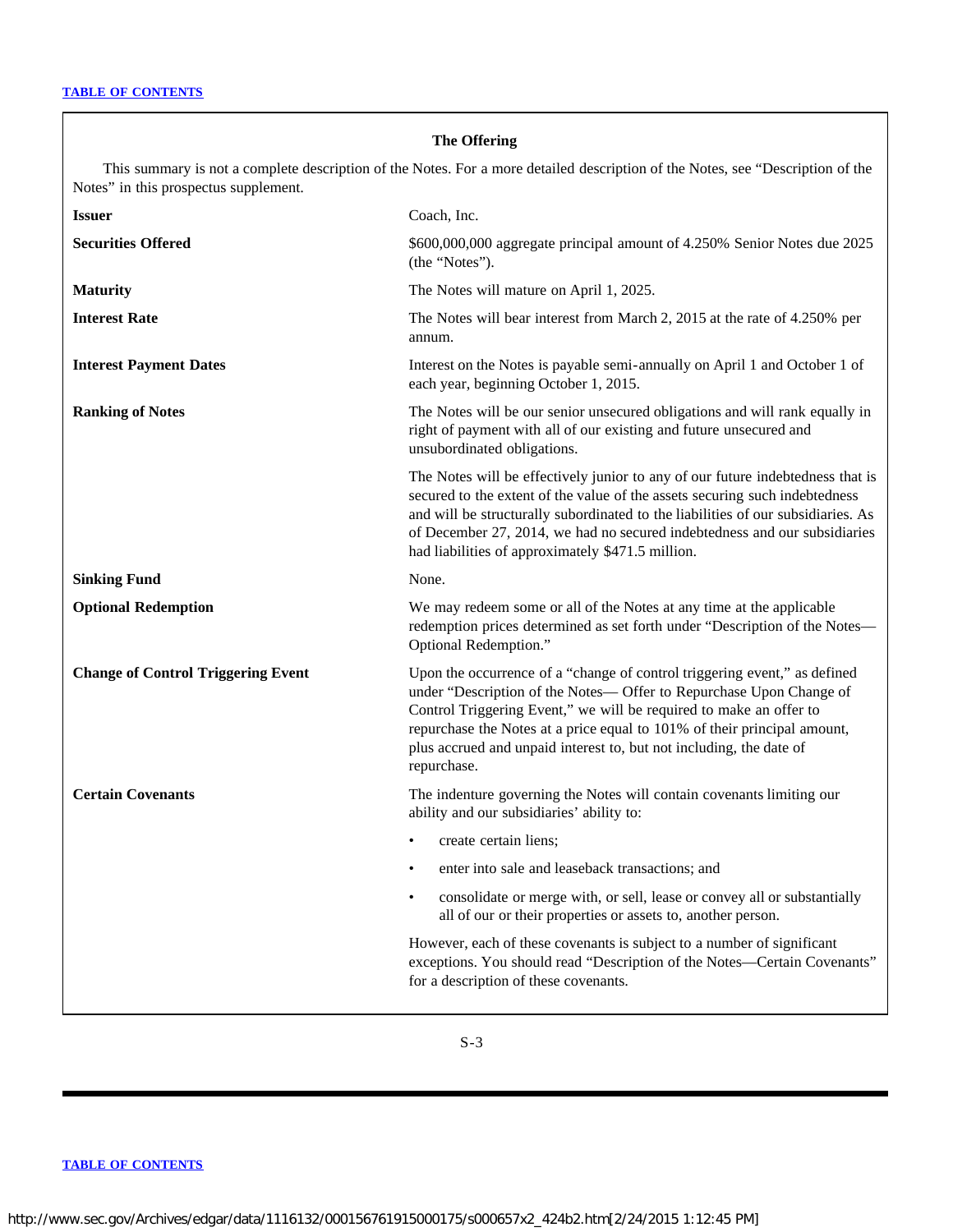| <b>Form and Denominations</b>                 | We will issue the Notes in registered form in denominations of \$2,000 and<br>integral multiples of \$1,000 in excess thereof. The Notes will be represented<br>by one or more global securities registered in the name of a nominee of The<br>Depository Trust Company ("DTC").                                                                                                                                                                                                                                                                                                                                                                                                                                                   |
|-----------------------------------------------|------------------------------------------------------------------------------------------------------------------------------------------------------------------------------------------------------------------------------------------------------------------------------------------------------------------------------------------------------------------------------------------------------------------------------------------------------------------------------------------------------------------------------------------------------------------------------------------------------------------------------------------------------------------------------------------------------------------------------------|
|                                               | You will hold beneficial interests in the Notes through DTC, and DTC and<br>its direct and indirect participants will record your beneficial interest in their<br>books. Except under limited circumstances, we will not issue certificated<br>Notes.                                                                                                                                                                                                                                                                                                                                                                                                                                                                              |
| <b>Further Issuances</b>                      | We may, without consent of the holders of the Notes, create and issue<br>additional Notes ranking equally with the Notes in all respects (other than<br>with respect to the date of issuance, issue price and amount of interest<br>payable on the first payment date applicable thereto). These additional Notes<br>will be consolidated and form a single series with the Notes.                                                                                                                                                                                                                                                                                                                                                 |
| <b>Use of Proceeds</b>                        | We intend to use the net proceeds of this offering for general corporate<br>purposes, which may include capital expenditures, working capital,<br>repayment of outstanding revolver borrowings, acquisitions, or investments<br>in, and funding for, our Hudson Yards development. Pending the application<br>of the net proceeds, we may temporarily invest the net proceeds in cash<br>equivalents or short-term investments. Also, we intend to finance the<br>previously announced acquisition of Stuart Weitzman Intermediate LLC and<br>its subsidiaries with cash on hand, a portion of the proceeds of this offering<br>and/or other sources of financing available to us in the credit markets. See<br>"Use of Proceeds." |
| <b>Absence of Public Market for the Notes</b> | The Notes are a new issue of securities with no established trading market.<br>We do not intend to apply for the Notes to be listed on any securities<br>exchange or to arrange for the Notes to be quoted on any automated<br>quotation system. The underwriters have advised us that they intend to<br>make a market in the Notes, but they are not obligated to do so, and any<br>market-making in the Notes may be discontinued at any time in their sole<br>discretion. Accordingly, there can be no assurance as to the development or<br>liquidity of any markets for the Notes. For more information, see<br>"Underwriting."                                                                                               |
| <b>Governing Law</b>                          | New York.                                                                                                                                                                                                                                                                                                                                                                                                                                                                                                                                                                                                                                                                                                                          |
| <b>Trustee</b>                                | U.S. Bank National Association.                                                                                                                                                                                                                                                                                                                                                                                                                                                                                                                                                                                                                                                                                                    |
| <b>Risk Factors</b>                           | An investment in the Notes involves risk. You should carefully consider the<br>information set forth in the section entitled "Risk Factors" beginning on<br>page S-5 of this prospectus supplement and in Item 1A. of our 2014 Form<br>10-K and Second Quarter Form 10-Q, before deciding whether to invest in<br>the Notes.                                                                                                                                                                                                                                                                                                                                                                                                       |
|                                               |                                                                                                                                                                                                                                                                                                                                                                                                                                                                                                                                                                                                                                                                                                                                    |

S-4

#### **[TABLE OF CONTENTS](#page-35-0)**

# **RISK FACTORS**

<span id="page-7-0"></span>*Investing in the Notes offered hereby involves risks. Prior to deciding to purchase any Notes, prospective investors should consider carefully all of the information set forth in this prospectus supplement, the accompanying prospectus and the documents incorporated by reference herein. In particular, you should carefully consider the risk factors set forth below related to the issuance of the Notes and the risk factors that are incorporated by reference in the section entitled "Item 1A. Risk Factors" in the 2014 Form 10- K and "Item 1A. Risk Factors" in the Second Quarter Form 10-Q where we identify other factors that could affect our business. See*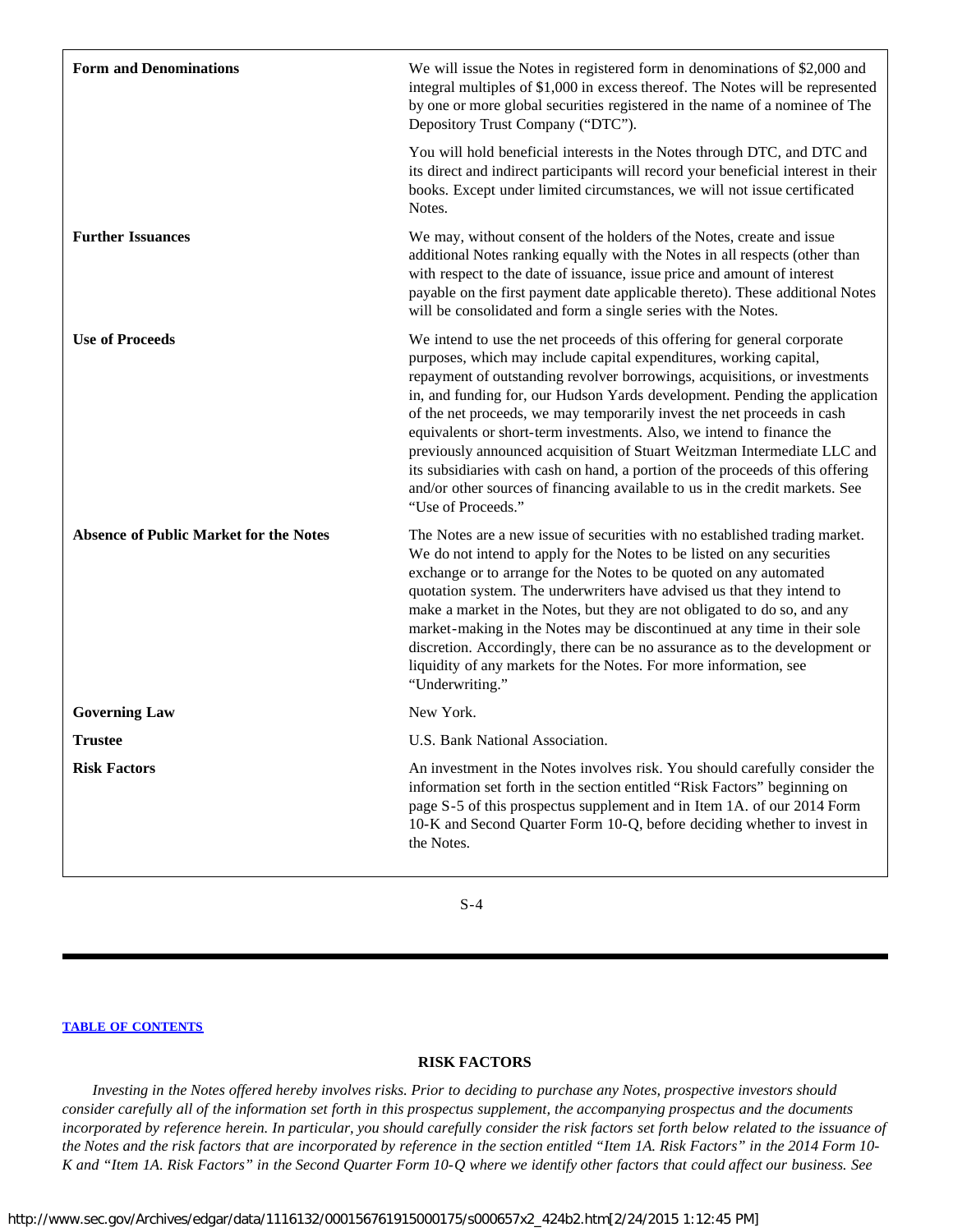*"Incorporation by Reference" in this prospectus supplement and "Where You Can Find More Information" in the accompanying prospectus. Some factors in the Risk Factors sections of the 2014 Form 10-K and the Second Quarter Form 10-Q may be "forwardlooking statements." For a discussion of those statements and of other factors for investors to consider, see "Special Note on Forward-Looking Statements" in this prospectus supplement, "Statements Regarding Forward-Looking Information" in the accompanying prospectus and "Special Note on Forward-Looking Information" in the 2014 Form 10-K, the First Quarter Form 10-Q and the Second Quarter Form 10-Q.*

# **Risks related to the Notes**

#### *Restrictive covenants in the documents governing our indebtedness may limit our ability to undertake certain types of transactions.*

We have a credit facility that provides for a \$700 million revolving line of credit through September 2019, which is also used to support the issuance of letters of credit (the "Revolving Credit Facility"). As a result of various restrictive covenants in our credit agreement governing our Revolving Credit Facility, our financial flexibility is limited in a number of ways. The Revolving Credit Facility contains a number of covenants that, among other things, restrict our ability, subject to specified exceptions, to incur debt, engage in new lines of business, incur liens, engage in mergers, consolidations, liquidations and dissolutions, dispose of all or substantially all of the assets of the Company and its subsidiaries, make investments, loans, advances, guarantees and acquisitions, make restricted payments during the continuation of an event of default and enter into transactions with affiliates. The Company and its subsidiaries must also comply on a quarterly basis with a maximum leverage ratio of 4.0 to 1.0. Additionally, if an event of default occurs under the Revolving Credit Facility, the administrative agent for the credit facility or a majority of the lenders could elect to declare all amounts outstanding thereunder, together with accrued interest and all fees to be due and payable. In such an event, we cannot assure you that we would have sufficient assets to pay amounts due on the Notes. As a result, you may receive less than the full amount you would otherwise be entitled to receive on the Notes.

# *The Notes will be effectively subordinated to any of our debt that is secured.*

The Notes will be unsecured, unguaranteed obligations of Coach and will be effectively subordinated to any secured debt obligations that we may incur in the future to the extent of the value of the assets securing that debt. The effect of this subordination is that if we are involved in a bankruptcy, liquidation, dissolution, reorganization or similar proceeding, or upon a default in payment on, or the acceleration of, any of our secured debt, if any, our assets that secure debt will be available to pay obligations on the Notes only after all debt under our secured debt, if any, has been paid in full from those assets. Holders of the Notes will participate in any remaining assets ratably with all of our other unsecured and unsubordinated creditors, including trade creditors. We may not have sufficient assets remaining to pay amounts due on any or all of the Notes then outstanding. See "Description of the Notes."

#### *The Notes will be structurally subordinated to the indebtedness and other liabilities of our subsidiaries.*

The Notes will be our exclusive obligations. The notes will not be obligations of any of our subsidiaries and will be effectively subordinated to the liabilities, including trade payables, of our subsidiaries. The incurrence of other indebtedness or other liabilities by any of our subsidiaries is not prohibited in connection with the Notes and could adversely affect our ability to pay our obligations on the Notes. A significant portion of our operations is conducted through our subsidiaries and our cash flow and consequent ability to service our debt, including the Notes, depends in part on our subsidiaries. Our subsidiaries are separate legal entities that have no obligation to pay any amounts due under the Notes or to make any funds available therefor, whether by dividends, loans or other payments. Except to the extent we are a creditor with recognized claims against our subsidiaries, all claims

S-5

#### **[TABLE OF CONTENTS](#page-35-0)**

of creditors, including trade creditors, and holders of preferred stock, if any, of our subsidiaries will have priority with respect to the assets of such subsidiaries over our claims (and therefore the claims of our creditors, including holders of the Notes). Consequently, the Notes will be structurally subordinated to all liabilities, including trade payables of any of our subsidiaries and any subsidiaries that we may in the future acquire or establish. As of December 27, 2014, our subsidiaries had approximately \$471.5 million of outstanding liabilities.

#### *We are permitted to incur more debt, which may increase risks associated with our leverage.*

Neither we nor any of our subsidiaries are restricted from incurring additional unsecured debt or other liabilities, including additional unsecured senior debt, under the indenture governing the Notes. If we incur additional debt or liabilities, our ability to pay our obligations on the Notes could be adversely affected. We expect that we will from time to time incur additional debt and other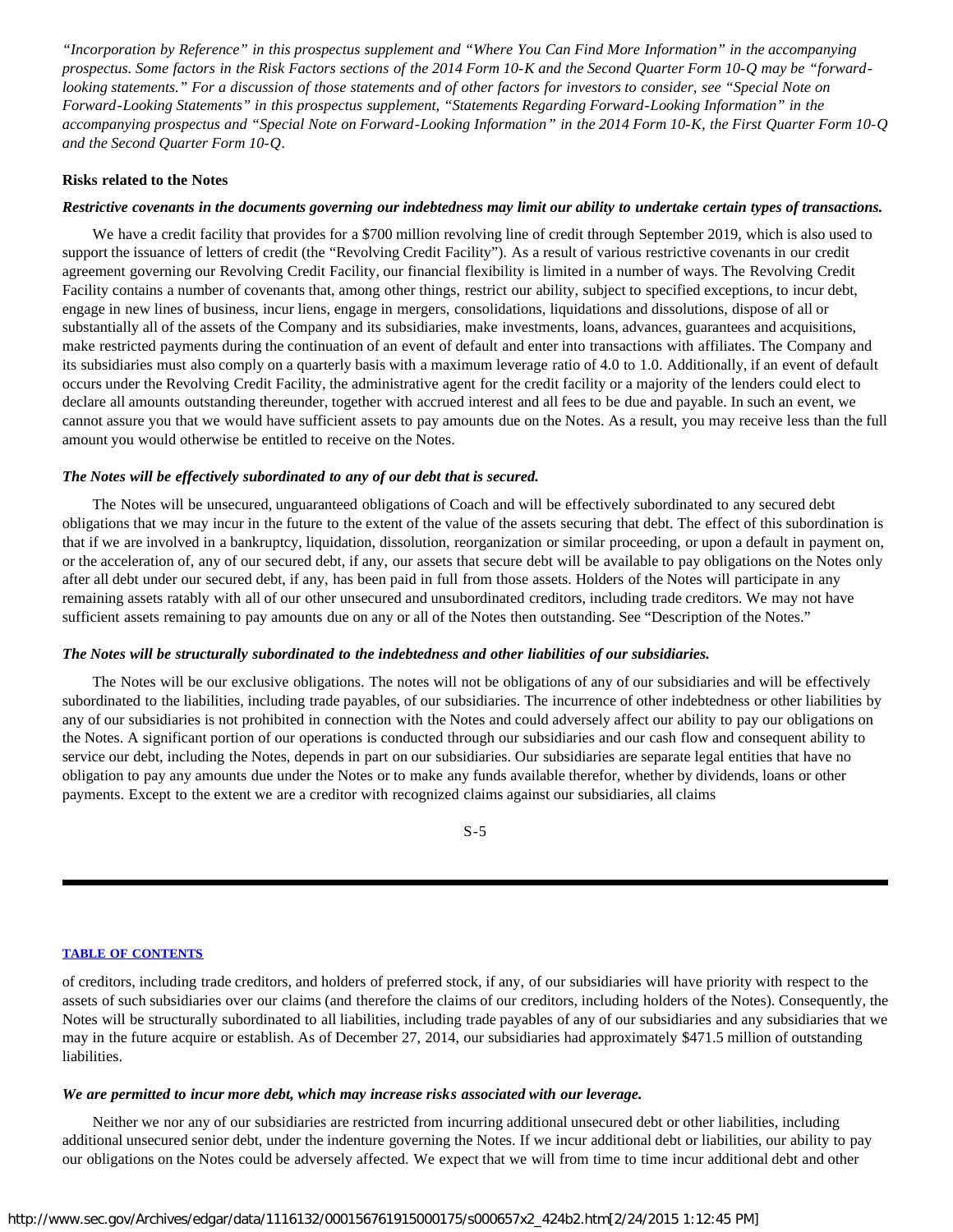liabilities. In addition, we are not restricted under the indenture governing the Notes from paying dividends or repurchasing our securities.

# *The provisions in the indenture relating to change of control transactions will not necessarily protect you in the event of a highly leveraged transaction.*

The provisions in the indenture will not necessarily afford you protection in the event of a highly leveraged transaction that may adversely affect you, including a reorganization, restructuring, merger or other similar transaction involving us. These transactions may not involve a change in voting power or beneficial ownership or, even if they do, may not involve a change of the magnitude required under the definition of change of control triggering event in the indenture to trigger these provisions. Except as described under "Description of the Notes—Offer to Repurchase Upon Change of Control Triggering Event," the indenture will not contain provisions that permit the holders of the Notes to require us to repurchase the Notes in the event of a takeover, recapitalization or similar transaction.

# *We may not be able to repurchase all of the Notes upon a change of control triggering event.*

As described under "Description of the Notes—Offer to Repurchase Upon Change of Control Triggering Event," we will be required to offer to repurchase the Notes upon the occurrence of events constituting a Change of Control Triggering Event. We may not have sufficient funds to repurchase the Notes in cash at such time or have the ability to arrange necessary financing on acceptable terms. Our failure to repurchase the Notes as required under the indenture would result in a default under the indenture and an event of default under the Revolving Credit Facility, each of which could have material adverse consequences for us and the holders of the Notes. In addition, our ability to repurchase the Notes for cash may be limited by law or the terms of other agreements relating to our indebtedness outstanding at the time.

# *There are no existing markets for the Notes. If any develop, they may not be liquid.*

The Notes are new issues of securities and there are currently no established markets for the Notes. We do not intend to list the Notes on any national securities exchange or to seek their quotation on any automated dealer quotation system. The underwriters have advised us that they currently intend to make a market in the Notes following the offering, as permitted by applicable laws or regulations. However, the underwriters have no obligation to make a market in the Notes and they may cease market-making activities at any time without notice. Further, there can be no assurance as to the liquidity of any markets that may develop for the Notes, your ability to sell your Notes or the prices at which you will be able to sell your Notes. Future trading prices of the Notes will depend on many factors, including prevailing interest rates, our financial condition and results of operations, the then-current ratings assigned to the Notes and the market for similar securities. Any trading market that develops would be affected by many factors independent of and in addition to the foregoing, including:

- the time remaining to the maturity of the Notes;
- the outstanding amount of the Notes;
- our financial performance;
- our credit ratings with nationally recognized credit rating agencies; and
- the level, direction and volatility of market interest rates generally.

S-6

#### **[TABLE OF CONTENTS](#page-35-0)**

# *The prices at which you will be able to sell your Notes prior to maturity will depend on a number of factors and may be substantially less than the amount you originally invest.*

We believe that the value of the Notes in any secondary market will be affected by the supply and demand for the Notes, the interest rate and a number of other factors. Some of these factors are interrelated in complex ways. As a result, the effect of any one factor may be offset or magnified by the effect of another factor. The following paragraphs describe what we expect to be the impact on the market value of the Notes of a change in a specific factor, assuming all other conditions remain constant.

*U.S. interest rates*. We expect that the market values of the Notes will be affected by changes in U.S. interest rates. In general, if U.S. interest rates increase, the market values of the Notes may decrease.

*Our credit rating, financial condition and results*. Actual or anticipated changes in our credit ratings or financial condition may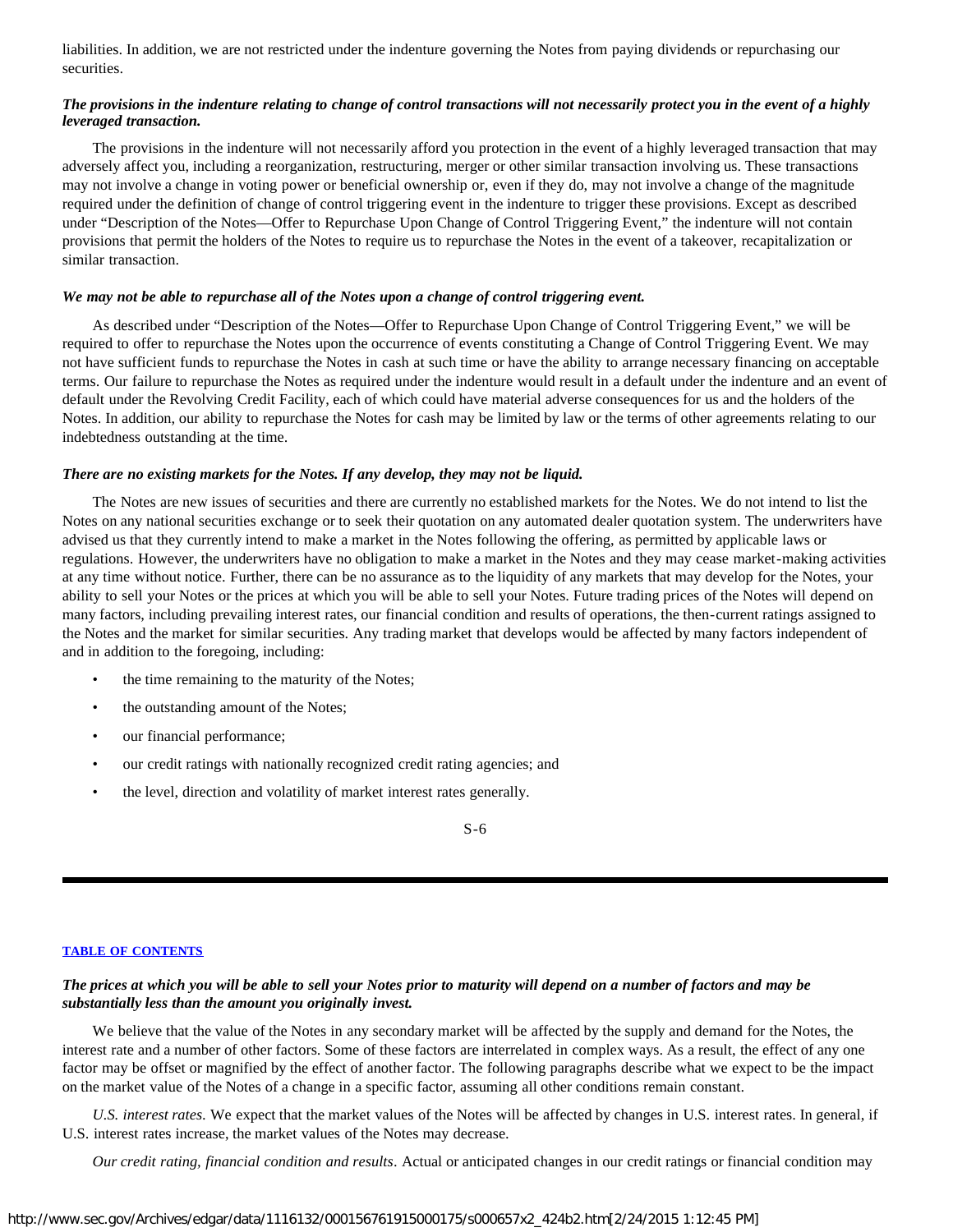affect the market values of the Notes.

The impact of one of the factors above, such as an increase in U.S. interest rates, may offset some or all of any change in the market values of the Notes attributable to another factor, such as an improvement in our credit rating.

#### *Ratings of the Notes may change after issuance and affect the market price and marketability of the Notes.*

We currently expect that, upon issuance, the Notes will be rated by one or more rating agencies. Such ratings are limited in scope, and do not address all material risks relating to an investment in the Notes, but rather reflect only the view of each rating agency at the time the rating is issued. An explanation of the significance of such rating may be obtained from such rating agency. There is no assurance that such credit ratings will be issued or remain in effect for any given period of time or that such ratings will not be lowered, suspended or withdrawn entirely by the rating agencies, if, in each rating agency's judgment, circumstances so warrant. It is also possible that such ratings may be lowered in connection with the application of the proceeds of this offering or in connection with future events, such as future acquisitions. Holders of Notes will have no recourse against us or any other parties in the event of a change in or suspension or withdrawal of such ratings. Any lowering, suspension or withdrawal of such ratings may have an adverse effect on the market price or marketability of the Notes. In addition, any decline in the ratings of the Notes may make it more difficult for us to raise capital on acceptable terms.

S-7

#### **[TABLE OF CONTENTS](#page-35-0)**

#### **USE OF PROCEEDS**

<span id="page-10-0"></span>We estimate that we will receive net proceeds from this offering of \$589.9 million, after deducting estimated underwriting discounts and our estimated offering expenses. We intend to use the net proceeds from this offering for general corporate purposes, which may include capital expenditures, working capital, repayment of outstanding revolver borrowings, acquisitions, or investments in, and funding for, our Hudson Yards development. Pending the application of the net proceeds, we may temporarily invest the net proceeds in cash equivalents or short-term investments. Also, we intend to finance the previously announced acquisition of Stuart Weitzman Intermediate LLC and its subsidiaries with cash on hand, a portion of the proceeds of this offering and/or other sources of financing available to us in the credit markets.

# S-8

#### **[TABLE OF CONTENTS](#page-35-0)**

#### **CAPITALIZATION**

<span id="page-10-1"></span>The following table sets forth our cash position and capitalization as of December 27, 2014, on an actual basis and on an as adjusted basis after giving effect to this offering and the application of the net proceeds from this offering as described in "Use of Proceeds."

You should read this information in conjunction with "Use of Proceeds" included elsewhere in this prospectus supplement and "Management's Discussion and Analysis of Results of Operations and Financial Condition" and our historical financial statements and related Notes in the 2014 Form 10-K, the First Quarter Form 10-Q and the Second Quarter Form 10-Q, each of which is incorporated by reference into this prospectus supplement and the accompanying prospectus.

|                                             |        | December 27, 2014 |  |
|---------------------------------------------|--------|-------------------|--|
|                                             | Actual | As Adjusted       |  |
|                                             |        | (in millions)     |  |
| Cash and cash equivalents                   | 836.3  | 1,406.2           |  |
| Debt:                                       |        |                   |  |
| <b>Revolving Credit Facility</b>            | 20.0   |                   |  |
| 4.250% Senior Notes due 2025 offered hereby |        | 600.0             |  |

http://www.sec.gov/Archives/edgar/data/1116132/000156761915000175/s000657x2\_424b2.htm[2/24/2015 1:12:45 PM]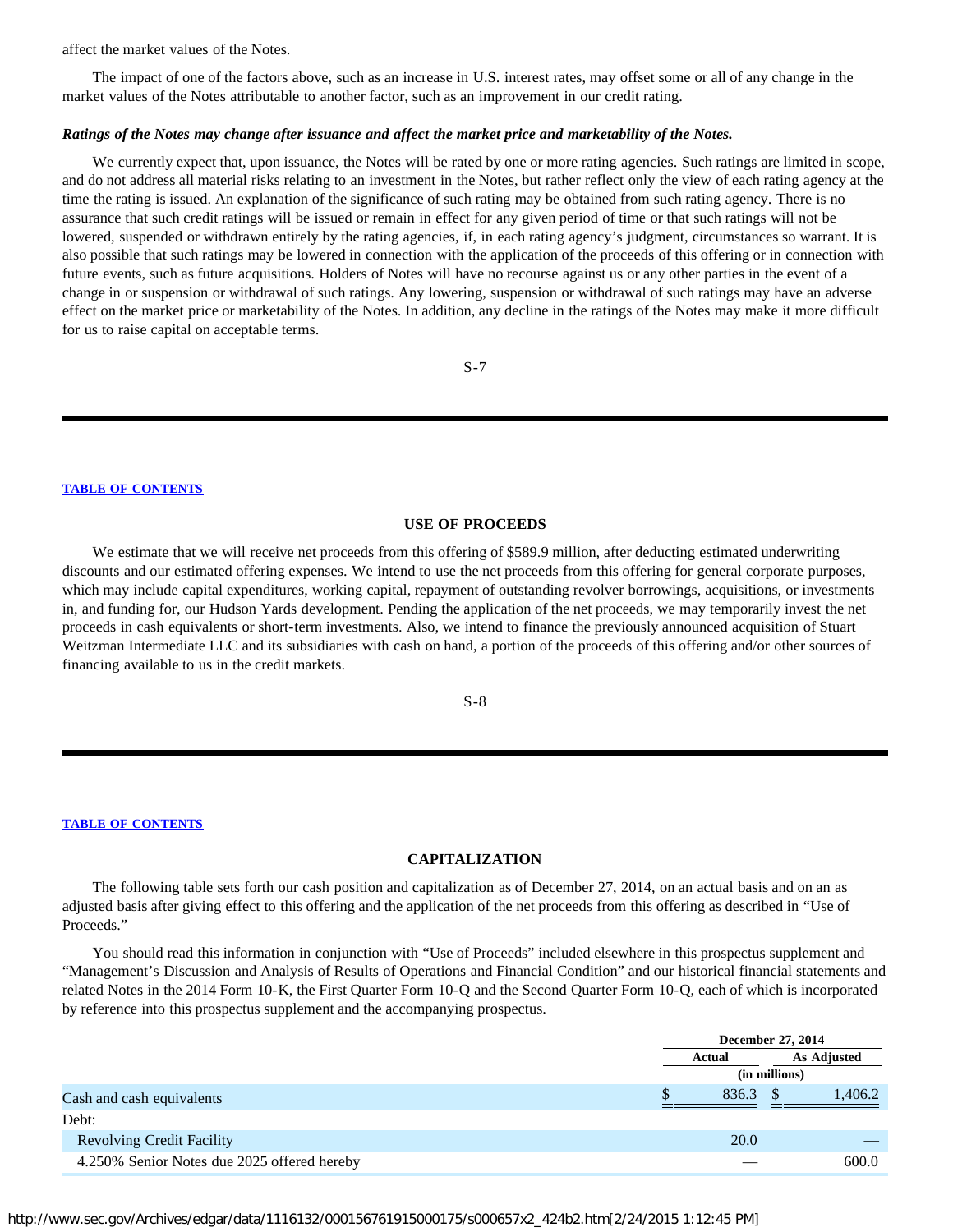| Total debt                                                                               | 20.0    | 600.0   |
|------------------------------------------------------------------------------------------|---------|---------|
| Stockholders' equity:                                                                    |         |         |
| Common stock, par value \$0.01 per share; 1,000,000,000 shares authorized, 275.7 million |         |         |
| shares issued and outstanding                                                            | 2.8     | 2.8     |
| Preferred stock, par value \$0.01 per share; 25,000,000 shares authorized, none issued   |         |         |
| Additional paid-in-capital                                                               | 2,688.4 | 2,688.4 |
| Accumulated deficit <sup>(1)</sup>                                                       | (102.9) | (102.9) |
| Accumulated other comprehensive income                                                   | (70.3)  | (70.3)  |
| Total stockholders' equity                                                               | 2,518.0 | 2,518.0 |
| Total capitalization                                                                     | 2,538.0 | 3,118.0 |
|                                                                                          |         |         |

(1) Under Maryland law, Coach's state of incorporation, treasury shares are not contemplated. As a result, all repurchased shares become authorized but unissued shares. Since its initial public offering, the Company has not experienced a net loss in any fiscal year, and the net accumulated deficit balance in stockholders' equity is attributable to the cumulative stock repurchase activity.

# S-9

#### **[TABLE OF CONTENTS](#page-35-0)**

#### **DESCRIPTION OF OTHER INDEBTEDNESS**

<span id="page-11-0"></span>The following is a summary of our existing indebtedness. The following summary does not include intercompany obligations. Please see the information incorporated by reference herein for a further description of this indebtedness as well as our and our subsidiaries' other indebtedness.

#### *Credit Facilities*

#### *Revolving Credit Facility*

On June 18, 2012, the Company established a \$400 million revolving credit facility with certain lenders and JP Morgan Chase Bank, N.A. as the primary lender and administrative agent, (the "Revolving Credit Facility") with a maturity date of June 2017. On March 26, 2013, the Company amended the Revolving Credit Facility to expand available aggregate revolving commitments to \$700 million and to extend its maturity date to March 26, 2018. On September 9, 2014, the Company amended the Revolving Credit Facility to extend its maturity date to September 9, 2019. The Revolving Credit Facility is available to be used for general corporate purposes of the Company and its subsidiaries. At Coach's request and lenders' consent, revolving commitments of the Revolving Credit Facility may be increased to \$1 billion. At December 27, 2014, there was \$20 million outstanding under the Revolving Credit Facility. The Company's average borrowings outstanding for the first six months of fiscal 2015 and fiscal 2014 were \$209.5 million and \$50 million, respectively.

Borrowings under the Revolving Credit Facility bear interest at a rate per annum equal to, at Coach's option, either (a) a rate based on the rates applicable for deposits in the interbank market for U.S. dollars or the applicable currency in which the loans are made plus an applicable margin or (b) an alternate base rate (which is a rate equal to the greatest of (i) the Prime Rate in effect on such day, (ii) the Federal Funds Effective Rate in effect on such day plus ½ of 1% or (iii) the Adjusted LIBO Rate for a one month Interest Period on such day plus 1%). Additionally, Coach pays a commitment fee on the average daily unused amount of the Revolving Credit Facility. At December 27, 2014, the commitment fee was 9 basis points.

The Revolving Credit Facility contains various covenants and customary events of default. As of December 27, 2014, no known events of default have occurred under the Revolving Credit Facility.

#### *Asian Credit Facilities*

Coach Japan maintains credit facilities with several Japanese financial institutions to provide funding for working capital and general corporate purposes, with a maximum borrowing capacity of 5.3 billion yen, or approximately \$44 million at December 27, 2014. Interest is based on the Tokyo Interbank rate plus a margin of 25 to 30 basis points. During fiscal year 2014 and the first six months of fiscal 2015, there were no outstanding borrowings under these facilities.

Coach Shanghai Limited maintains a credit facility to provide funding for working capital and general corporate purposes, with a maximum borrowing capacity of 63.0 million Chinese renminbi, or approximately \$10 million at December 27, 2014. Interest is based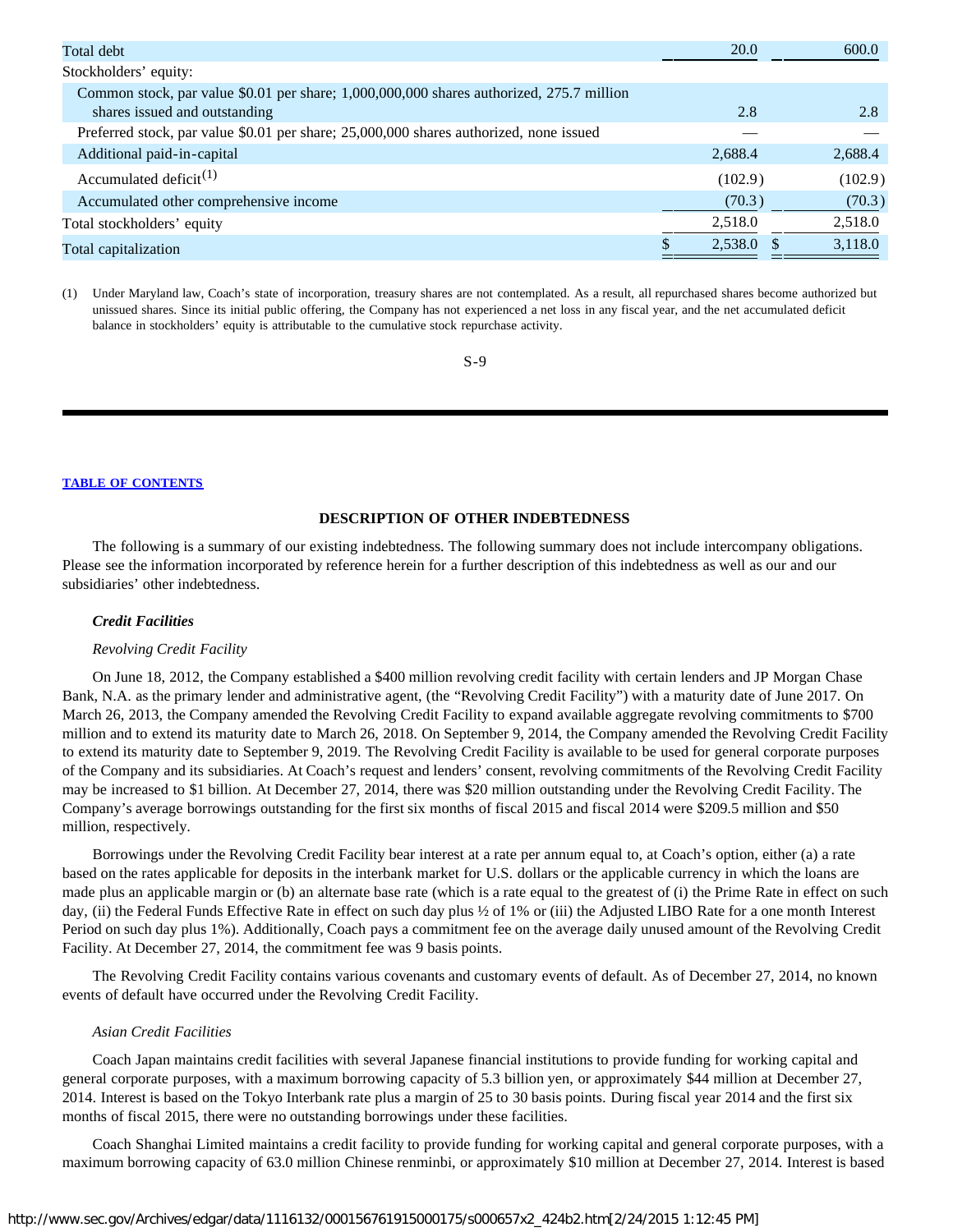on the People's Bank of China rate. During fiscal year 2014 and the first six months of fiscal 2015, there were no outstanding borrowings under this facility.

Both the Coach Japan and Coach Shanghai Limited credit facilities can be terminated at any time by either party, and there is no guarantee that they will be available to the Company in future periods.

#### *New Term Loan Facility*

We are seeking to enter into a term loan facility providing for borrowings of approximately \$300 million principal amount. The principal amount available under such facility will be determined when, and if, such facility is entered into and may be greater or lesser than such amount, depending on market conditions and other factors.

S-10

#### **[TABLE OF CONTENTS](#page-35-0)**

# **DESCRIPTION OF THE NOTES**

<span id="page-12-0"></span>*The following description of the general terms of the Notes should be read in conjunction with the statements under "Description of Debt Securities" in the accompanying prospectus. If this summary differs in any way from the "Description of Debt Securities" in the accompanying prospectus, you should rely on this summary.*

#### **General**

Coach, Inc. will issue \$600,000,000 aggregate principal amount of 4.250% Senior Notes due 2025 (the "Notes") under an indenture to be dated March 2, 2015, as supplemented by a supplemental indenture to be dated March 2, 2015, between Coach, Inc. and U.S. Bank National Association, as trustee, referred to as the "indenture."

The indenture will be subject to and governed by the Trust Indenture Act of 1939, as amended. The following description of the provisions of the indenture is only a summary. You should read the entire indenture carefully before investing in the Notes. You can obtain a copy of the indenture by following the directions under the caption "Where You Can Find More Information" in this prospectus supplement.

Unless otherwise indicated, capitalized terms used in the following summary that are defined in the indenture have the meanings used in the indenture. As used in this "Description of the Notes," references to "Coach," "we," us" and "our" refer to Coach, Inc. and do not, unless the context otherwise indicates, include Coach's subsidiaries.

The Notes will be unsecured debt securities under the indenture. The amount of debt securities that we may issue under the indenture is unlimited. After completion of this offering, we may issue additional notes without your consent and without notifying you. Any such additional notes may be consolidated and form a single series with, and have the same ranking, interest rate, maturity date, redemption rights and other terms as, the Notes offered hereby; provided that, if such additional notes are not fungible for United States federal income tax purposes with any Notes previously issued, such additional notes will be issued under a separate CUSIP, ISIN and/or any other identifying number. Unless the context requires otherwise, references to "Notes" for all purposes of the indenture and this "Description of the Notes" include any additional notes that are actually issued. The Notes will be issued in principal amounts of \$2,000 and integral multiples of \$1,000 in excess thereof.

The Notes will not have the benefit of a sinking fund.

#### **Principal, Maturity and Interest**

The Notes will mature on April 1, 2025 and will bear interest at the rate of 4.250% per annum. Interest on the Notes will be payable semi-annually, in cash, in arrears on April 1 and October 1 of each year, commencing on October 1, 2015 to the registered holders of record thereof at the close of business on the immediately preceding March 15 and September 15 of each year.

Interest on the Notes will accrue from and including the most recent date to which interest has been paid or, if no interest has been paid, from and including the date of issuance of the Notes. Interest on the Notes will be computed on the basis of a 360-day year comprised of twelve 30-day months. If any interest payment date falls on a day that is not a business day, the payment of the interest payable on such date will be made on the next business day, and no interest shall accrue on the amount of interest due on that interest payment date for the period from and after such interest payment date to the date of payment.

#### **Ranking**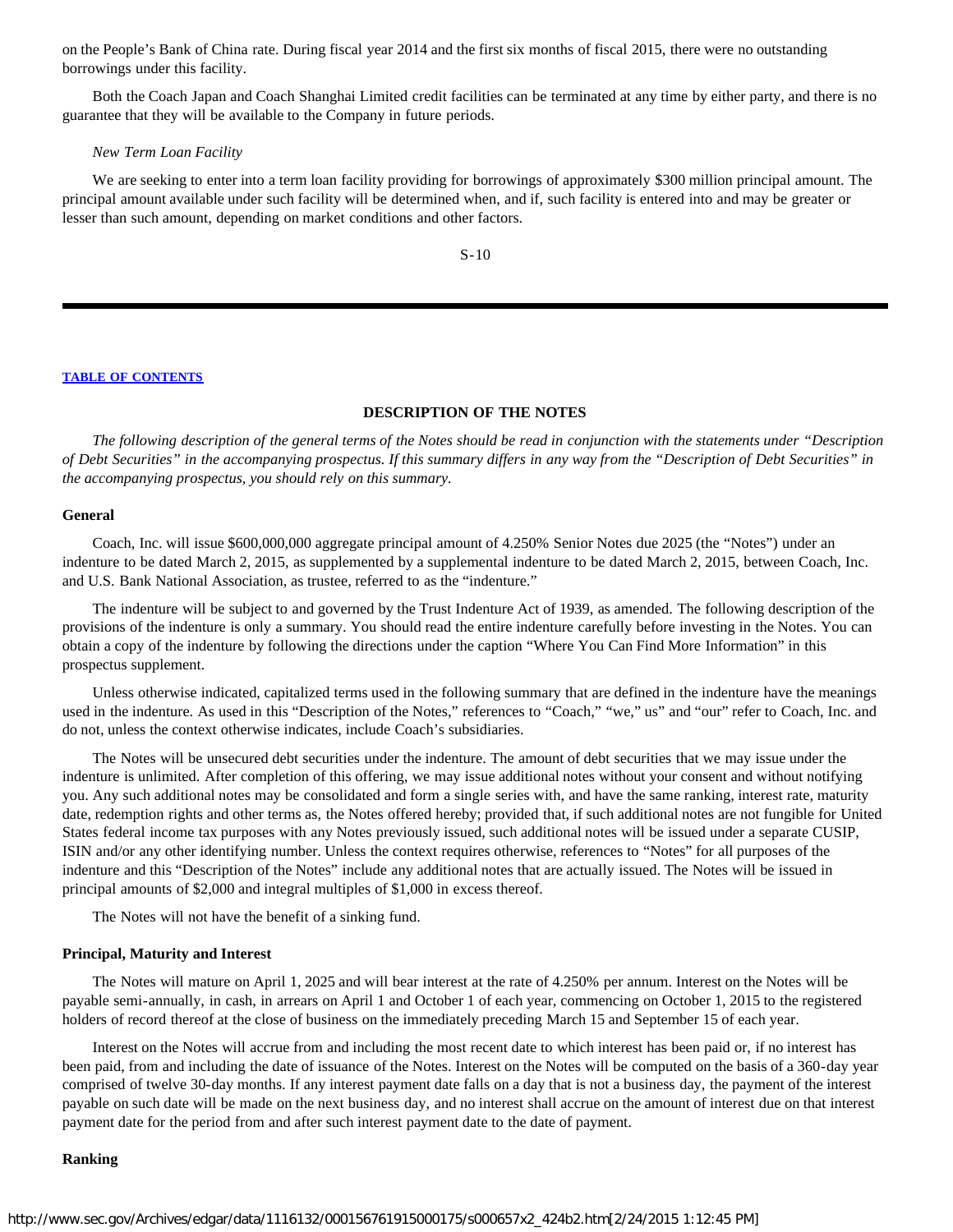The Notes will be our senior unsecured obligations. Payment of the principal and interest on the Notes will rank equally in right of payment with all of our existing and future unsecured and unsubordinated indebtedness and, to the extent we incur subordinated indebtedness in the future, rank senior in right of payment to our subordinated indebtedness. The Notes will be effectively subordinated to any of our current or future secured indebtedness, to the extent of the value of any assets securing such indebtedness.

We conduct many of our operations through subsidiaries, which generate a substantial portion of our operating income and cash. Contractual provisions, laws or regulations, as well as any subsidiary's financial

# **[TABLE OF CONTENTS](#page-35-0)**

condition and operating requirements, may limit our ability to obtain or receive cash from our subsidiaries in order to service our debt obligations, including making payments on the Notes. The Notes will be structurally subordinated to all existing and future obligations of our subsidiaries, including claims with respect to trade payables.

# **Optional Redemption**

Prior to January 1, 2025 (90 days prior to the scheduled maturity date), we may redeem the Notes in whole or in part, at our option at any time or from time to time, at a redemption price equal to the greater of (1) 100% of the principal amount of the Notes to be redeemed or (2) as determined by a Quotation Agent, the sum of the present values of the remaining scheduled payments of principal and interest thereon that would have been payable in respect of such Notes calculated as if the maturity date of such Notes was January 1, 2025 (the date that is 90 days prior to the scheduled maturity date)(not including any portion of payments of interest accrued to the date of redemption), discounted to the redemption date on a semi-annual basis (assuming a 360-day year consisting of twelve 30-day months) at the Adjusted Treasury Rate plus 35 basis points, plus, in the case of each of (1) and (2), accrued and unpaid interest to the redemption date.

On and after January 1, 2025 (90 days prior to the scheduled maturity date), we may redeem the Notes in whole or in part, at our option at any time or from time to time, at a redemption price equal to 100% of the principal amount of the Notes to be redeemed, plus accrued and unpaid interest to the redemption date.

Notice of any redemption will be mailed at least 30 days but not more than 60 days before the redemption date to each holder of Notes to be redeemed and will set forth the formula for, and the calculation of, the redemption price of the Notes.

For purposes of calculating the redemption prices, the following terms will have the meanings set forth below.

"Adjusted Treasury Rate" means, with respect to any redemption date, the rate per annum equal to the semi-annual equivalent yield to maturity of the Comparable Treasury Issue, assuming a price for the Comparable Treasury Issue (expressed as a percentage of its principal amount) equal to the Comparable Treasury Price for such redemption date.

"Comparable Treasury Issue" means, the United States Treasury security or securities selected by a Quotation Agent as having an actual or interpolated maturity comparable to the remaining term of the Notes to be redeemed that would be utilized, at the time of selection and in accordance with customary financial practice, with a maturity of January 1, 2025 (90 days prior to the selected maturity date of the Notes).

"Comparable Treasury Price" means with respect to any redemption date for the Notes, (1) the average of the Reference Treasury Dealer Quotations for such redemption date, after excluding the highest and lowest of such Reference Treasury Dealer Quotations, or (2) if the Quotation Agent obtains fewer than four such Reference Treasury Dealer Quotations, the average of all quotations obtained.

"Quotation Agent" means the Reference Treasury Dealer appointed by us.

"Reference Treasury Dealer" means (1) each of J.P. Morgan Securities LLC and Merrill Lynch, Pierce, Fenner & Smith Incorporated (or any of their respective affiliates which are Primary Treasury Dealers), and their respective successors; provided, however, that if any of the foregoing shall cease to be a primary U.S. Government securities dealer in the United States of America (a "Primary Treasury Dealer"), we shall substitute therefor another Primary Treasury Dealer, and (2) any other Primary Treasury Dealer selected by us.

"Reference Treasury Dealer Quotations" means, with respect to each Reference Treasury Dealer and any redemption date, the average, as determined by us, of the bid and asked prices for the Comparable Treasury Issue (expressed in each case as a percentage of its principal amount) quoted in writing to the Quotation Agent by such Reference Treasury Dealer as of 5:00 p.m., New York City time, on the third business day preceding such redemption date.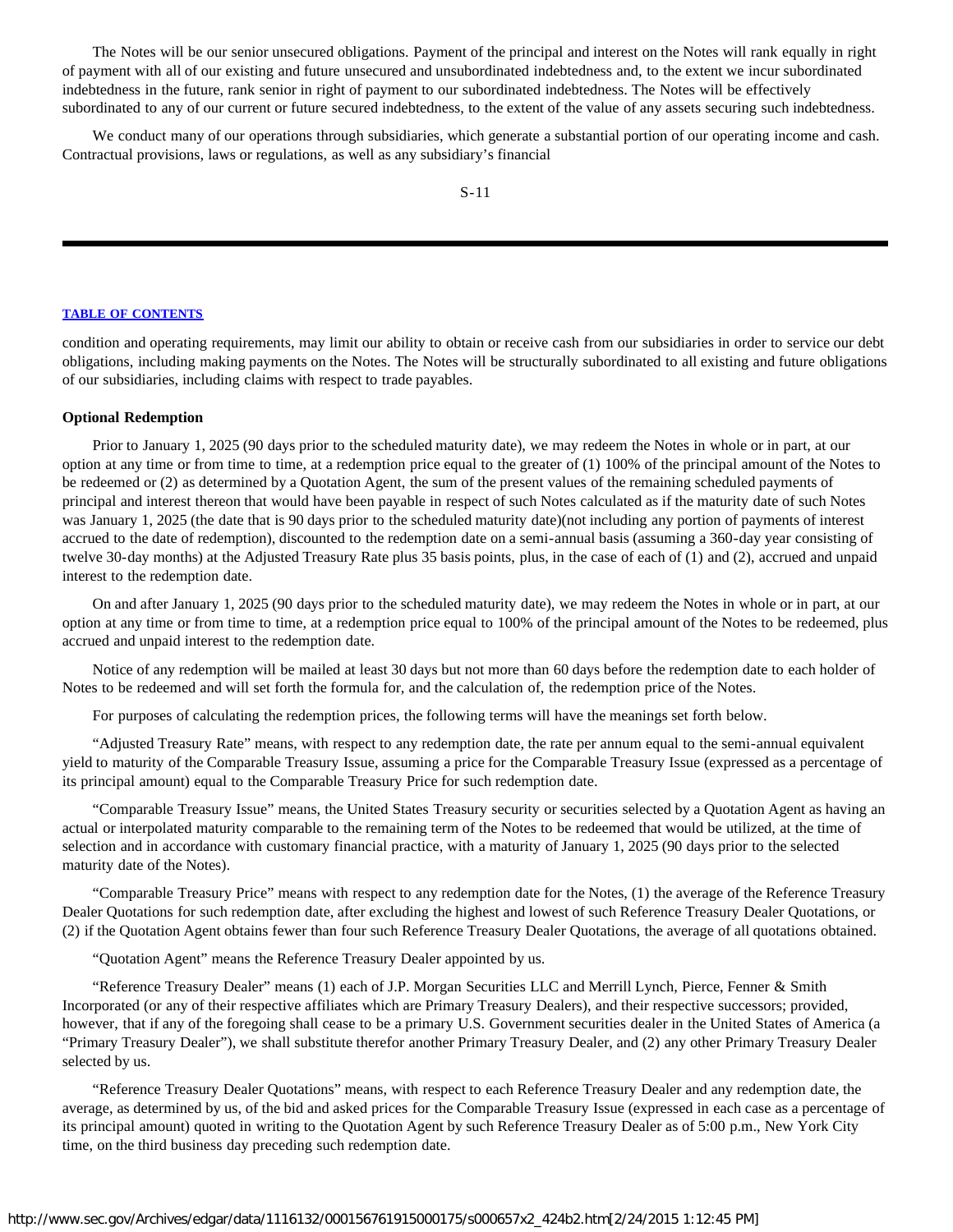We will give notice to the holders of Notes and the trustee of any redemption we propose to make at least 30 days, but not more than 60 days, before the redemption date. If fewer than all of the Notes are to be redeemed, the trustee must select the particular Notes to be redeemed by the method specified in the indenture. Unless we default in payment of the redemption price, on and after the redemption date, interest will cease to accrue on the Notes or the portion of the Notes called for redemption.

#### **[TABLE OF CONTENTS](#page-35-0)**

#### **Offer to Repurchase Upon Change of Control Triggering Event**

Upon the occurrence of a Change of Control Triggering Event (as defined below), unless we have exercised our right to redeem the Notes as described above under "—Optional Redemption," the indenture provides that each holder of Notes will have the right to require us to repurchase all or a portion (equal to \$2,000 or an integral multiple of \$1,000 in excess thereof) of such holder's Notes pursuant to the offer described below (the "Change of Control Offer"), at a purchase price equal to 101% of the principal amount thereof, plus accrued and unpaid interest, if any, to the date of repurchase (the "Change of Control Payment"), subject to the rights of holders of the Notes on the relevant record date to receive interest due on the relevant interest payment date.

Within 30 days following the date upon which a Change of Control Triggering Event occurs, or at our option, prior to any Change of Control but after the public announcement of the pending Change of Control, we will be required to send, by first-class mail, a notice to each holder of Notes at its registered address, with a copy to the trustee, which notice will govern the terms of the Change of Control Offer. Such notice will state, among other things, the repurchase date, which must be no earlier than 30 days nor later than 60 days from the date such notice is mailed, other than as may be required by law (the "Change of Control Payment Date"). The notice, if mailed prior to the date of consummation of the Change of Control, will state that the Change of Control Offer is conditioned on the Change of Control Triggering Event occurring on or prior to the Change of Control Payment Date. Holders of Notes electing to have Notes repurchased pursuant to a Change of Control Offer will be required to surrender their Notes, with the form entitled "Option of Holder to Elect Repurchase" on the reverse of the note completed, to the paying agent at the address specified in the notice, or transfer their Notes to the paying agent by book-entry transfer pursuant to the applicable procedures of the paying agent, prior to the close of business on the third business day prior to the Change of Control Payment Date.

Our ability to pay cash to the holders of Notes following the occurrence of a Change of Control Triggering Event with respect to the Notes may be limited by our then existing financial resources. Therefore, sufficient funds may not be available when necessary to make any required repurchases.

The definition of Change of Control under the indenture includes a phrase relating to the direct or indirect sale, lease, transfer, conveyance or other disposition of "all or substantially all" of our and our subsidiaries' assets taken as a whole. Although there is a limited body of case law interpreting the phrase "substantially all," there is no precise established definition of the phrase under applicable law. Accordingly, the ability of a holder of Notes to require us to repurchase such holder's Notes as a result of a sale, lease, transfer, conveyance or other disposition of less than all of our and our subsidiaries' assets taken as a whole to another person or group may be uncertain.

We will not be required to make a Change of Control Offer with respect to the Notes if a third party makes such an offer in the manner, at the times and otherwise in compliance with the requirements for such an offer if it had been made by us, and such third party purchases all Notes properly tendered and not withdrawn under its offer. In addition, we will not repurchase any Notes if there has occurred and is continuing on the Change of Control Payment Date an event of default under the indenture, other than an event of default resulting from failure to pay the Change of Control Payment.

We will comply with the requirements of Rule 14e-1 under the Exchange Act and any other securities laws and regulations thereunder to the extent those laws and regulations are applicable in connection with the repurchase of Notes as a result of a Change of Control Triggering Event. To the extent that the provisions of any such securities laws or regulations conflict with the Change of Control Offer provisions of the Notes, we will comply with those securities laws and regulations and will not be deemed to have breached our obligations under the Change of Control Offer provisions of the Notes by virtue of any such conflict.

For the purposes of this section, the following definitions apply:

"Change of Control" means the occurrence of any one of the following: (1) the direct or indirect sale, lease, transfer, conveyance or other disposition (other than by way of merger or consolidation), in one or a series of related transactions, of all or substantially all of our assets and the assets of our subsidiaries taken as a whole to any person other than to our company or one of our subsidiaries; (2) the consummation of any transaction (including without limitation, any merger or consolidation) the result of which is that any "person" (other than our company or one of our subsidiaries) becomes the "beneficial owner" (as such terms are defined in Rules 13d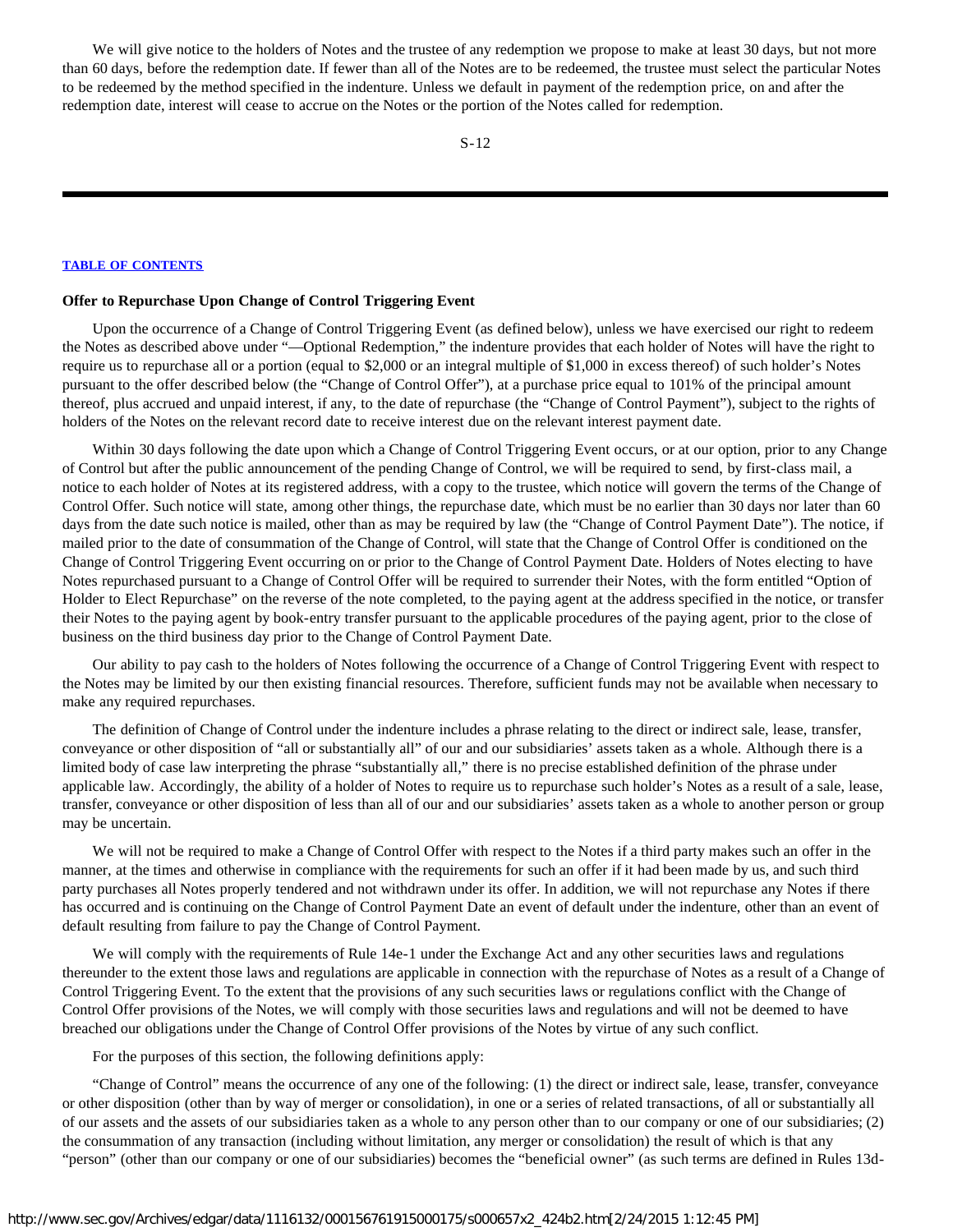3 and 13d-5 under the Exchange Act), directly or indirectly, of more than 50% of our outstanding Voting Stock or the Voting Stock of any parent company (as defined below) or other Voting Stock into which our Voting

S-13

# **[TABLE OF CONTENTS](#page-35-0)**

Stock or the Voting Stock of any parent company is reclassified, consolidated, exchanged or changed, measured by voting power rather than number of shares; (3) we or any parent company consolidates with, or merges with or into, any person, or any person consolidates with, or merges with or into, us or any parent company, in any such event pursuant to a transaction in which any of our outstanding Voting Stock, the Voting Stock of such parent company or the Voting Stock of such other person is converted into or exchanged for cash, securities or other property, other than any such transaction where the shares of our Voting Stock or the Voting Stock of such parent company outstanding immediately prior to such transaction constitute, or are converted into or exchanged for, a majority of the Voting Stock of the surviving person or any direct or indirect parent company of the surviving person immediately after giving effect to such transaction; (4) the first day on which the majority of the members of our board of directors or the board of directors of any parent company cease to be Continuing Directors; or (5) the adoption of a plan relating to our liquidation or dissolution. Notwithstanding the foregoing, a transaction will not be deemed to involve a Change of Control under clause (2) above if (i) we become a direct or indirect wholly-owned subsidiary of a holding company (a "parent company") and (ii) the holders of our Voting Stock or the Voting Stock of any parent company immediately prior to that transaction hold at least a majority of the Voting Stock of such parent company immediately following that transaction; provided that any series of related transactions shall be treated as a single transaction. The term "person," as used in this definition, has the meaning given thereto in Section 13(d)(3) of the Exchange Act.

"Change of Control Triggering Event" means the occurrence of both a Change of Control and a related Rating Event.

"Continuing Director" means, as of any date of determination:

- (1) with respect to any member of the board of directors of Coach, any member who
	- (i) was a member of such board of directors on the date of the initial issuance of the Notes; or
	- (ii) was nominated for election, elected or appointed to such board of directors with the approval of a majority of the Continuing Directors who were members of such board of directors at the time of such nomination, election or appointment; and
- (2) with respect to any member of the board of directors of any parent company, any member who
	- (i) was a member of our board of directors on the date such parent company became our parent company; or
	- (ii) was nominated for election, elected or appointed to such board of directors with the approval of a majority of the Continuing Directors who were members of such board of directors at the time of such nomination, election or appointment.

"Fitch" means Fitch Ratings, Inc., and its successors.

"Investment Grade" means a rating of Baa3 or better by Moody's (or its equivalent under any successor rating category), a rating of BBB- or better by Standard & Poor's (or its equivalent under any successor rating category) and a rating of BBB- or better by Fitch (or its equivalent under any successor rating category).

"Moody's" means Moody's Investors Service, Inc., and its successors.

"Rating Agency" means:

- (1) each of Moody's, S&P and Fitch, and
- (2) if any of Moody's, S&P or Fitch ceases to rate the Notes or fails to make a rating of the Notes publicly available for reasons outside of our control, a Substitute Rating Agency in lieu thereof.

"Rating Event" with respect to the Notes means (i) the rating of the Notes is lowered by at least two of the three Rating Agencies during the period (the "Trigger Period") commencing on the earlier of the first public notice of (a) the occurrence of a Change of Control or (b) our intention to effect a Change of Control and ending 60 days following consummation of such Change of Control (which period shall be extended so long as the rating of the Notes is under publicly announced consideration for a possible downgrade by any of the Rating Agencies) and (ii) the Notes are rated below an Investment Grade rating by at least two of the three Rating Agencies on any day during the Trigger Period. Notwithstanding the foregoing, a Rating Event will not be deemed to have occurred in respect of a particular Change of Control (and thus will not be deemed a Rating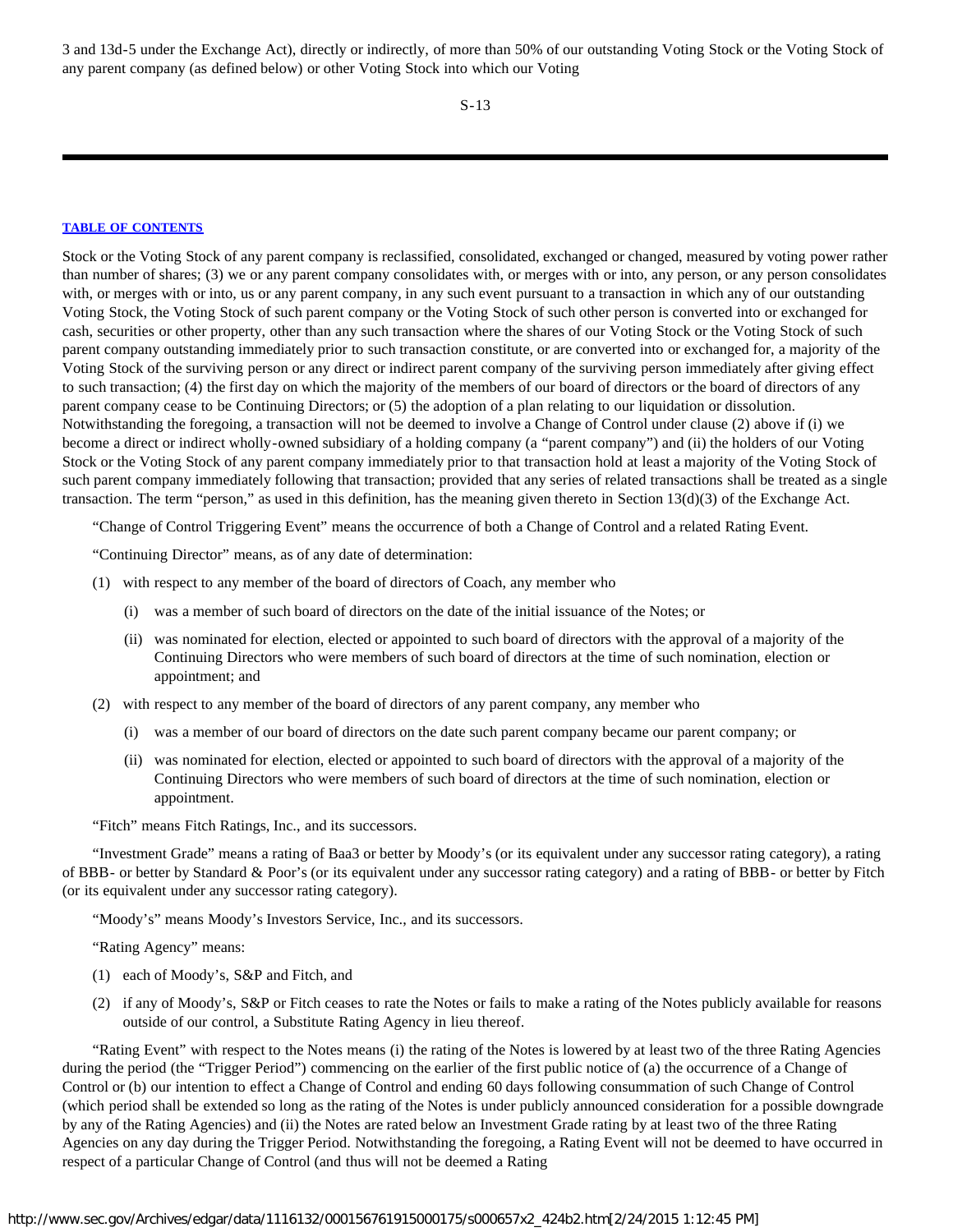Event for purposes of the definition of Change of Control Triggering Event) if the Rating Agencies making the reduction in rating to which this definition would otherwise apply do not publicly announce or confirm or inform the trustee in writing at our request that the reduction was the result, in whole or in part, of any event or circumstance comprised of or arising as a result of, or in respect of, such Change of Control (whether or not the applicable Change of Control has occurred at the time of the Rating Event). Unless at least two of the three Rating Agencies are providing a rating for the Notes at the commencement of any Trigger Period, there will be deemed to have been a Rating Event with respect to the Notes during that Trigger Period.

"S&P" means Standard & Poor's Financial Services LLC, and its successors.

"Substitute Rating Agency" means a "nationally recognized statistical rating organization" within the meaning of Section 3(a)(62) under the Exchange Act, selected by us (as certified by a resolution of our board of directors and reasonably acceptable to the trustee) as a replacement agency for any or all of Moody's, S&P or Fitch, as the case may be.

"Voting Stock" solely as used in the definition of the term "Change of Control", means, with respect to any person as of any date, the capital stock of such person that is at the time entitled to vote generally in the election of the board of directors (or other analogous managing body) of such person.

# **Restrictive Covenants**

Some of the defined terms used in the following subsections are defined below under "—Definitions for Restrictive Covenants."

# *Limitations on Liens*

We have agreed under the indenture that we will not, and will not permit any Significant Subsidiary to, incur, issue, assume or guarantee any notes, bonds, debentures or other similar evidences of indebtedness for money borrowed (herein called "debt") secured by a pledge of, or mortgage or other lien on, any Principal Property, now owned or hereafter owned by us or any Significant Subsidiary, or any shares of capital stock or debt of any Significant Subsidiary (herein called "liens"), without providing that the Notes (together with, if we shall so determine, any other debt or obligations of Coach or any Significant Subsidiary ranking equally with the Notes and then existing or thereafter created) shall be secured equally and ratably with (or, at our option, prior to) such secured debt so long as such secured debt shall be so secured. The foregoing restrictions shall not apply to:

- liens existing as of the date of the indenture;
- liens on any property acquired (whether by merger, consolidation, purchase, lease or otherwise), constructed or improved by us or any Significant Subsidiary after the date of the indenture which are created or assumed prior to, contemporaneously with, or within 360 days after, such acquisition, construction or improvement, to secure or provide for the payment of all or any part of the cost of such acquisition, construction or improvement (including related expenditures capitalized for federal income tax purposes in connection therewith) incurred after the date of the indenture;
- liens on any property, shares of capital stock or debt existing at the time of the acquisition thereof, whether by merger, consolidation, purchase, lease or otherwise (including liens on property, shares of capital stock or indebtedness of a corporation existing at the time such Person becomes a Significant Subsidiary); provided that such lien was not created in anticipation of the Person becoming a Significant Subsidiary;
- liens in favor of, or which secure debt owing to, us or any Significant Subsidiary; and
- any extension, renewal or replacement (or successive extensions, removals or replacements) as a whole or in part, of any lien referred to in the foregoing bullets, inclusive; provided that (i) such extension, renewal or replacement lien shall be limited to all or a part of the same property, shares of capital stock or debt that secured the lien extended, renewed or replaced (plus improvements on such property) and (ii) the debt secured by such lien at such time is not increased.

Notwithstanding the restrictions described above, we or any Significant Subsidiary may incur, issue, assume or guarantee any debt secured by a lien which would otherwise be subject to the foregoing restrictions without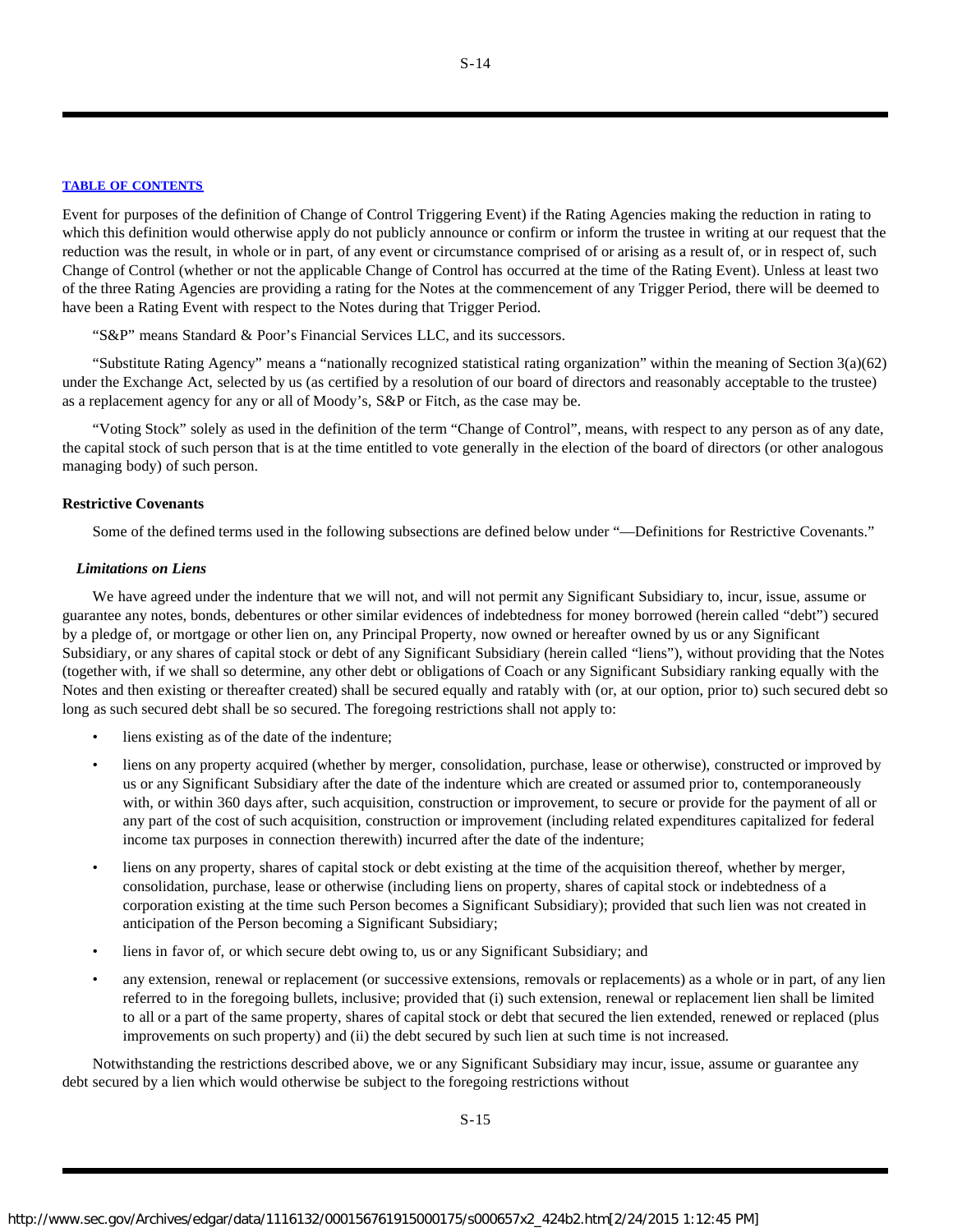equally and ratably securing the Notes, provided that at the time of such incurrence, issuance, assumption or guarantee, after giving effect thereto, the aggregate amount of all outstanding debt secured by liens which could not have been incurred, issued, assumed or guaranteed by us or a Significant Subsidiary without equally and ratably securing the Notes then outstanding except for the provisions of this paragraph, together with the aggregate amount of Attributable Debt (defined below) incurred pursuant to the first paragraph under the caption "— Limitations on Sale and Leaseback Transactions" below, does not at such time exceed 15% of our Consolidated Net Tangible Assets.

# *Limitations on Sale and Leaseback Transactions*

We may not, and may not permit any Significant Subsidiary to, enter into any Sale and Leaseback Transaction involving any Principal Property, unless either of the following conditions are met:

- (i) after giving effect thereto, the aggregate amount of all Attributable Debt with respect to Sale and Leaseback Transactions plus the aggregate amount of debt secured by a lien incurred without equally and ratably securing the Notes pursuant to the last paragraph of the covenant "—Limitations on Liens" above would not exceed 15% of our Consolidated Net Tangible Assets, or
- (ii) within 180 days of such Sale and Leaseback Transaction, Coach or such Significant Subsidiary applies to (a) the retirement or prepayment, and in either case, the permanent reduction, of Funded Debt of Coach or any Significant Subsidiary (including that in the case of a revolver or similar arrangement that makes credit available, such commitment is so permanently reduced by such amount) or (b) the purchase of other property that will constitute Principal Property, an amount not less than the Net Proceeds of the Sale and Leaseback Transaction.

This restriction will not apply to any Sale and Leaseback Transaction, and there will be excluded from Attributable Debt in any computation described in this covenant or above under the covenant "—Limitations on Liens" with respect to any such transaction (x) solely between Coach and a Significant Subsidiary or solely between Significant Subsidiaries; and (y) in which the applicable lease is for a period, including renewal rights, of three years or less.

#### *Definitions for Restrictive Covenants*

"Attributable Debt" means, on the date of any determination, the present value of the obligation of the lessee for Net Rental Payments during the remaining term of the lease included in a Sale and Leaseback Transaction, including any period for which such lease has been extended or may, at the option of the lessor, be extended. Such present value shall be calculated using a discount rate equal to the interest rate set forth or implicit in the terms of such lease or, if not practicable to determine such rate, the weighted average interest rate per annum borne by the Notes on such date of determination, in either case compounded semi-annually.

"Consolidated Net Tangible Assets" means, on the date of any determination, the aggregate amount of assets, less applicable reserves and other properly deductible items, after deducting from that net amount

- all current liabilities, and
- goodwill, trademarks, trade names, patents, unamortized debt-discount and other like intangibles,

in each case as set forth on our most recently available consolidated balance sheet, in accordance with generally accepted accounting principles.

"Funded Debt" means all indebtedness for money borrowed, including purchase money indebtedness, (i) having a maturity of more than one year from the date of its creation or having a maturity of less than one year but by its terms being renewable or extendible, at the option of the obligor in respect of such indebtedness, beyond one year from its creation and (ii) which is not subordinated in right of payment to the Notes.

"Hudson Yards Development" means (a) that certain Agreement of Severed Parcel Lease (Eastern Rail Yard Section of the John D. Caemmerer West Side Yard) (the "Ground Lease"), dated as of April 10, 2013, between the Metropolitan Transportation Authority and Legacy Yards Tenant LLC ("Legacy Yards Tenant"); (b) any improvements now or hereafter located on the land demised pursuant to the Ground Lease, including, but not limited to, that certain commercial building to be built thereon (the "Building") and any condominium units or common areas that may be created therein and thereon; and/or (c) Legacy Yards Tenant.

S-16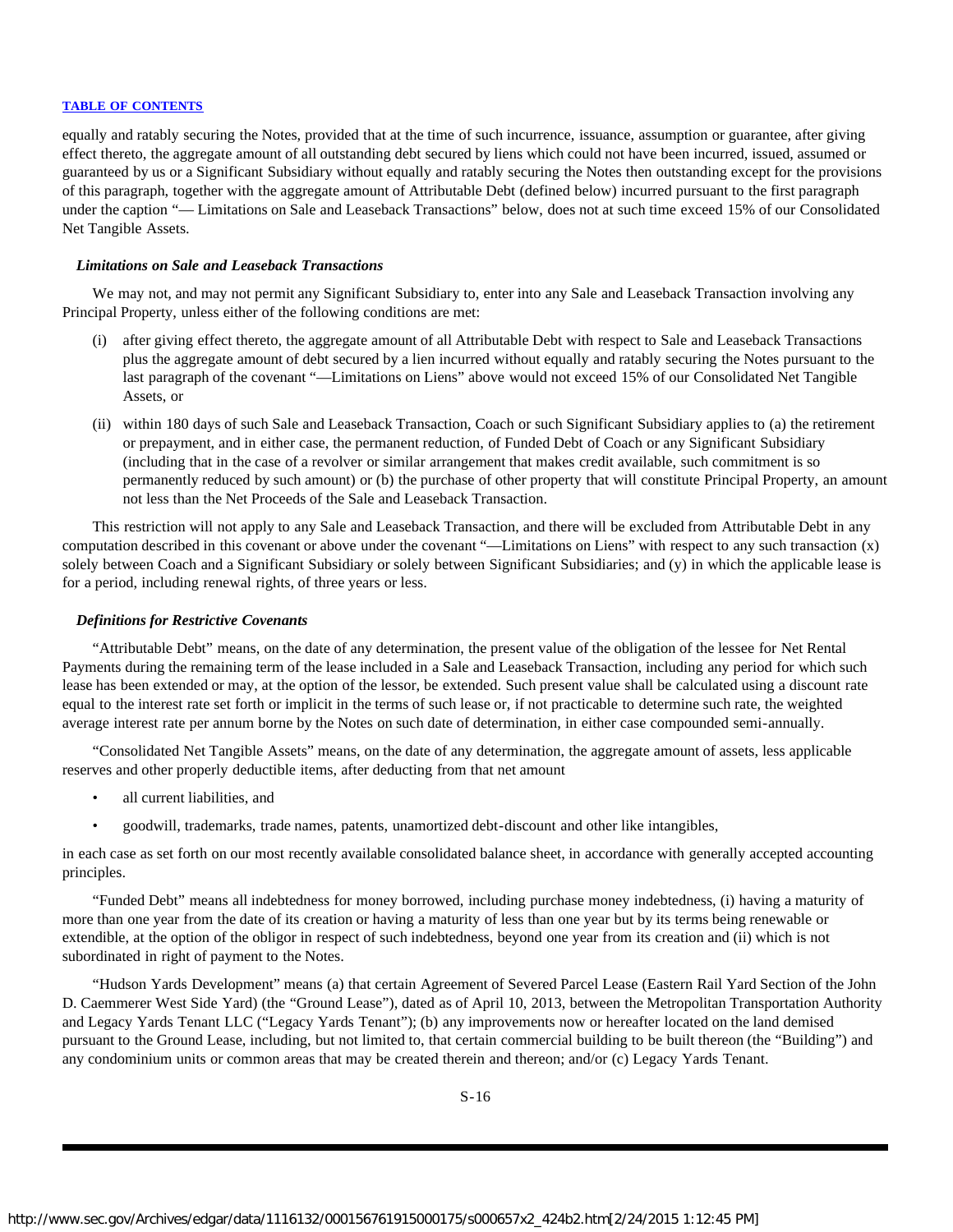"Net Proceeds" means, with respect to a Sale and Leaseback Transaction, the aggregate amount of cash or cash equivalents received by us or any of our Significant Subsidiaries, less the sum of all payments, fees, commissions and expenses incurred in connection with such transaction, and less the amount (estimated reasonably and in good faith by Coach) of income, franchise, sales and other applicable taxes required to be paid by us or any of our Significant Subsidiaries in connection with such transaction in the taxable year that such transaction is consummated or in the immediately succeeding taxable year, the computation of which shall take into account the reduction in tax liability resulting from any available operating losses and net operating loss carryovers, tax credits and tax credit carryforwards, and similar tax attributes.

"Net Rental Payments" means the total amount of rent payable by the lessee after excluding amounts required to be paid on account of maintenance and repairs, insurance, taxes, assessments, water rates and similar charges.

"Person" means any individual, corporation, limited liability company, partnership, joint venture, trust, unincorporated organization or government or any agency or political subdivision thereof.

"Principal Property" means any manufacturing plant or other similar facility, office facility, warehouse, distribution center or any parcel of real estate or group of contiguous parcels of real estate located within the United States owned or leased by us or any of our Subsidiaries and the gross book value, without deduction of any depreciation reserves, of which on the date as of which the determination is being made exceeds 1% of Consolidated Net Tangible Assets; provided that the term 'Principal Property' shall not include any direct or indirect legal, beneficial or equitable interest in any corporate headquarters or any direct or indirect legal, beneficial or equitable interest in the Hudson Yards Development.

"Sale and Leaseback Transaction" means any arrangement whereby we or any of our Significant Subsidiaries has sold or transferred, or will sell or transfer, property and has or will take back a lease pursuant to which the rental payments are calculated to amortize the purchase price of the property substantially over the useful life of such property.

"Significant Subsidiary" means a Subsidiary of ours which owns or leases a Principal Property.

"Subsidiary" means with respect to us at any date, any corporation, limited liability company, partnership, association or other entity of which we, or Coach and one or more Subsidiaries, or any one or more Subsidiaries, directly or indirectly own more than 50% of the Voting Stock.

"Voting Stock" means capital stock the holders of which have general voting power under ordinary circumstances to elect at least a majority of the Board of Directors of a corporation; provided that, for the purpose of such definition, capital stock which carries only the right to vote conditioned on the occurrence of an event shall not be considered Voting Stock whether or not such event shall have occurred.

# **Consolidation, Merger, Conveyance, Transfer or Lease**

We may not consolidate or merge with or into, or transfer or lease all or substantially all our assets to another Person, unless:

- we are the surviving entity or, if not, the successor entity formed by such consolidation or into which we are merged or which acquires or leases our assets is organized and existing under the laws of the United States, any state thereof, the District of Columbia, Australia, the Bahamas, Barbados, the British Virgin Islands, the Cayman Islands, any of the Channel Islands, France, Ireland, Luxembourg, the Netherlands, Switzerland, the United Kingdom or any member of the European Union and expressly assumes our obligations with respect to the Notes and under the indenture;
- no default or event of default exists or will occur immediately after giving effect to the transaction; and
- we have delivered to the trustee the certificates and opinions required under the indenture.

#### **Events of Default**

The following are events of default under the indenture with respect to the Notes:

failure to pay any installment of interest on the Notes when due and the continuance of such failure for 30 days;

S-17

#### **[TABLE OF CONTENTS](#page-35-0)**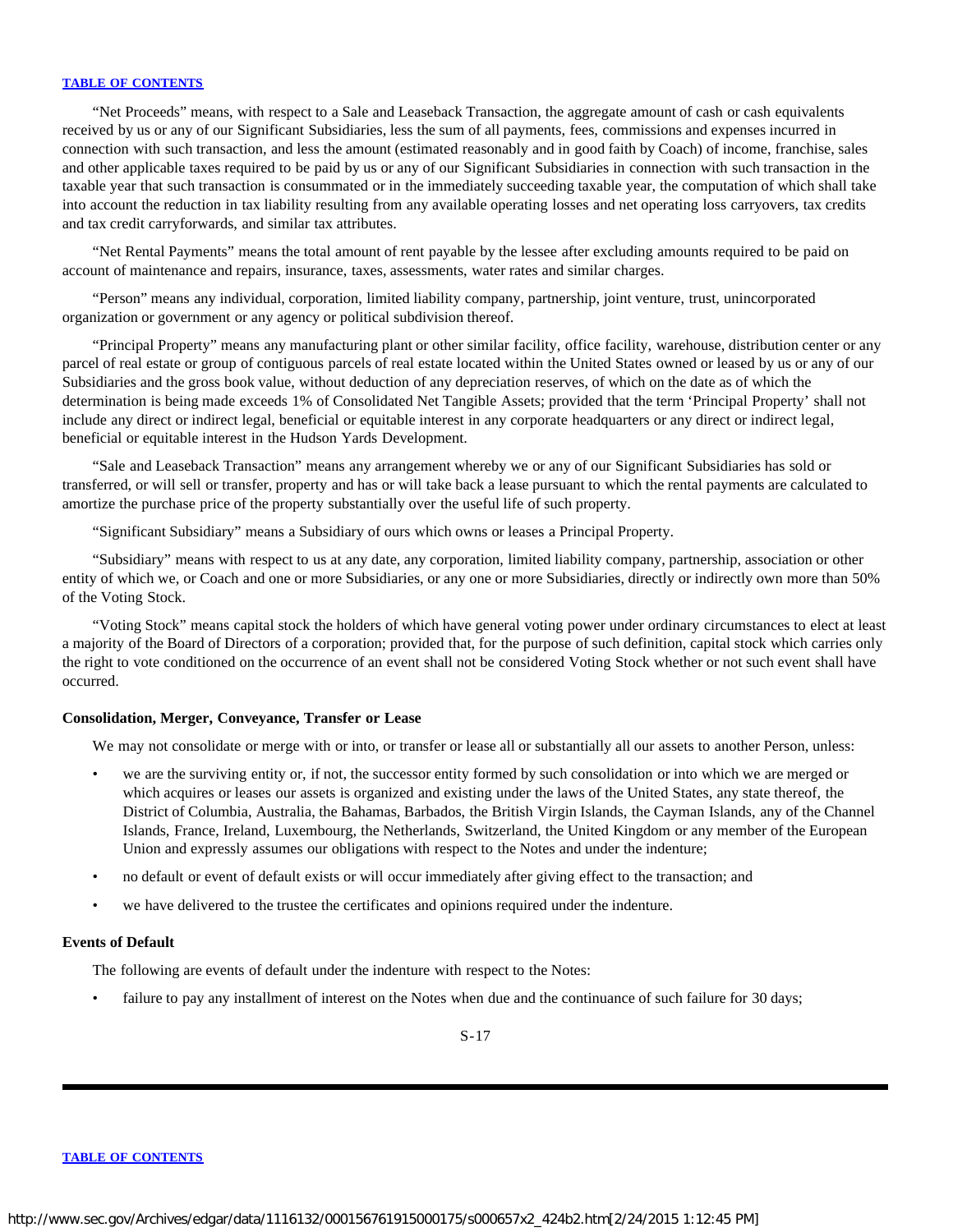- failure to pay principal of, or premium, if any, on the Notes when due;
- failure to observe or perform any other covenant or agreement in the Notes or the indenture and the continuance of such failure for 90 days after receipt by us of notice of such failure, specifying such failure and requiring the same to be remedied, from the trustee or holders of at least 25% of the principal amount of the Notes outstanding;
- failure to pay principal when due at maturity or a default that results in the acceleration of maturity of Coach's or any of our Significant Subsidiary's indebtedness for borrowed money in an aggregate amount of \$50 million or more; and
- certain events of bankruptcy, insolvency or reorganization of Coach.

If an event of default with respect to the outstanding debt securities of a particular series occurs and continues, either the trustee or the holders of at least 25% in aggregate principal amount of such series of outstanding debt securities may declare the principal amount of such series of debt securities to be due and payable immediately; provided that, in the case of certain events of bankruptcy, insolvency or reorganization of Coach (or its successor by consolidation or merger), such principal amount, or portion thereof will automatically become due and payable without any action by the trustee or any holder. However, at any time after an acceleration with respect to the debt securities of a particular series has occurred, but before a judgment or decree based on such acceleration has been obtained, the holders of a majority in aggregate principal amount of the outstanding debt securities of such series may, under certain circumstances, rescind and annul such acceleration. For information as to waiver of defaults, see "Modification and Waiver" below.

Subject to the duty of the trustee during default to act with the required standard of care, the trustee will be under no obligation to exercise any of its rights or powers under the indenture at the request or direction of any of the holders, unless such holders have offered the trustee security or indemnity reasonably satisfactory to the trustee. Subject to such indemnification and certain other limitations, the holders of a majority in aggregate principal amount of the outstanding debt securities of a particular series will have the right to direct the time, method and place of conducting any proceeding for any remedy available to the trustee, or exercising any trust or power conferred on the trustee, with respect to the debt securities of such series.

Other than with respect to a lawsuit for the payment of principal, premium, if any, and interest on any series of debt securities when due, the indenture provides that no holder of such series of debt securities may institute any action against us under the indenture without first complying with the conditions set forth in the indenture.

We will furnish to the trustee an annual statement as to our performance of certain of our obligations under the indenture in the form of an officer's certificate.

# **Payment of Additional Amounts**

A "Foreign Successor Issuer" is any Person that is organized in a jurisdiction other than the United States, any state thereof or the District of Columbia and that assumes our obligations under the Notes after the date hereof in accordance with the provisions described in "Consolidation, Merger, Conveyance, Transfer or Lease."

All payments of principal, premium and interest made by a Foreign Successor Issuer in respect of the Notes will be made without withholding or deduction for, or on account of, any present or future taxes, duties, assessments or governmental charges of whatever nature ("Taxes") imposed or levied by or within any jurisdiction in which such Foreign Successor Issuer is incorporated or organized or where such Foreign Successor Issuer is otherwise considered by a taxing authority to be a resident or doing business for tax purposes or from or through which such Foreign Successor Issuer makes any payment on the Notes (in each case, including any political subdivision or any authority therein or thereof having the power to tax) (each a "Relevant Jurisdiction"), unless such withholding or deduction of such Taxes is required by law. For the avoidance of doubt, a Relevant Jurisdiction shall not include the United States, any state thereof or the District of Columbia. If a Foreign Successor Issuer is required to make such withholding or deduction, the Foreign Successor Issuer will pay such additional amounts ("Additional Amounts") as will result in receipt by each holder of any Notes of such amounts as would have been received by such holder had no such withholding or deduction of such Taxes been required, except that no such Additional Amounts shall be payable:

(i) in respect of any such Taxes that would not have been imposed, deducted or withheld but for the existence of any connection (whether present or former) between the holder or beneficial owner of a

S-18

# **[TABLE OF CONTENTS](#page-35-0)**

Note and the Relevant Jurisdiction other than merely holding such Note or receiving principal, premium (if any) or interest in respect thereof (including such holder or beneficial owner being or having been a national, domiciliary or resident of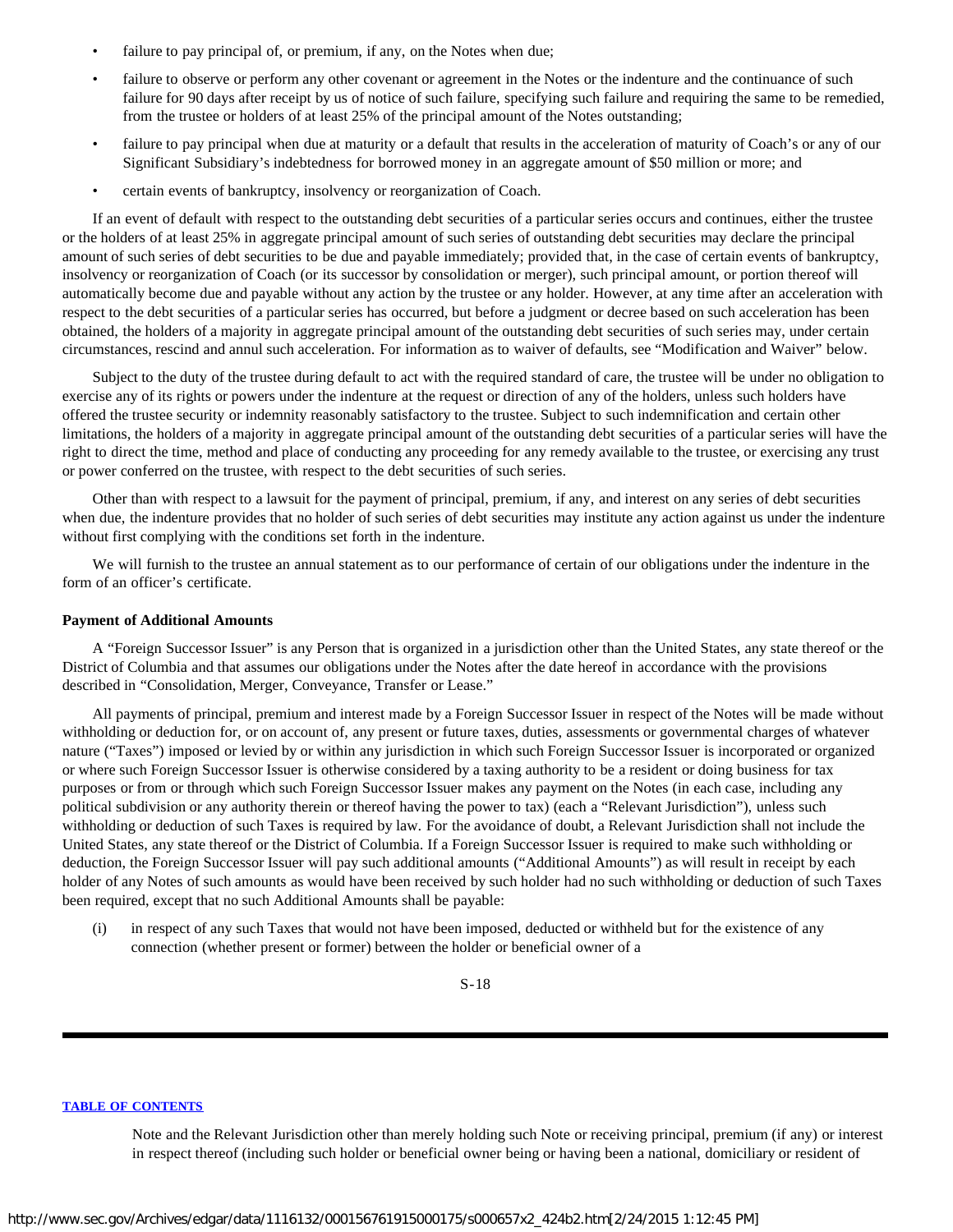such Relevant Jurisdiction or treated as a resident thereof or being or having been physically present or engaged in a trade or business therein or having or having had a permanent establishment therein);

- (ii) in respect of any Note presented for payment (where presentation is required) more than 30 days after the relevant date, except to the extent that the holder thereof would have been entitled to such Additional Amounts on presenting the same for payment on the last day of such 30-day period. For this purpose, the "relevant date" in relation to any Note means the later of (a) the due date for such payment or (b) the date such payment was made or duly provided for;
- (iii) in respect of any Taxes that would not have been imposed, deducted or withheld but for a failure of the holder or beneficial owner of a Note to comply with a timely request by the Foreign Successor Issuer addressed to the holder or beneficial owner to provide information or certification concerning such holder's or beneficial owner's nationality, residence, identity or connection with any Relevant Jurisdiction, if and to the extent that due and timely compliance with such request is required under the tax laws of such jurisdiction in order to reduce or eliminate any withholding or deduction as to which Additional Amounts would have otherwise been payable to such holder;
- (iv) in respect of any Taxes imposed as a result of a Note being presented for payment (where presentation is required) in the Relevant Jurisdiction, unless such Note could not have been presented for payment elsewhere;
- (v) in respect of any estate, inheritance, gift, sale, transfer, personal property or similar Taxes;
- (vi) to any holder of a Note that is a fiduciary, partnership or person other than the sole beneficial owner of any payment to the extent that such payment would be required to be included in the income under the laws of a Relevant Jurisdiction, for tax purposes, of a beneficiary or settlor with respect to the fiduciary, or a member of that partnership or a beneficial owner who would not have been entitled to such Additional Amounts had that beneficiary, settlor, partner or beneficial owner been the holder thereof;
- (vii) with respect to any withholding or deduction that is imposed in connection with Sections 1471-1474 of the U.S. Internal Revenue Code and U.S. Treasury regulations thereunder ("FATCA"), any intergovernmental agreement between the United States and any other jurisdiction implementing or relating to FATCA or any non-U.S. law, regulation or guidance enacted or issued with respect thereto;
- (viii) any such Taxes payable otherwise than by deduction or withholding from payments under or with respect to any Note;
- (ix) in respect of any Taxes required to be withheld or deducted where such withholding or deduction is imposed pursuant to European Council Directive 2003/48/EC on the taxation of savings income, or any law implementing or complying with, or introduced in order to conform to, such European Council Directive or any amendment thereto; or
- (x) any combination of Taxes referred to in the preceding items (i) through (ix) above.

Any Foreign Successor Issuer will (i) make any such withholding or deduction required by applicable law and (ii) remit the full amount deducted or withheld to the relevant authority in accordance with applicable law. The Foreign Successor Issuer will make reasonable efforts to obtain certified copies of tax receipts evidencing the payment of any Taxes so deducted or withheld from each Relevant Jurisdiction imposing such Taxes. The Foreign Successor Issuer will provide to the Trustee, within a reasonable time after the date the payment of any Taxes so deducted or withheld are due pursuant to applicable law, either a certified copy of tax receipts evidencing such payment, or, if such tax receipts are not reasonably available to the Foreign Successor Issuer, such other documentation that provides reasonable evidence of such payment by the Foreign Successor Issuer.

Any Foreign Successor Issuer will indemnify and hold harmless the holders of Notes, and, upon written request of any holder of Notes, reimburse such holder for the amount of (a) any Taxes levied or imposed by a Relevant Jurisdiction and payable by such holder in connection with payments made under or with respect to the Notes held by such holder; and (b) any Taxes levied or imposed by a Relevant Jurisdiction with respect to any

S-19

#### **[TABLE OF CONTENTS](#page-35-0)**

reimbursement under the foregoing clause (a) or this clause (b), so that the net amount received by such holder after such reimbursement will not be less than the net amount such holder would have received if the Taxes giving rise to the reimbursement described in clauses (a) and/or (b) had not been imposed, provided, however, that the indemnification obligation provided for in this paragraph shall not extend to Taxes imposed for which the holder of the Notes would not have been eligible to receive payment of Additional Amounts hereunder by virtue of clauses (i) through (x) in the second full paragraph above or to the extent such holder received Additional Amounts with respect to such payments.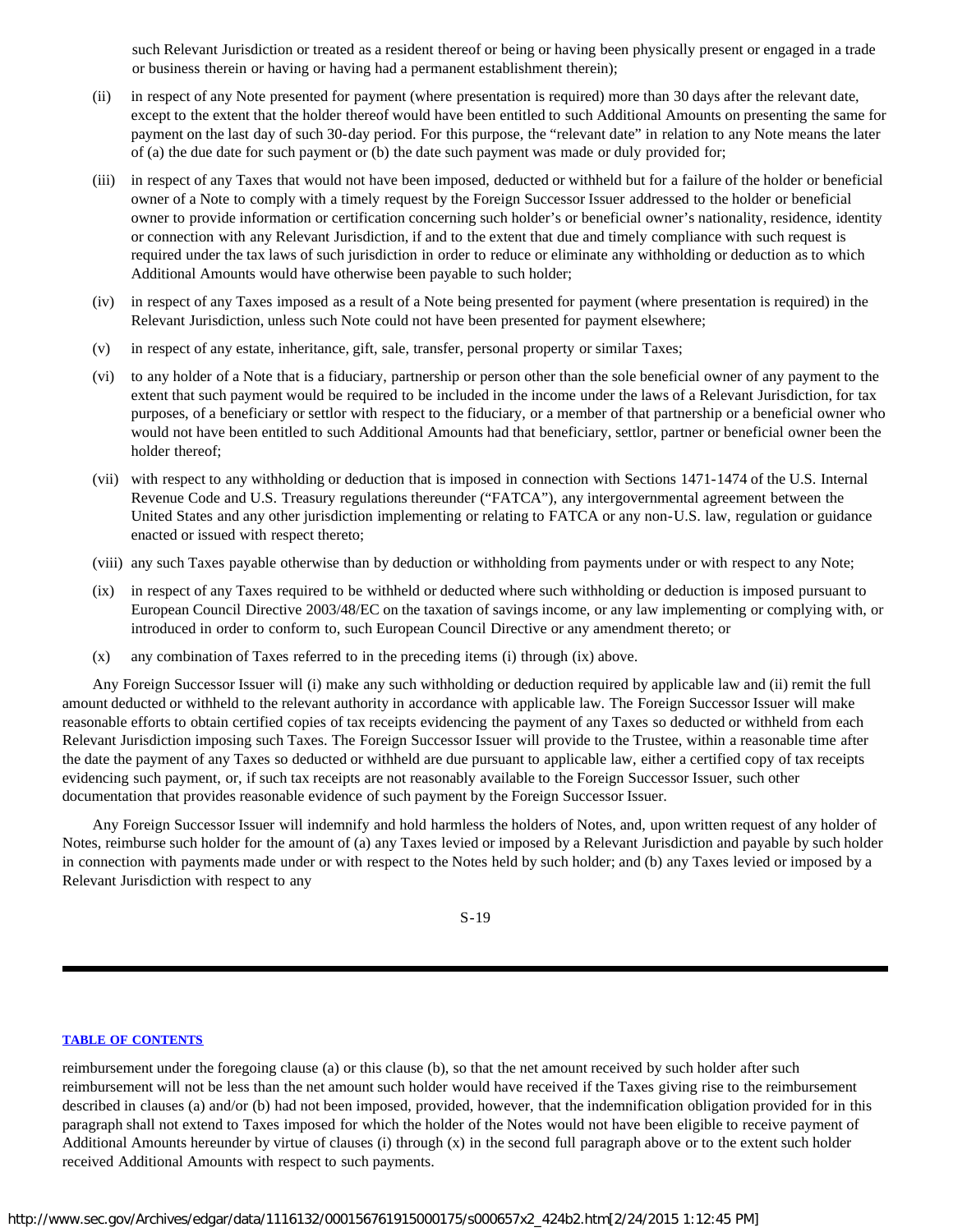In addition, any Foreign Successor Issuer will pay any stamp, issue, registration, court, documentation, excise or other similar taxes, charges and duties, including interest and penalties with respect thereto, imposed by any Relevant Jurisdiction at any time after the merger described above in respect of the execution, issuance, registration or delivery of the Notes or any other document or instrument referred to thereunder and any such taxes, charges or duties imposed by any Relevant Jurisdiction at any time after the merger described above as a result of, or in connection with, any payments made pursuant to the Notes and/or the enforcement of the Notes and/or any other such document or instrument.

Whenever there is mentioned, in any context, the payment of principal, premium or interest in respect of any Note, such mention shall be deemed to include the payment of Additional Amounts provided for in the indenture, to the extent that, in such context, Additional Amounts are, were or would be payable in respect thereof pursuant to the indenture.

The obligation to make payments of Additional Amounts under the terms and conditions described above will survive any termination, defeasance or discharge of the indenture and will apply mutatis mutandis to any successor Person to any Foreign Successor Issuer (other than a Person organized under the laws of the United States, any state thereof or the District of Columbia) and to any jurisdiction in which such successor is organized or is otherwise resident for tax purposes or any jurisdiction from or through which payment is made by such successor or its respective agents.

#### **Optional Redemption for Changes in Withholding Taxes**

A Foreign Successor Issuer may redeem the Notes, at our option, at any time in whole but not in part, upon not less than 30 nor more than 60 days' notice (which notice will be irrevocable), at a redemption price equal to 100% of the outstanding principal amount of the Notes, plus accrued and unpaid interest to, but excluding, the date fixed for redemption and any Additional Amounts (if any) then due and which will become due on the applicable redemption date (subject to the right of holders of record on the relevant record date to receive interest due on the relevant interest payment date and Additional Amounts (if any) in respect thereof), in the event that such Foreign Successor Issuer determines in good faith that such Foreign Successor Issuer has become or would become obligated to pay, on the next date on which any amount would be payable with respect to the Notes, Additional Amounts and such obligation cannot be avoided by taking reasonable measures available to such Foreign Successor Issuer (including making payment through a paying agent located in another jurisdiction), as a result of:

- (1) a change in or an amendment to the laws (including any regulations or rulings promulgated thereunder) of any Relevant Jurisdiction affecting taxation, which change or amendment is announced or becomes effective on or after the date on which a Foreign Successor Issuer becomes a Foreign Successor Issuer (or, where a jurisdiction in question does not become a Relevant Jurisdiction until a later date, such later date); or
- (2) any change in or amendment to any official position of a taxing authority in any Relevant Jurisdiction regarding the application, administration or interpretation of such laws, regulations or rulings (including a holding, judgment or order by a court of competent jurisdiction), which change or amendment is announced or becomes effective on or after the date on which a Foreign Successor Issuer becomes a Foreign Successor Issuer (or, where a jurisdiction in question does not become a Relevant Jurisdiction until a later date, such later date).

Notwithstanding the foregoing, no notice of redemption for changes in withholding taxes may be given earlier than 60 days prior to the earliest date on which such Foreign Successor Issuer would be obligated to pay Additional Amounts if a payment in respect of the Notes were then due. At least five calendar days before such Foreign Successor Issuer provides notice of redemption of the Notes, such Foreign Successor Issuer will deliver

S-20

#### **[TABLE OF CONTENTS](#page-35-0)**

to the Trustee and paying agent (a) an officers' certificate stating that such Foreign Successor Issuer is entitled to effect such redemption and setting forth a statement of facts showing that the conditions precedent to its right to so redeem have occurred, (b) an opinion of independent legal counsel of recognized standing satisfactory to the Trustee as to the satisfaction of conditions precedent in connection with such redemption, and (c) an opinion of independent legal counsel of recognized standing satisfactory to the Trustee and paying agent that such Foreign Successor Issuer has or will become obligated to pay Additional Amounts as a result of the circumstances referred to in clause (1) or (2) of the preceding paragraph.

The Trustee and paying agent shall recieve and will be entitled to conclusively rely upon the officers' certificate and opinion as sufficient evidence of the satisfaction of the conditions precedent described above, in which case they will be conclusive and binding on the holders.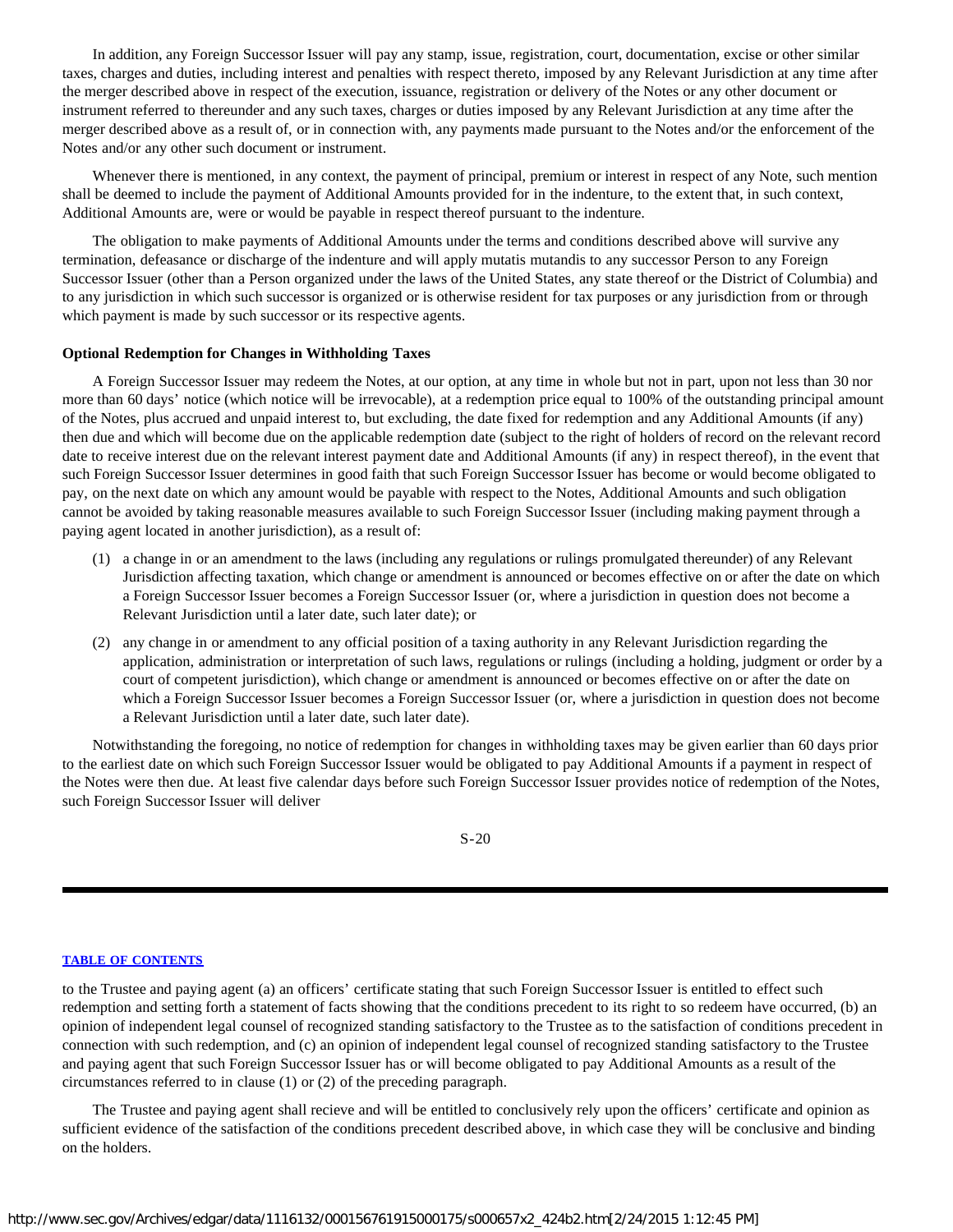# **Legal Defeasance and Covenant Defeasance**

The indenture provides that Coach may, at its option, elect to discharge its obligations with respect to any series of debt securities ("Legal Defeasance"). If Legal Defeasance occurs, Coach will be deemed to have paid and discharged all amounts owed under the applicable series of debt securities**,** and the indenture will cease to be of further effect as to such series of debt securities, except that:

- holders will be entitled to receive timely payments for the principal of, premium, if any, and interest on, such series of debt securities, from the funds deposited for that purpose (as explained below);
- Coach's obligations will continue with respect to the issuance of temporary Notes, the registration of debt securities, and the replacement of mutilated, destroyed, lost or stolen debt securities of the applicable series;
- the trustee will retain its rights, powers, trusts, duties, and immunities, and Coach will retain its obligations in connection therewith; and
- other Legal Defeasance provisions of the indenture will remain in effect.

In addition, Coach may, at its option and at any time, elect to cause the release of its obligations with respect to most of the covenants in the indenture ("Covenant Defeasance") with respect to any series of debt securities. If Covenant Defeasance occurs, certain events (not including non-payment events and bankruptcy, insolvency and reorganization events) relating to Coach described under "Events of Default" will no longer constitute events of default with respect to such series of debt securities. Coach may exercise Legal Defeasance regardless of whether it previously exercised Covenant Defeasance.

In order to exercise either Legal Defeasance or Covenant Defeasance (each, a "Defeasance") with respect to any series of debt securities:

- (1) Coach must irrevocably deposit with the trustee, in trust, for the benefit of holders of the debt securities of such series, U.S. legal tender, U.S. government securities, a combination thereof or other obligations as may be provided with respect to such series of debt securities, in amounts that will be sufficient, in the opinion of a nationally recognized investment bank, appraisal firm or firm of independent public accountants, to pay the principal of, premium, if any, and interest on, the applicable series of debt securities on the stated date for payment or any redemption date thereof, and the trustee must have, for benefit of holders of such debt securities, a valid and perfected security interest in the obligations so deposited;
- (2) in the case of Legal Defeasance, Coach must deliver to the trustee an opinion of counsel in the United States reasonably acceptable to the trustee confirming that:
	- Coach has received from, or there has been published by, the Internal Revenue Service, a ruling, or
	- since the date of the indenture, there has been a change in the applicable federal income tax law,

in either case to the effect that beneficial owners of such series of debt securities will not recognize income, gain or loss for federal income tax purposes as a result of the Legal Defeasance and will be subject to federal income tax on the same amounts, in the same manner and at the same times as would have been the case if the Legal Defeasance had not occurred;

S-21

# **[TABLE OF CONTENTS](#page-35-0)**

- (3) in the case of Covenant Defeasance, Coach must deliver to the trustee an opinion of counsel in the United States reasonably acceptable to the trustee confirming that beneficial owners of such series of debt securities will not recognize income, gain or loss for federal income tax purposes as a result of the Covenant Defeasance and will be subject to federal income tax on the same amounts, in the same manner and at the same times as would have been the case if the Covenant Defeasance had not occurred;
- (4) no default or event of default with respect to such debt securities may have occurred and be continuing under the indenture on the date of the deposit with respect to such series of debt securities (other than a default or event of default resulting from the borrowing of funds to be applied to such deposit); in addition, no event of default relating to bankruptcy or insolvency may occur at any time from the date of the deposit to the 91st calendar day thereafter;
- (5) the Legal Defeasance or Covenant Defeasance may not result in a breach or violation of, or constitute a default under any material agreement or instrument (excluding the indenture) to which Coach or any of its subsidiaries is a party or by which Coach or any of its subsidiaries is bound;
- (6) Coach must deliver to the trustee an officers' certificate stating that the deposit was not made by Coach with the intent of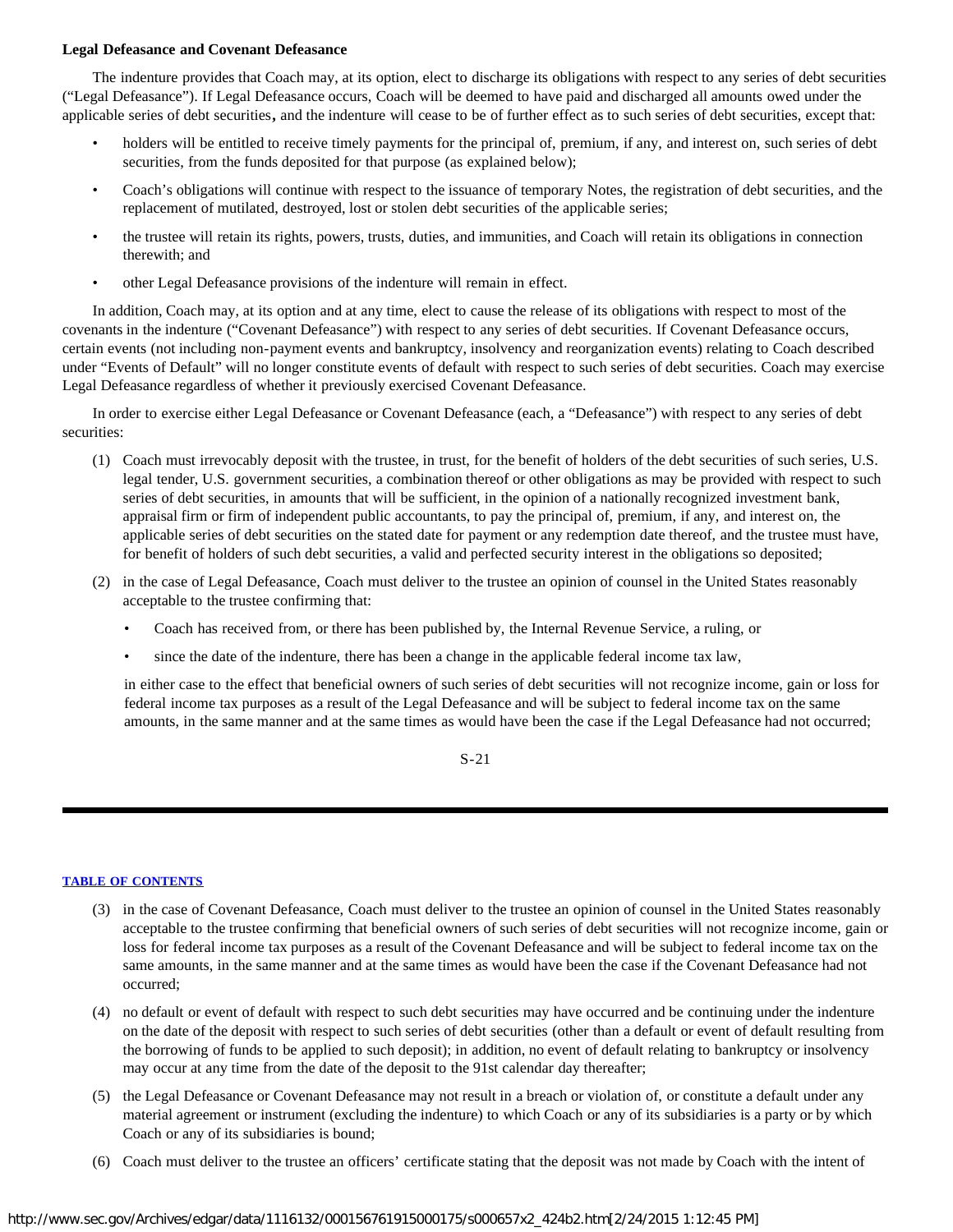preferring the holders of such debt securities over any other creditors of Coach or the intent to hinder, delay or defraud any other of its creditors;

- (7) the Legal Defeasance or Covenant Defeasance may not result in the trust arising from such deposit constituting an investment company within the meaning of the Investment Company Act of 1940, as amended, unless that trust is qualified, or exempt from regulation, under that Act; and
- (8) Coach must deliver to the trustee an officers' certificate confirming the satisfaction of conditions in clauses (1) through (6) above, and an opinion of counsel confirming the satisfaction of the conditions in clauses (1) (with respect to the validity and perfection of the security interest), (2), (3) and (5) above.

If the amount deposited with the trustee to effect a Covenant Defeasance is insufficient to pay the principal of, premium, if any, and interest on, the applicable series of debt securities when due, then Coach's obligations under the indenture and such series of debt securities will be revived, and such Defeasance will be deemed not to have occurred.

# **Satisfaction and Discharge**

The indenture will be discharged and will cease to be of further effect with respect to debt securities of a particular series, when:

- either:
	- all debt securities of such series that have been authenticated and, except for lost, stolen or destroyed debt securities of such series that have been replaced or paid and debt securities of such series for whose payment money has been deposited in trust or segregated and held in trust by us and thereafter repaid to us, have been delivered to the trustee for cancellation; or
	- all debt securities of such series that have not been delivered to the trustee for cancellation (1) have become due and payable, (2) will become due and payable at their stated maturity within one year or (3) if redeemable in accordance with the terms of such debt securities, are to be called for redemption within one year under arrangements satisfactory to the trustee for the giving of notice of redemption by the trustee in our name, and at our expense;

and we have irrevocably deposited or caused to be deposited with the trustee as trust funds in trust solely for the benefit of the holders of debt securities of such series, in amounts as will be sufficient, without consideration of any reinvestment of interest, to pay and discharge the entire indebtedness (including all principal, premium, if any, and interest) on such series of debt securities not delivered to the trustee for cancellation (in the case of debt securities of such series that have become due and payable on or prior to the date of such deposit) or to the stated maturity or redemption date, as the case may be:

we have paid or caused to be paid all other sums payable by us under the indenture in respect of the debt securities of such series; and

S-22

#### **[TABLE OF CONTENTS](#page-35-0)**

• we have delivered irrevocable instructions to the trustee under the indenture to apply the deposited money toward the payment of such debt securities at maturity or on the redemption date, as the case may be.

In addition, we must deliver an officer's certificate and an opinion of counsel to the trustee stating that all conditions precedent to satisfaction and discharge have been satisfied.

# **Modification and Waiver**

Modifications and amendments of the indenture with respect to any series of debt securities outstanding may be made by us and the trustee with the consent of holders of a majority in aggregate principal amount of such series, except that no such modification or amendment may, without the consent of the holder of each outstanding debt security of the applicable series affected thereby:

- extend the stated maturity date of the principal of, or any installment of principal of or interest on, any such debt security, or reduce the principal amount of or the rate (or extend the time for payment) of interest on, or any premium payable upon the redemption of, any such debt security;
- reduce the amount of principal payable upon acceleration of the maturity thereof;
- change the place or currency of payment of principal of, or premium, if any, or interest on, any such debt security;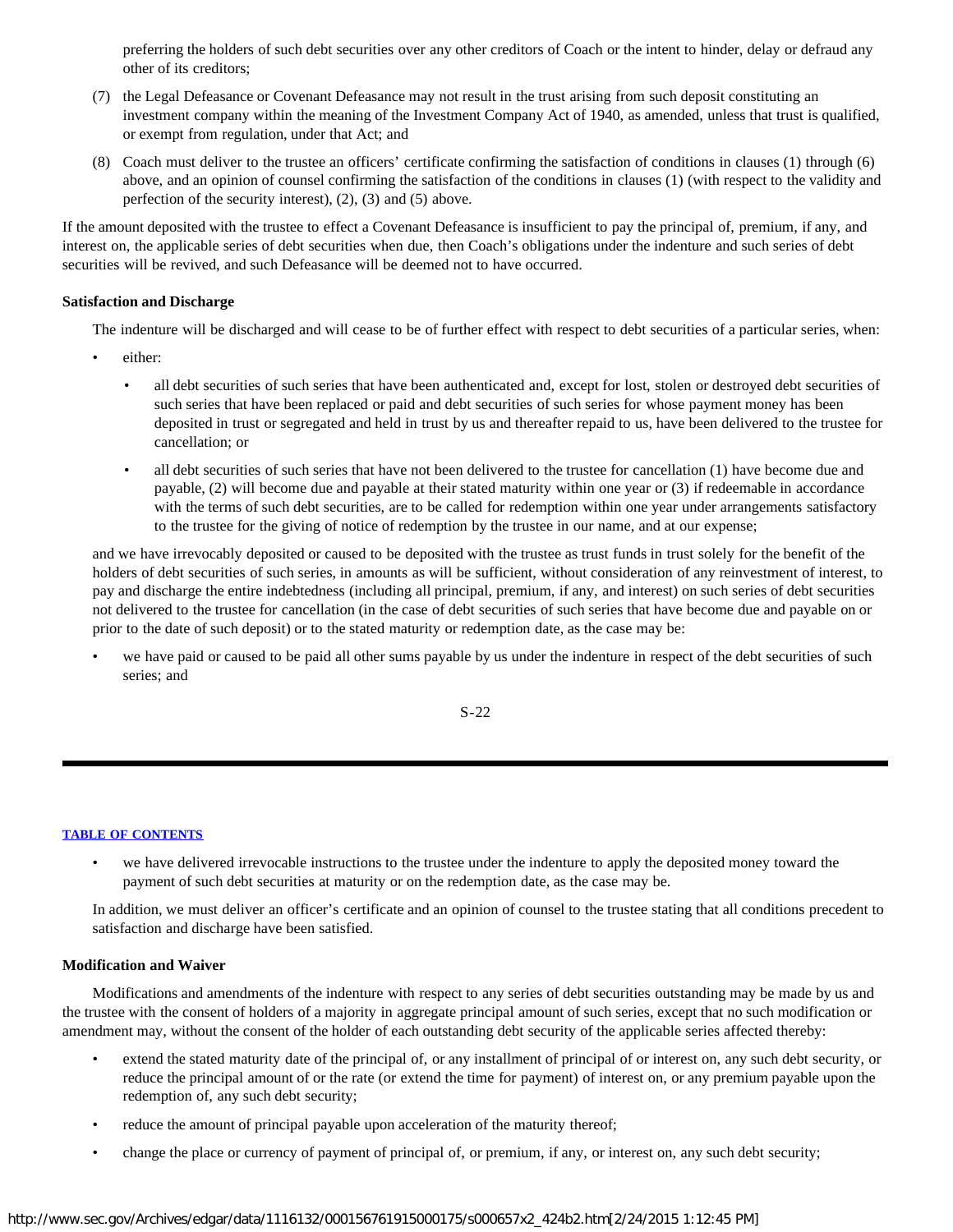- impair the right to institute suit for the enforcement of any payment on, or with respect to, any such debt security;
- reduce the percentage in aggregate principal amount of such series of outstanding debt securities, the consent of the holders of which is required for any amendment, supplemental indenture or waiver provided for in the indenture;
- modify any of the waiver provisions, except to increase any required percentage or to provide that certain other provisions of the indenture cannot be modified or waived without the consent of the holder of each outstanding debt security of the series affected thereby;
- cause any such debt security to become subordinate in right of payment to any other debt, except to the extent provided in the terms of such security; or
- if such debt security provides that the holder may require us to repurchase or convert such debt security, impair such holder's right to require repurchase or conversion of such debt security on the terms provided therein.

We and the trustee may also modify and amend the indenture without the consent of any holder of debt securities:

- to cure any ambiguity, defect or inconsistency in the indenture; provided that such amendments or supplements shall not adversely affect the interests of the holders in any material respect;
- to comply with any requirements of the Securities and Exchange Commission in connection with the qualification of the Indenture under the Trust Indenture Act of 1939, as amended (the "Trust Indenture Act");
- to evidence and provide for the acceptance of appointment under the Indenture with respect to the debt securities of any or all series by a successor trustee;
- to establish the form or forms or terms of debt securities of any series or of the coupons appertaining to such debt securities as permitted by the indenture;
- to add covenants for the benefit of the holders, to surrender any of our rights or to add circumstances under which we will pay additional interest on the debt securities; or
- to make any change that does not adversely affect the rights of any holder.

The holders of a majority in aggregate principal amount of any series of outstanding debt securities may, on behalf of the holders of all such debt securities, waive our compliance with certain restrictive provisions of the indenture or such series of debt securities. The holders of a majority in aggregate principal amount of any series

S-23

# **[TABLE OF CONTENTS](#page-35-0)**

of outstanding debt securities may, on behalf of the holders of all such debt securities, waive any past default under the indenture, except a default in the payment of the principal of, or premium, if any, or interest on, such debt securities or in respect of any provision of the indenture that cannot be modified or amended without the consent of the holder of each outstanding debt security of such series affected thereby.

#### **The Trustee**

U.S. Bank National Association is trustee under the indenture and has been appointed by us as registrar and paying agent with regard to the Notes. All payments of principal of, premium, if any, and interest on, and all registration, transfer, exchange, authentication and delivery of, the Notes will be effected initially by the trustee or its agent acting as trustee, paying agent or registrar as set forth in the indenture at an office designated by the trustee as its corporate trust office.

The indenture provides that, except during the continuance of an event of default, the trustee will perform only such duties as are specifically set forth in the indenture. During the existence of an event of default under the indenture, the trustee will exercise such rights and powers vested in it as a prudent person would exercise under the circumstances in the conduct of such person's own affairs. Subject to these provisions, the trustee will be under no obligation to exercise any of its rights or powers under the indenture at the request of any of the holders of the Notes, unless they shall have offered to the trustee security and indemnity reasonably satisfactory to the trustee.

The indenture and provisions of the Trust Indenture Act contain limitations on the rights of the trustee, should it become a creditor of Coach, to obtain payment of claims in certain cases or to liquidate certain property received by it in respect of any such claim as security or otherwise. The trustee is permitted to engage in other transactions with us or any of our affiliates. If the trustee acquires any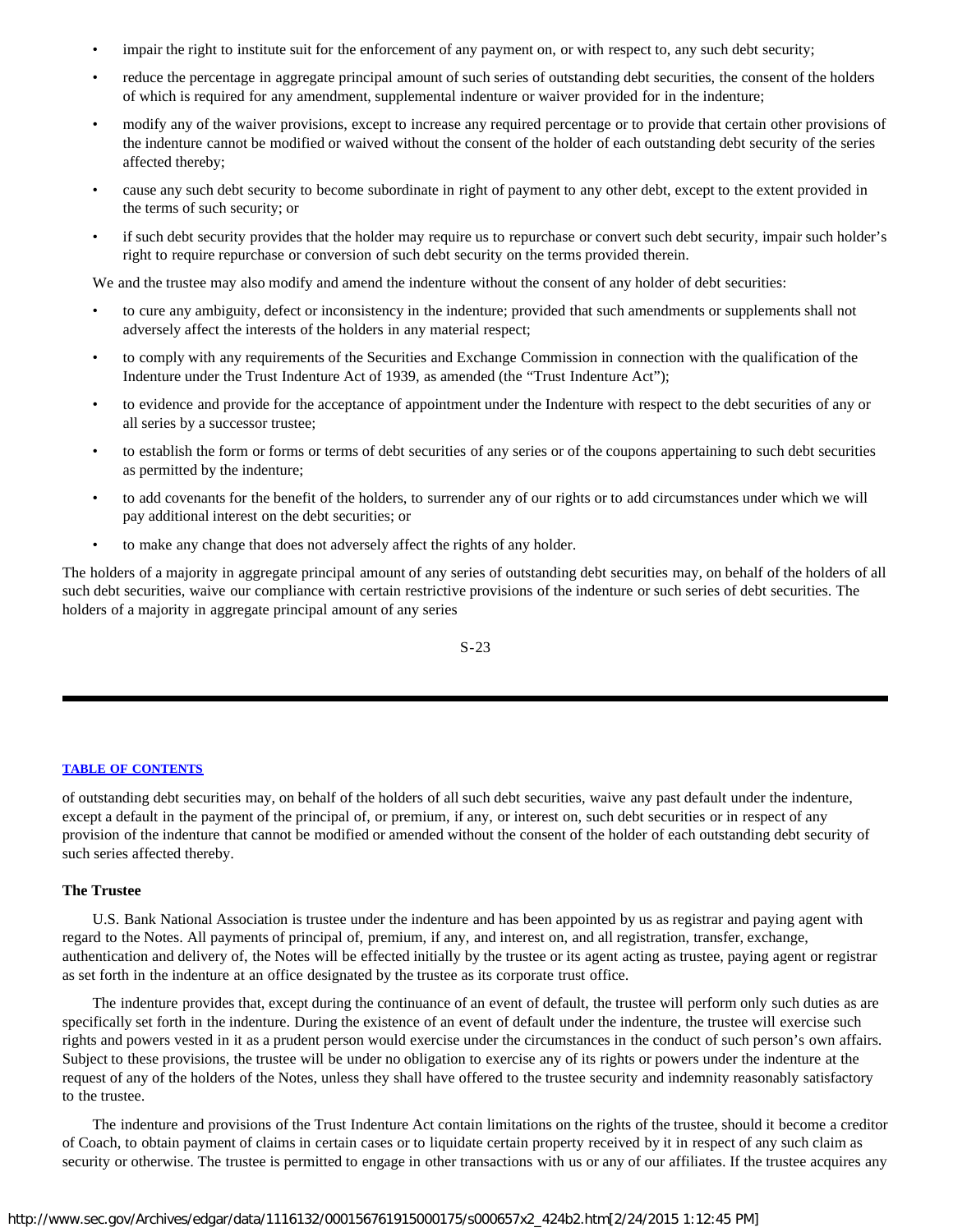conflicting interest, it must eliminate such conflict or resign.

#### **Governing Law and Consent to Jurisdiction**

New York law governs the indenture and will govern the Notes. A Foreign Successor Issuer will irrevocably submit to the nonexclusive jurisdiction of any New York state court or any U.S. federal court sitting in the Borough of Manhattan, The City of New York, in respect of any legal action or proceeding arising out of or in relation to the indenture or the Notes, and will agree that all claims in respect of such legal action or proceeding may be heard and determined in such New York state or U.S. federal court and will waive, to the fullest extent permitted by law, the defense of an inconvenient forum to the maintenance of any such action or proceeding in any such court.

A Foreign Successor Issuer will agree that, to the extent that such Foreign Successor Issuer is or will become entitled to any sovereign or other immunity, such Foreign Successor Issuer will waive such immunity in respect of its obligations under the indenture.

#### **Book-Entry System; Delivery and Form**

The Notes will be deposited with the trustee on behalf of The Depository Trust Company (the "Depositary"), in the form of one or more global Notes. The Notes will be issued as fully-registered securities registered in the name of Cede & Co. (the Depositary's nominee) or such other name as may be requested by an authorized representative of the Depositary. So long as the Depositary or its nominee is the registered owner of a global Note, the Depositary or that nominee will be considered the sole owner or holder of the Notes represented by that global Note for all purposes under the indenture and under the Notes. Except as provided below, owners of beneficial interests in a global Note will not be entitled to have Notes represented by that global Note registered in their names, will not receive or be entitled to receive physical delivery of certificated Notes and will not be considered the owners or holders thereof under the indenture or under the Notes for any purpose, including with respect to the giving of any direction, instruction or approval to the Trustee. Accordingly, each holder owning a beneficial interest in a global Note must rely on the procedures of the Depositary and, if that holder is not a direct participant in the Depositary, on the procedures of the participant through which that holder owns its interest, to receive any payments on or a Note or to exercise any rights of a holder of Notes under the indenture or the global Note.

As long as the Depositary is the depositary for the Notes, you may hold interests in the Notes through participants in the Depositary, including Clearstream Banking, *société anonyme* ("Clearstream") and Euroclear

$$
S-24
$$

#### **[TABLE OF CONTENTS](#page-35-0)**

Bank S.A./N.V., as operator of the Euroclear System ("Euroclear"). Euroclear and Clearstream will hold interests, in each case, on behalf of their participants through customers' securities accounts in the names of Euroclear and Clearstream on the books of their respective depositaries, which in turn will hold such interests in customers' securities accounts in the depositaries' names on the Depositary's books. The Trustee has no liability or responsibility for the action or inaction of DTC or any other depositary.

Payments, deliveries, transfers, exchanges, notices and other matters relating to the Notes made through Euroclear or Clearstream must comply with the rules and procedures of those systems. Those systems could change their rules and procedures at any time. We have no control over those systems or their participants and we take no responsibility for their activities. Transactions between participants in Euroclear or Clearstream, on the one hand, and other participants in the Depositary, on the other hand, would also be subject to the rules and procedures of the Depositary.

Investors will be able to make and receive through Euroclear and Clearstream payments, deliveries, transfers, exchanges, notices and other transactions involving any securities held through those systems only on days when those systems are open for business. Those systems may not be open for business on days when banks, brokers and other institutions are open for business in the United States. In addition, because of time-zone differences, U.S. investors who hold their interests in the Notes through these systems and wish to transfer their interests, or to receive or make a payment or delivery or exercise any other right with respect to their interests, on a particular day may find that the transaction will not be effected until the next business day in Luxembourg or Brussels, as applicable. Thus, investors who wish to exercise rights that expire on a particular day may need to act before the expiration date. In addition, investors who hold their interests through both the Depositary and Euroclear or Clearstream may need to make special arrangements to finance any purchases or sales of their interests between the U.S. and European clearing systems, and those transactions may settle later than transactions within one clearing system.

If the Depositary notifies us at any time that it is unwilling or unable to continue as Depositary and a successor Depositary is not appointed within 90 days of such notice or the Depositary ceases to be a "clearing agency" registered under the Exchange Act and a successor Depositary is not appointed within 90 days, we will issue Notes in certificated form in exchange for global notes. The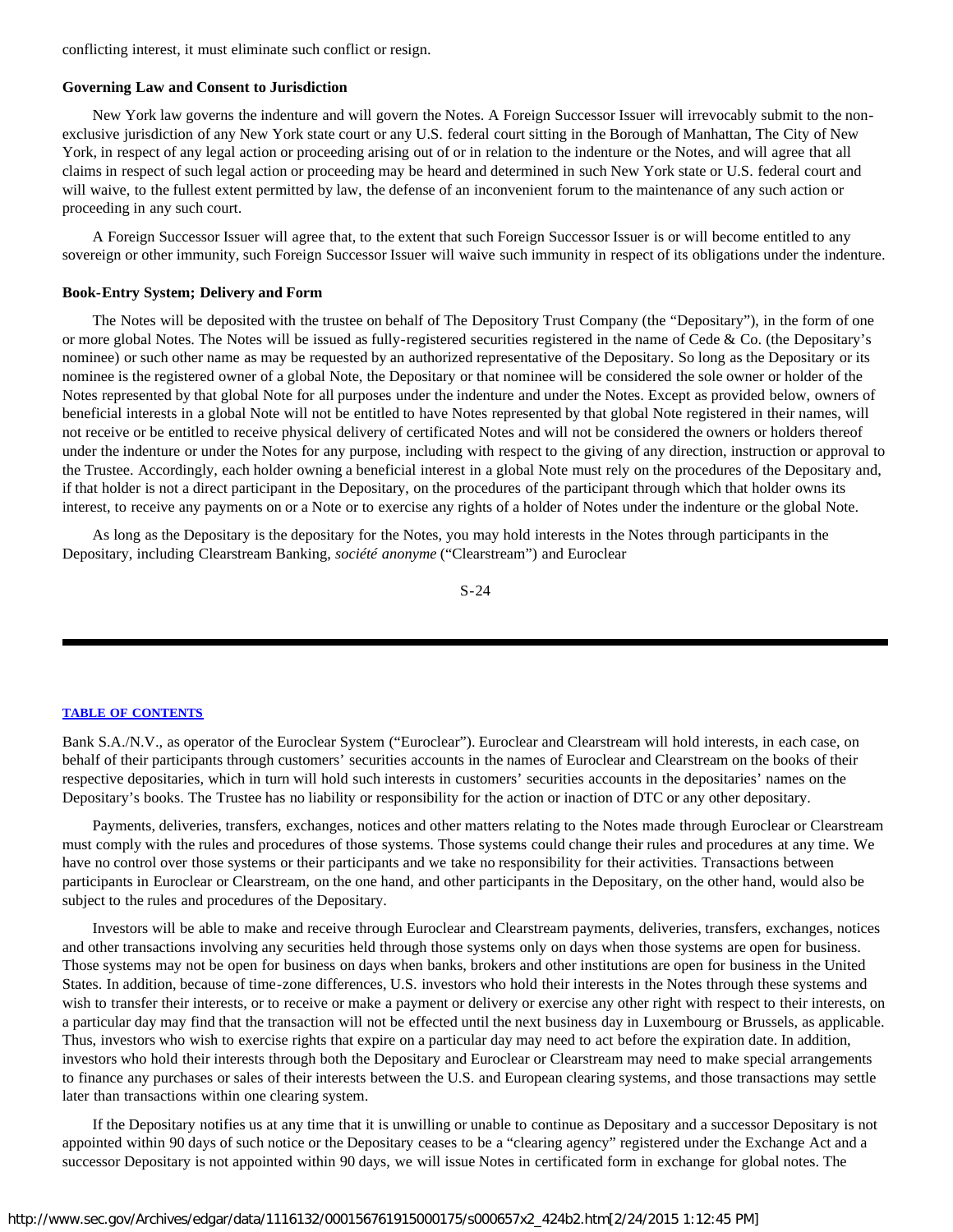indenture permits us to determine at any time and in our sole discretion that debt securities of any series shall no longer be represented by global notes. We would issue definitive certificates in exchange for any beneficial interests withdrawn. We will also issue Notes in certificated form in exchange for global notes if such exchange is made upon request by or on behalf of the Depositary for such global notes in accordance with customary procedures, following the request of a Beneficial Owner seeking to exercise or enforce its rights under the Notes.

#### **[TABLE OF CONTENTS](#page-35-0)**

#### **CERTAIN MATERIAL U.S. FEDERAL TAX CONSEQUENCES**

<span id="page-26-0"></span>The following summary describes certain U.S. federal income tax consequences and, in the case of a Non-U.S. Holder (as defined below), certain U.S. federal estate tax consequences, of owning and disposing of the Notes. This summary does not discuss all of the aspects of U.S. federal income and estate taxation that may be relevant to you in light of your particular investment or other circumstances. This summary applies to you only if you are a beneficial owner of a Note that holds the Note as a capital asset (generally, investment property), and you acquire the Note for cash in this offering for a price equal to the "issue price" of the Notes (*i.e.*, the first price at which a substantial amount of the Notes is sold for money to investors, other than to bond houses, brokers, or similar persons or organizations acting in the capacity of underwriters, placement agents or wholesalers). In addition, this summary does not address special U.S. federal income or estate tax rules that may be applicable to certain categories of beneficial owners of the Notes, such as:

- dealers in securities or currencies;
- traders in securities;
- U.S. Holders (as defined below) whose functional currency is not the U.S. dollar;
- persons holding the notes as part of a conversion, constructive sale, wash sale or other integrated transaction or a hedge, straddle or synthetic security;
- persons subject to the alternative minimum tax;
- certain U.S. expatriates;
- financial institutions;
- insurance companies;
- controlled foreign corporations, passive foreign investment companies and regulated investment companies and shareholders of such corporations;
- entities that are tax-exempt for U.S. federal income tax purposes and retirement plans, individual retirement accounts and tax-deferred accounts; and
- pass-through entities, including partnerships and entities and arrangements classified as partnerships for U.S. federal tax purposes, and beneficial owners of pass-through entities.

If you are an entity or arrangement classified as a partnership for U.S. federal tax purposes considering purchasing the Notes, or a partner in such a partnership, the U.S. federal income tax treatment of a partner in the partnership generally will depend on the status of the partner, the activities of the partnership and certain determinations made at the partner level. You should consult your own tax advisor regarding the U.S. federal income and estate tax consequences of owning and disposing of the Notes.

This summary is based on U.S. federal income and estate tax law, including the Internal Revenue Code of 1986, as amended (the "Internal Revenue Code"), Treasury regulations, administrative rulings and judicial authority, all as in effect or in existence as of the date of this offering memorandum. Subsequent developments in U.S. federal income and estate tax law, including changes in law or differing interpretations, which may be applied retroactively, could have a material effect on the U.S. federal income and estate tax consequences of owning and disposing of notes as set forth in this summary. We cannot assure you that the Internal Revenue Service (the "IRS"), will not challenge one or more of the tax consequences described in this summary, and we have not obtained, nor do we intend to obtain, any ruling from the IRS or opinion of counsel with respect to the tax consequences of the ownership or disposition of the Notes. In addition, this summary does not discuss any U.S. federal tax consequences other than U.S. federal income tax consequences (and, in the case of Non-U.S. Holders, U.S. federal estate tax consequences), such as gift tax consequences or the Medicare tax on certain investment income, or any U.S. state or local income or non-U.S. income or other tax consequences. Before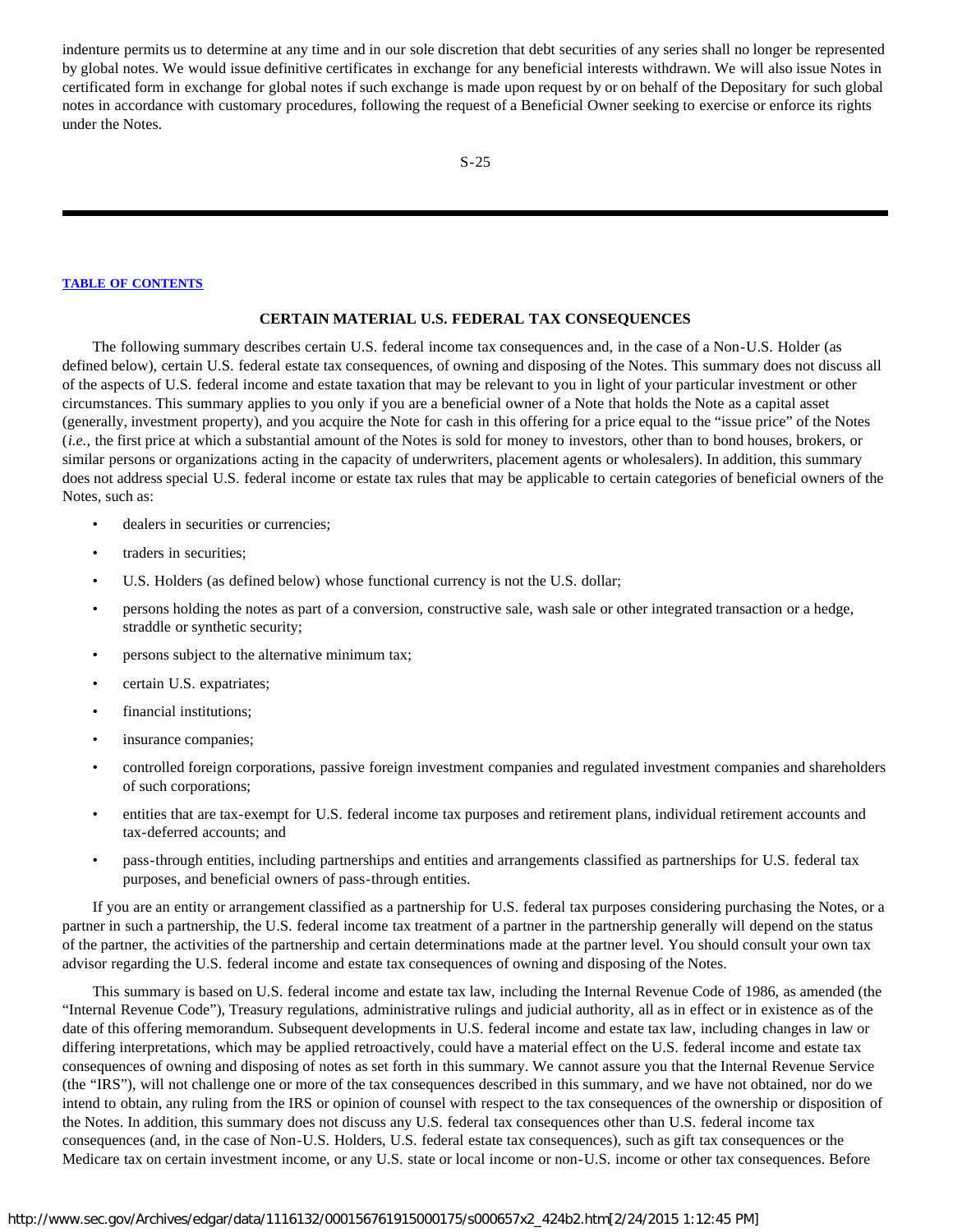you purchase the Notes, you should consult your own tax advisor regarding the particular U.S. federal, state and local and non-U.S. income and other tax consequences of owning and disposing of the Notes that may be applicable to you.

S-26

#### **[TABLE OF CONTENTS](#page-35-0)**

#### **U.S. Holders**

The following summary applies to you only if you are a U.S. Holder (as defined below). A "U.S. Holder" is a beneficial owner of a Note or Notes that is for U.S. federal income tax purposes:

- an individual who is citizen or resident of the United States;
- a corporation (or other entity classified as a corporation for these purposes) created or organized in or under the laws of the United States, any state thereof or the District of Columbia;
- an estate, the income of which is subject to U.S. federal income taxation regardless of the source of that income; or
- a trust, if (1) a U.S. court is able to exercise primary supervision over the trust's administration and one or more "United States persons" (within the meaning of the Internal Revenue Code) has the authority to control all of the trust's substantial decisions, or (2) the trust has a valid election in effect under applicable Treasury regulations to be treated as a "United States person."

#### *Payments of Stated Interest*

Stated interest on the Notes held by you will be included in your gross income and taxed as ordinary interest income at the time such interest is accrued or received in accordance with your method of accounting for U.S. federal income tax purposes.

#### *Sale or Other Taxable Disposition of Notes*

Upon the sale, redemption, retirement, exchange or other taxable disposition of the Notes, you generally will recognize taxable gain or loss equal to the difference, if any, between:

- the amount realized on the disposition (less any amount attributable to accrued but unpaid stated interest on the Notes); and
- your tax basis in the Notes, which generally will be their cost.

Any amount realized on the disposition that is attributable to accrued but unpaid stated interest will be taxable as ordinary interest income to the extent not previously included in your gross income in the manner described above under "—Payments of Stated Interest". Your gain or loss generally will be capital gain or loss. This capital gain or loss will be long-term capital gain or loss if, at the time of the disposition, you have held the notes for more than one year. Subject to limited exceptions, your capital losses cannot be used to offset your ordinary income. If you are a non-corporate U.S. Holder, under current law your long-term capital gain generally will be subject to a preferential rate of U.S. federal income tax.

# *Information Reporting and Backup Withholding*

In general, information reporting requirements may apply to payments to a U.S. Holder of stated interest on the Notes and the proceeds of a sale or other disposition (including a retirement or redemption) of the Notes.

In general, "backup withholding" (currently at a rate of 28%) may apply:

- to any payments made to you of stated interest on your Notes, and
- to payment of the proceeds of a sale or other disposition (including a redemption or retirement) of your Notes,

if you are a U.S. Holder, and not otherwise exempt, and you fail to provide a correct taxpayer identification number or otherwise comply with applicable requirements of the backup withholding rules.

Backup withholding is not an additional tax and may be credited against your U.S. federal income tax liability (which may result in your being entitled to a refund of U.S. federal income tax), provided that correct information is timely provided to the IRS.

#### **Non-U.S. Holders**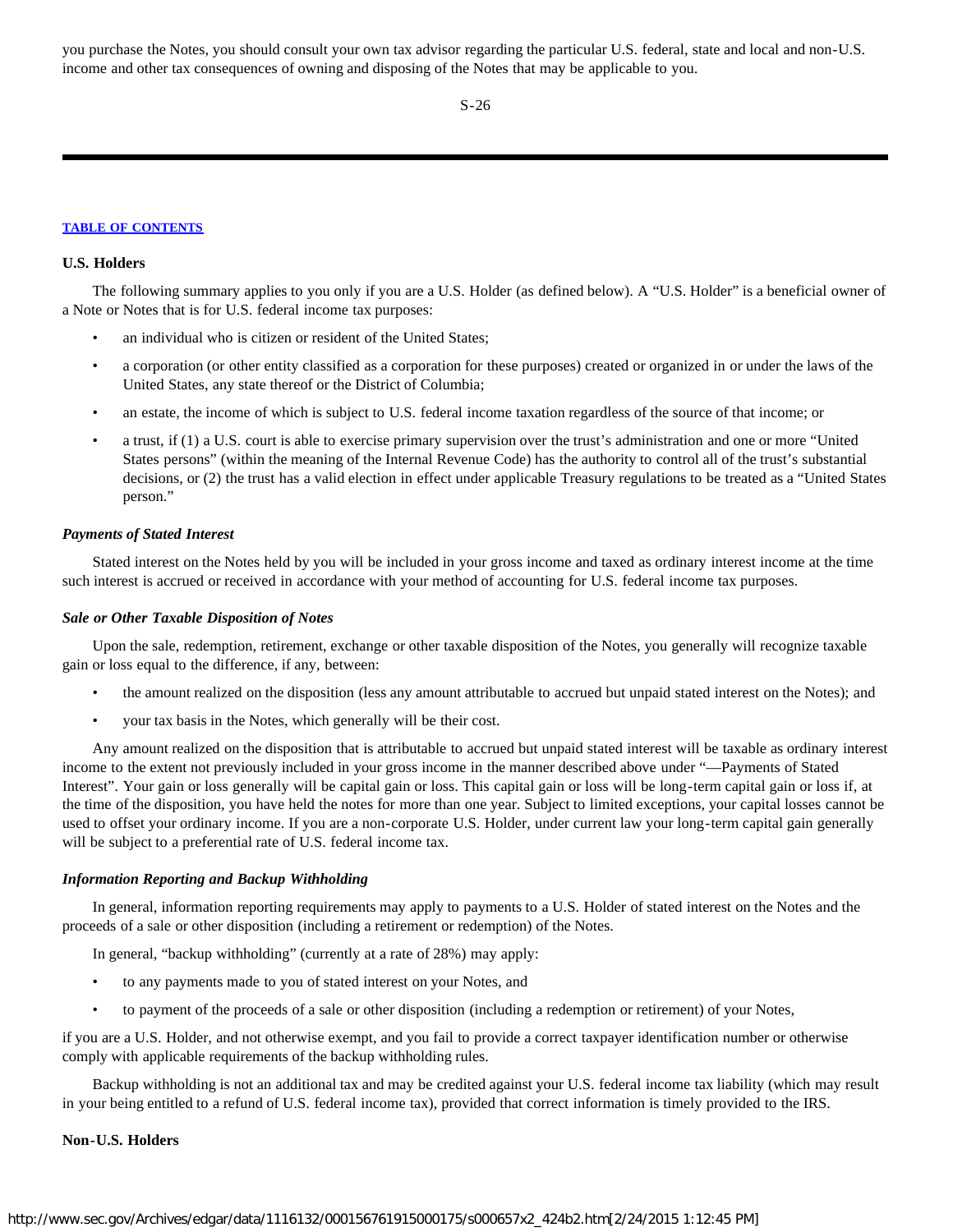The following summary applies to you if you are a beneficial owner of a Note and you are neither a U.S. Holder (as defined above) nor an entity or arrangement classified as a partnership for U.S. federal tax purposes (a "Non-U.S. Holder").

S-27

#### **[TABLE OF CONTENTS](#page-35-0)**

# *U.S. Federal Withholding Tax*

Subject to the discussion below regarding backup withholding and FATCA (as defined below), U.S. federal withholding tax will generally not apply to payments of stated interest on your Notes under the "portfolio interest" exception of the Internal Revenue Code, provided that:

- you do not, actually or constructively, own 10% or more of the total combined voting power of all classes of our stock entitled to vote within the meaning of section 871(h)(3) of the Internal Revenue Code and the Treasury regulations thereunder;
- you are not a controlled foreign corporation for U.S. federal income tax purposes that is related, directly or indirectly, to us through sufficient stock ownership (as provided in the Internal Revenue Code);
- you are not a bank receiving interest described in section  $881(c)(3)(A)$  of the Internal Revenue Code; and
- such stated interest is not effectively connected with your conduct of a trade or business within the United States and you provide a signed written statement, on an IRS Form W-8BEN or W-8BEN-E (or other applicable form) which can reliably be associated with you, certifying under penalties of perjury that you are not a "United States person" within the meaning of the Internal Revenue Code, and providing your name and address to:
	- (A) the applicable withholding agent; or
	- (B) a securities clearing organization, bank or other financial institution that holds customers' securities in the ordinary course of its trade or business and holds your notes on your behalf and that certifies to the applicable withholding agent under penalties of perjury that it, or the bank or financial institution between it and you, has received from you your signed, written statement and provides the applicable withholding agent with a copy of this statement.

The applicable Treasury regulations provide alternative methods for satisfying the foregoing certification requirement. In addition, under these Treasury regulations, special rules apply to pass-through entities and this certification requirement may also apply to beneficial owners of pass-through entities.

If you cannot satisfy the requirements of the "portfolio interest" exception described above, payments of stated interest made to you will be subject to 30% U.S. federal withholding tax unless you provide the applicable withholding agent with a properly executed (1) IRS Form W-8ECI (or other applicable form) stating that interest paid on your Notes is not subject to withholding tax because it is effectively connected with your conduct of a trade or business within the United States or (2) IRS Form W-8BEN or W-8BEN-E (or other applicable form) claiming an exemption from or reduction in this withholding tax under an applicable income tax treaty.

Any gain recognized upon a sale, exchange, retirement, redemption or other taxable deposition of a note (other than any amount representing accrued but unpaid stated interest, which is treated as described immediately above) generally will not be subject to U.S. federal withholding tax, subject to the discussion below regarding FATCA, as defined below.

#### *U.S. Federal Income Tax*

Except for the possible application of U.S. federal withholding tax discussed above, and subject to the discussion below regarding backup withholding and FATCA, as defined below, you generally will not have to pay U.S. federal income tax on payments of principal and stated interest on your Notes, or on any gain realized from (or accrued stated interest treated as received in connection with) the sale, exchange, redemption, retirement or other taxable disposition of your Notes unless:

- in the case of stated interest payments or disposition proceeds representing accrued stated interest, you cannot satisfy the requirements of the "portfolio interest" exception described above (and your U.S. federal income tax liability has not otherwise been fully satisfied through the U.S. federal withholding tax described above);
- in the case of gain, you are an individual who is present in the United States for 183 days or more during the taxable year of the sale or other disposition of your notes and specific other conditions are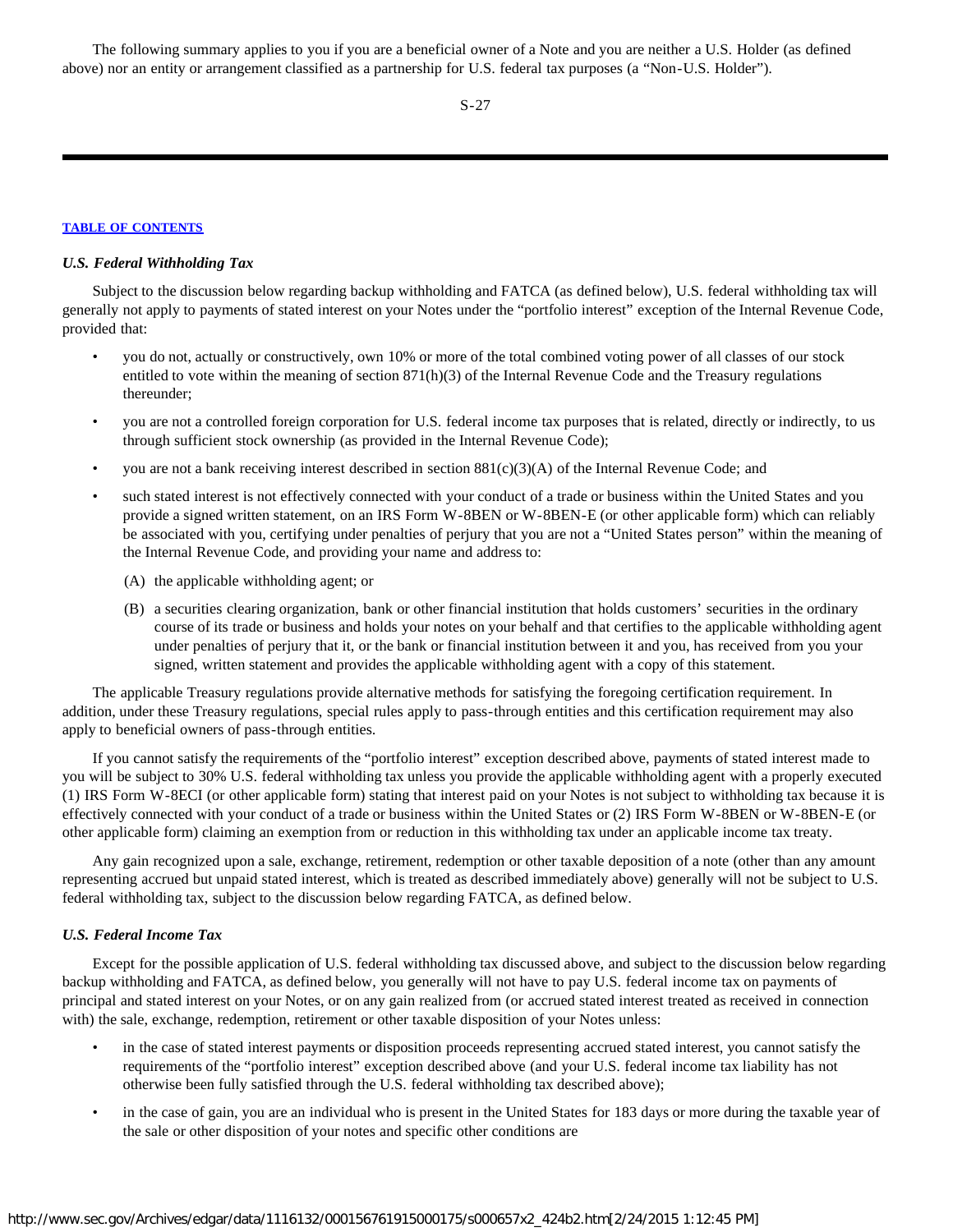met (in which case, except as otherwise provided by an applicable income tax treaty, the gain, which may be offset by U.S. source capital losses, generally will be subject to a flat 30% U.S. federal income tax, even though you are not considered a resident alien under the Internal Revenue Code); or

• any stated interest or gain is effectively connected with your conduct of a trade or business within the United States and, if required by an applicable income tax treaty, is attributable to a United States "permanent establishment" maintained by you.

If you are engaged in a trade or business within the United States, and stated interest or gain in respect of your notes is effectively connected with the conduct of your trade or business (and, if required by an applicable income tax treaty, is attributable to a United States "permanent establishment" maintained by you), the stated interest or gain generally will be subject to U.S. federal income tax on a net basis at the regular graduated rates and in the manner applicable to a U.S. Holder (although the stated interest will be exempt from the withholding discussed in the preceding paragraphs if you provide to the applicable withholding agent a properly executed IRS Form W-8ECI (or other applicable form) on or before any payment date to claim the exemption). In addition, if you are a Non-U.S. Holder that is a corporation, you may be subject to a branch profits tax equal to 30% of your effectively connected earnings and profits for the taxable year, as adjusted for certain items, unless a lower rate applies to you under an applicable income tax treaty.

#### *Backup Withholding and Information Reporting*

Backup withholding and certain information reporting will not apply to payments of interest made on the Notes to you if you have provided to the applicable withholding agent the required certification that you are not a "United States person" within the meaning of the Internal Revenue Code as described in "—U.S. Federal Withholding Tax" above, provided that the applicable withholding agent does not have actual knowledge or reason to know that you are a United States person. However, the applicable withholding agent may be required to report to the IRS and to you payments of stated interest on the Notes and the amount of U.S. federal income tax, if any, withheld with respect to those payments. Copies of the information returns reporting such stated interest payments and any withholding may also be made available to the tax authorities in the country in which you reside under the provisions of a treaty or agreement.

The gross proceeds from the sale, exchange, retirement, redemption or other disposition of your Notes may be subject, in certain circumstances discussed below, to information reporting and backup withholding (currently at a rate of 28%). If you sell your Notes outside the United States through a non-U.S. office of a non-U.S. broker and the sales proceeds are paid to you outside the United States, then the U.S. backup withholding and information reporting requirements generally will not apply to that payment. However, U.S. information reporting, but not backup withholding, will apply to a payment of sales proceeds, even if that payment is made outside the United States, if you sell your Notes through a non-U.S. office of a broker that is a "United States person" (as defined in the Internal Revenue Code) or has certain enumerated connections with the United States, unless the broker has documentary evidence in its files that you are not a United States person and certain other conditions are met or you otherwise qualify for an exemption. If you receive payment of the proceeds from a sale of your Notes through a U.S. office of a broker, the payment is subject to both U.S. backup withholding and information reporting unless you provide an IRS Form W-8BEN or W-8BEN-E (or other applicable form) certifying that you are not a United States person or you otherwise qualify for an exemption, provided that the broker does not have actual knowledge, or reason to know, that you are a United States person or that the conditions of any other exemption are not, in fact, satisfied.

You should consult your own tax advisor regarding application of the backup withholding rules in your particular circumstance and the availability of and procedure for obtaining an exemption from backup withholding. Backup withholding is not an additional tax. Any amounts withheld under the backup withholding rules from a payment to you will be allowed as a refund or credit against your U.S. federal income tax liability, provided the required information is timely provided to the IRS.

S-29

#### **[TABLE OF CONTENTS](#page-35-0)**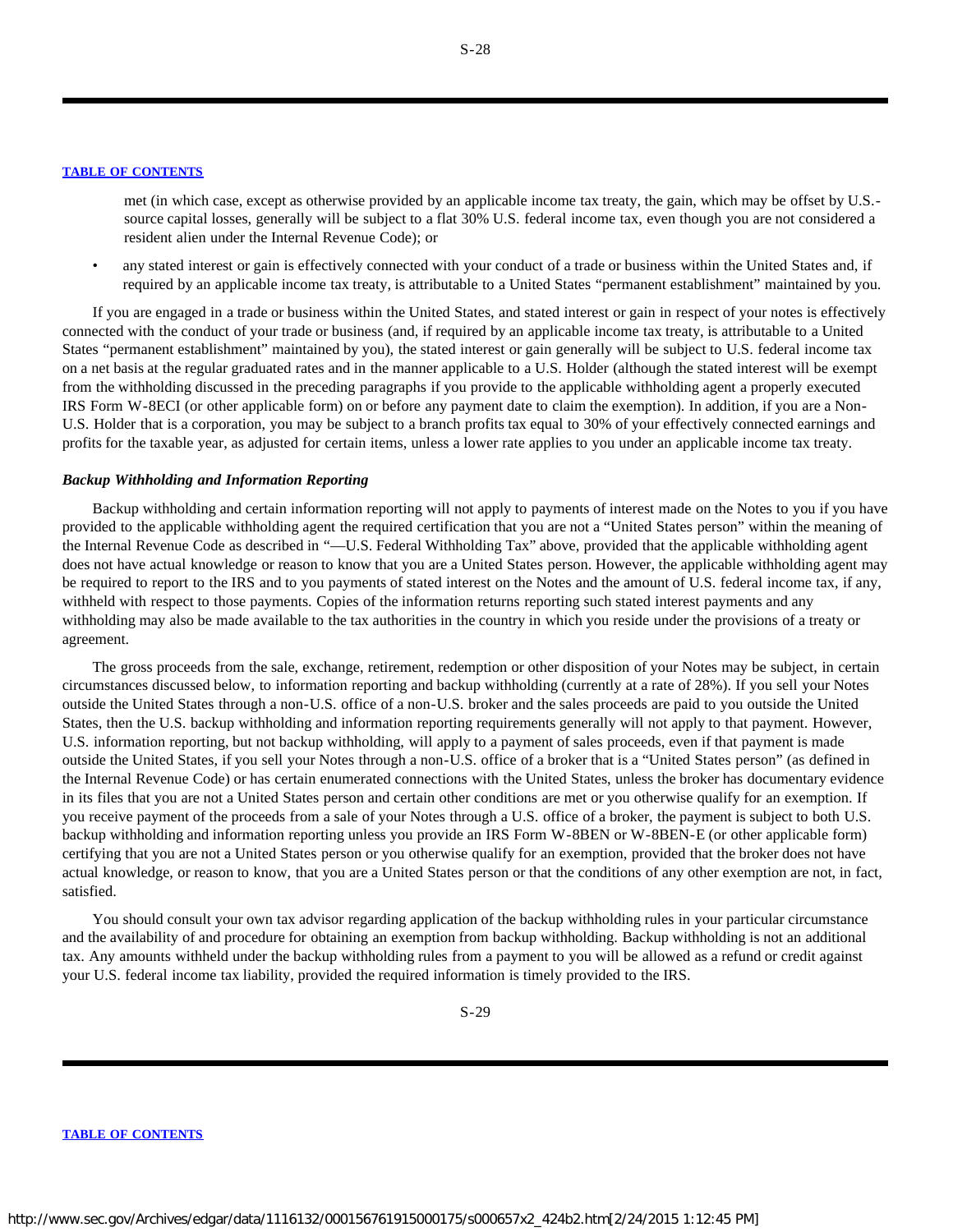# *U.S. Federal Estate Tax*

Unless otherwise provided in an applicable estate tax or other treaty, if you are an individual and are not a United States citizen or a resident of the United States (as specially defined for U.S. federal estate tax purposes) at the time of your death, your Notes generally will not be subject to the U.S. federal estate tax, unless, at the time of your death:

- you actually or constructively own 10% or more of the total combined voting power of all classes of our stock entitled to vote within the meaning of section 871(h)(3) of the Internal Revenue Code and the Treasury regulations thereunder; or
- stated interest on your Notes is effectively connected with your conduct of a trade or business within the United States.

#### **Foreign Account Tax Compliance Act**

The Foreign Account Tax Compliance Act and related Treasury guidance (commonly referred to as "FATCA") impose U.S. federal withholding tax at a rate of 30% on (i) U.S.-source interest (including interest paid on the notes) and (ii) the gross proceeds from the sale or other disposition of an obligation that produces U.S.-source interest (including the sale, exchange, redemption, retirement or other taxable disposition of the notes) after December 31, 2016, in each case, paid to certain foreign entities, either as beneficial owners or as intermediaries, unless such foreign entity complies with (i) certain information reporting requirements regarding its U.S. account holders and its U.S. owners and (ii) certain withholding obligations regarding certain payments to its account holders and certain other persons. Accordingly, the entity through which a U.S. Holder or a Non-U.S. Holder holds its Notes will affect the determination of whether such withholding is required. Future United States Treasury regulations or other guidance, may modify these requirements. We will not pay any additional amounts to U.S. Holders or Non-U.S. Holders in respect of any amounts withheld under FATCA. U.S. Holders that own their interests in a Note through a foreign entity or intermediary, and Non-U.S. Holders, are encouraged to consult their tax advisors regarding FATCA.

S-30

# **[TABLE OF CONTENTS](#page-35-0)**

#### **UNDERWRITING**

<span id="page-30-0"></span>J.P. Morgan Securities LLC and Merrill Lynch, Pierce, Fenner & Smith Incorporated are acting as representatives (the "Representatives") of each of the underwriters named below. Subject to the terms and conditions set forth in a firm commitment underwriting agreement among us and the Representatives, on behalf of the underwriters, we have agreed to sell to the underwriters, and the Representatives have agreed, on behalf of the underwriters, severally and not jointly, to purchase from us, the principal amount of Notes set forth opposite its name below.

| <b>Underwriters</b>                   | Aggregate<br><b>Principal</b><br><b>Amount of</b><br>Notes to be<br><b>Purchased</b> |
|---------------------------------------|--------------------------------------------------------------------------------------|
| J.P. Morgan Securities LLC            | \$<br>240,000,000                                                                    |
| Merrill Lynch, Pierce, Fenner & Smith |                                                                                      |
| Incorporated                          | 180,000,000                                                                          |
| HSBC Securities (USA) Inc.            | 48,000,000                                                                           |
| TD Securities (USA) LLC               | 24,000,000                                                                           |
| U.S. Bancorp Investments, Inc.        | 24,000,000                                                                           |
| Wells Fargo Securities, LLC           | 24,000,000                                                                           |
| <b>BNP</b> Paribas Securities Corp.   | 12,000,000                                                                           |
| Citigroup Global Markets Inc.         | 12,000,000                                                                           |
| Mitsubishi UFJ Securities (USA), Inc. | 12,000,000                                                                           |
| <b>PNC Capital Markets LLC</b>        | 12,000,000                                                                           |
| The Williams Capital Group, L.P.      | 12,000,000                                                                           |
| Total                                 | \$<br>600,000,000                                                                    |

Subject to the terms and conditions set forth in the underwriting agreement, the Representatives have agreed, on behalf of the underwriters, severally and not jointly, to purchase all of the Notes sold under the underwriting agreement if any of these Notes are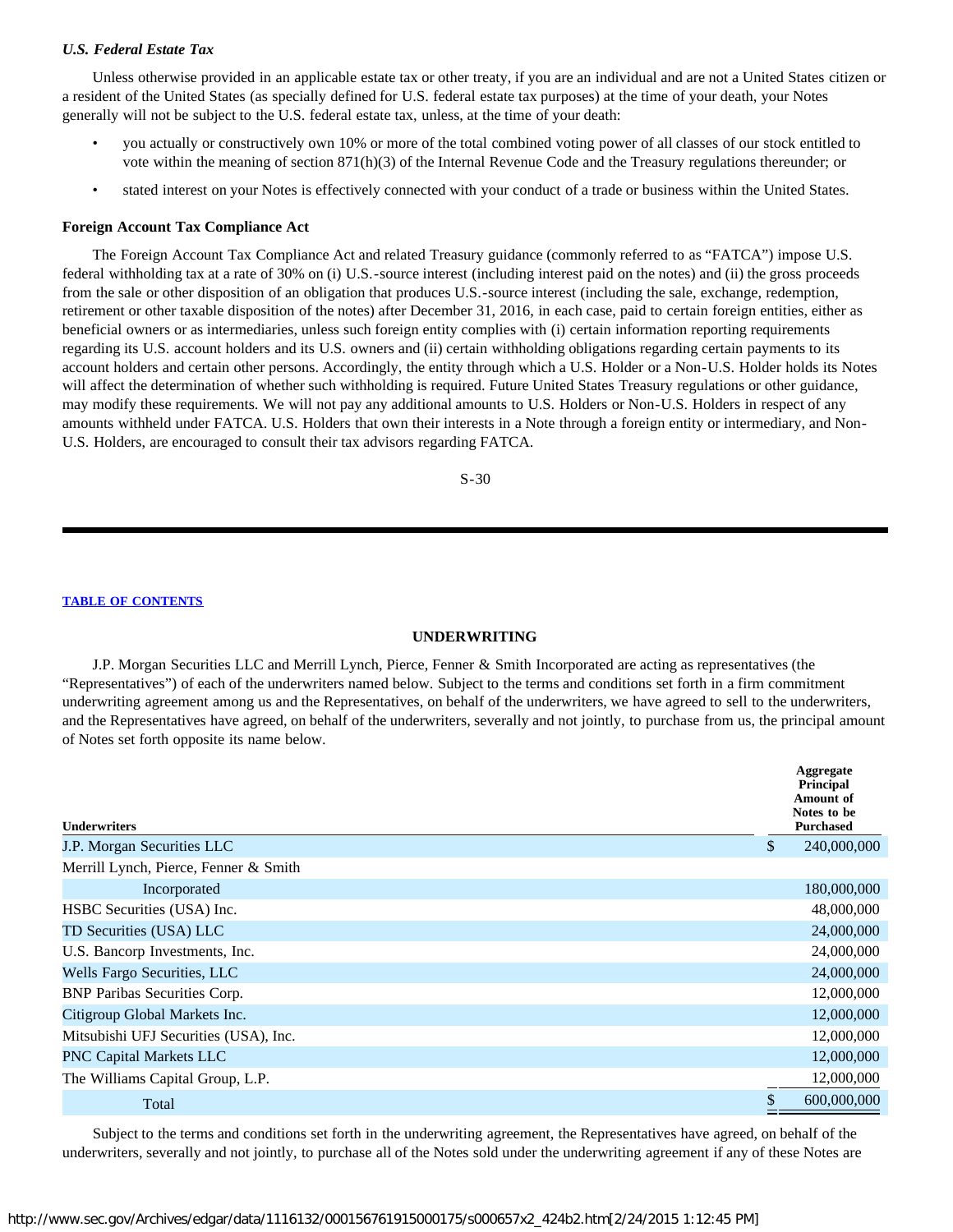purchased. If an underwriter defaults, the underwriting agreement provides that the purchase commitments of the nondefaulting underwriters may be increased or the underwriting agreement may be terminated.

We have agreed to indemnify the underwriters and their controlling persons against certain liabilities in connection with this offering, including liabilities under the Securities Act of 1933, as amended ("Securities Act"), or to contribute to payments the underwriters may be required to make in respect of those liabilities.

The underwriters are offering the Notes, subject to prior sale, when, as and if issued to and accepted by them, subject to approval of legal matters by their counsel, including the validity of the Notes, and other conditions contained in the underwriting agreement, such as the receipt by the underwriters of officers' certificates and legal opinions. The underwriters reserve the right to withdraw, cancel or modify offers to the public and to reject orders in whole or in part.

The Representatives have advised us that the underwriters propose initially to offer the Notes to the public at the public offering prices set forth on the cover page of this prospectus supplement and to certain dealers at such prices less a concession not in excess of 0.400% of the principal amount of the Notes. After the initial offering, the public offering price, concession or any other term of the offering may be changed.

The expenses of the offering, not including the underwriting discount, are estimated at \$2.9 million and are payable by us.

#### **New Issue of Notes**

The Notes are a new issue of securities with no established trading markets. We do not intend to apply for listing of the Notes on any national securities exchange or for inclusion of the Notes on any automated dealer quotation system. We have been advised by the underwriters that they presently intend to make a market in the Notes after completion of the offering. However, they are under no obligation to do so and may discontinue any market-making activities at any time without any notice. We cannot assure the liquidity of the trading markets

S-31

#### **[TABLE OF CONTENTS](#page-35-0)**

for the Notes or that active public markets for the Notes will develop. If active public trading markets for the Notes does not develop, the market prices and liquidity of the Notes may be adversely affected. If the Notes are traded, they may trade at a discount from their initial offering prices, depending on prevailing interest rates, the market for similar securities, our operating performance and financial condition, general economic conditions and other factors.

#### **No Sales of Similar Securities**

We have agreed that we will not, for a period commencing on the date of the underwriting agreement and ending on the closing date, without first obtaining the prior written consent of the Representatives, offer, sell, contract to sell or otherwise dispose of any debt securities issued by the Company and having a tenor of more than one year, except for the Notes sold to the underwriters pursuant to the underwriting agreement.

# **Short Positions**

In connection with the offering, the underwriters may purchase and sell the Notes in the open market. These transactions may include short sales and purchases on the open market to cover positions created by short sales. Short sales involve the sale by the underwriters of a greater principal amount of Notes than they are required to purchase in the offering. The underwriters must close out any short position by purchasing Notes in the open market. A short position is more likely to be created if the underwriters are concerned that there may be downward pressure on the price of the Notes in the open market after pricing that could adversely affect investors who purchase in the offering.

Similar to other purchase transactions, the underwriters' purchases to cover the syndicate short sales may have the effect of raising or maintaining the market price of the Notes or preventing or retarding a decline in the market price of such Notes. As a result, the price of such Notes may be higher than the price that might otherwise exist in the open market.

Neither we nor any of the underwriters make any representation or prediction as to the direction or magnitude of any effect that the transactions described above may have on the prices of the Notes. In addition, neither we nor any of the underwriters make any representation that the Representatives will engage in these transactions or that these transactions, once commenced, will not be discontinued without notice.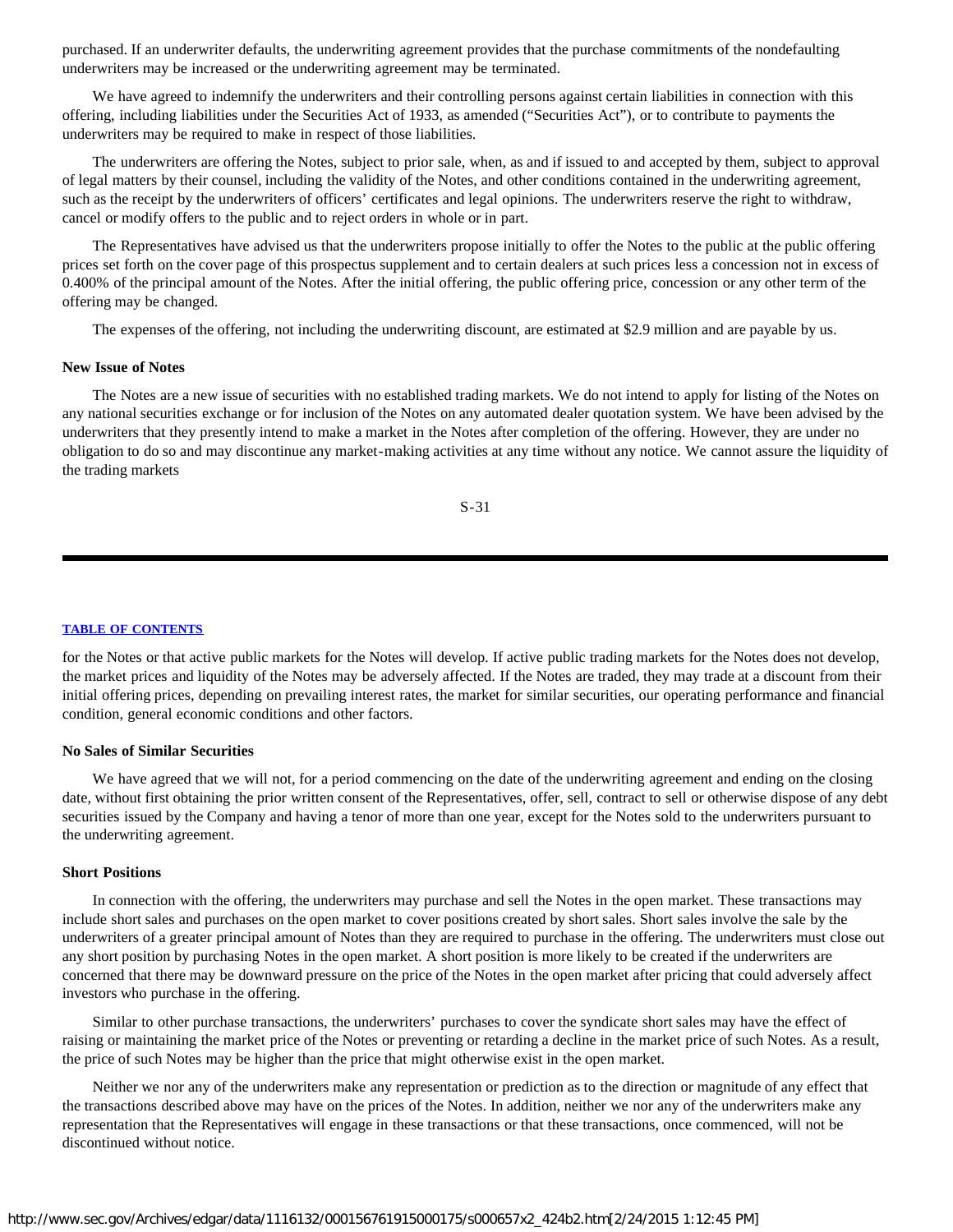#### **Other Relationships**

Some of the underwriters and their affiliates have engaged in, and may in the future engage in, various financial advisory, investment banking and other commercial dealings in the ordinary course of business with us or our affiliates. They have received, or may in the future receive, customary fees and commissions for these transactions. Certain of the underwriters and their affiliates are lenders and/or agents under our Revolving Credit Facility. As described under "Use of Proceeds," we intend to use a portion of the proceeds of this offering for general corporate purposes, which may include repayment of outstanding borrowings under our Revolving Credit Facility. Accordingly, certain of the underwriters and their affiliates may receive a portion of the proceeds of this offering.

In addition, in the ordinary course of their business activities, the underwriters and their affiliates may make or hold a broad array of investments and actively trade debt and equity securities (or related derivative securities) and financial instruments (including bank loans) for their own account and for the accounts of their customers. Such investments and securities activities may involve securities and/or instruments of ours or our affiliates. Certain of the underwriters or their affiliates that have a lending relationship with us routinely hedge, and certain other of those underwriters or their affiliates may hedge, their credit exposure to us consistent with their customary risk management policies. Typically, such underwriters and their affiliates would hedge such exposure by entering into transactions which consist of either the purchase of credit default swaps or the creation of short positions in our securities, including potentially the Notes offered hereby. Any such credit default swaps or short positions could adversely affect future trading prices of the Notes offered hereby. The underwriters and their affiliates may also make investment recommendations and/or publish or express independent research views in respect of such securities or financial instruments and may hold, or recommend to clients that they acquire, long and/or short positions in such securities and instruments.

We expect to deliver the Notes offered hereby against payment on or about the settlement date, which will be the fifth business day following the date of the pricing of the Notes (this settlement cycle being referred to as

S-32

#### **[TABLE OF CONTENTS](#page-35-0)**

"T+5"). Under Rule 15c6-1 under the Exchange Act, trades in the secondary market generally are required to settle in three business days, unless the parties to any such trade expressly agree otherwise. Accordingly, purchasers who wish to trade the Notes on the date of pricing or the next succeeding business day will be required, by virtue of the fact that the Notes initially will settle in T+5, to specify an alternate settlement cycle at the time of any such trade to prevent a failed settlement. Purchasers who wish to trade the Notes on the date of pricing or the next succeeding business day should consult their own advisor.

#### **Notice to Prospective Investors in the European Economic Area**

In relation to each Member State of the European Economic Area which has implemented the Prospectus Directive (each, a "Relevant Member State"), each underwriter has represented and agreed that with effect from and including the date on which the Prospectus Directive is implemented in that Relevant Member State (the "Relevant Implementation Date") it has not made and will not make an offer of notes which are the subject of the offering contemplated by this prospectus to the public in that Relevant Member State, except that, with effect from and including the Relevant Implementation Date, an offer of such notes may be made to the public in that Relevant Member State:

- at any time to any legal entity which is a qualified investor as defined in the Prospectus Directive;
- at any time to fewer than 100 or, if the Relevant Member State has implemented the relevant provision of the 2010 PD Amending Directive, 150, natural or legal persons (other than qualified investors as defined in the Prospectus Directive), as permitted under the Prospectus Directive, subject to obtaining the prior consent of the representatives for the underwriters for any such offer; or
- at any time in any other circumstances falling within Article 3(2) of the Prospectus Directive,

provided that no such offer of notes requires us or any underwriter to publish a prospectus pursuant to Article 3 of the Prospectus Directive or a supplement to a prospectus pursuant to Article 16 of the Prospectus Directive.

Each person located in a Relevant Member State who initially acquires any notes or to whom any offer is made will be deemed to have represented, acknowledged and agreed that (i) it is a "qualified investor" as defined in the Prospectus Directive and (ii) in the case of any notes acquired by it as a financial intermediary, as that term is used in Article 3(2) of the Prospectus Directive, (a) the notes acquired by it in the offering have not been acquired on behalf of, nor have they been acquired with a view to their offer or resale to, persons in any Relevant Member State other than "qualified investors" as defined in the Prospectus Directive or in circumstances in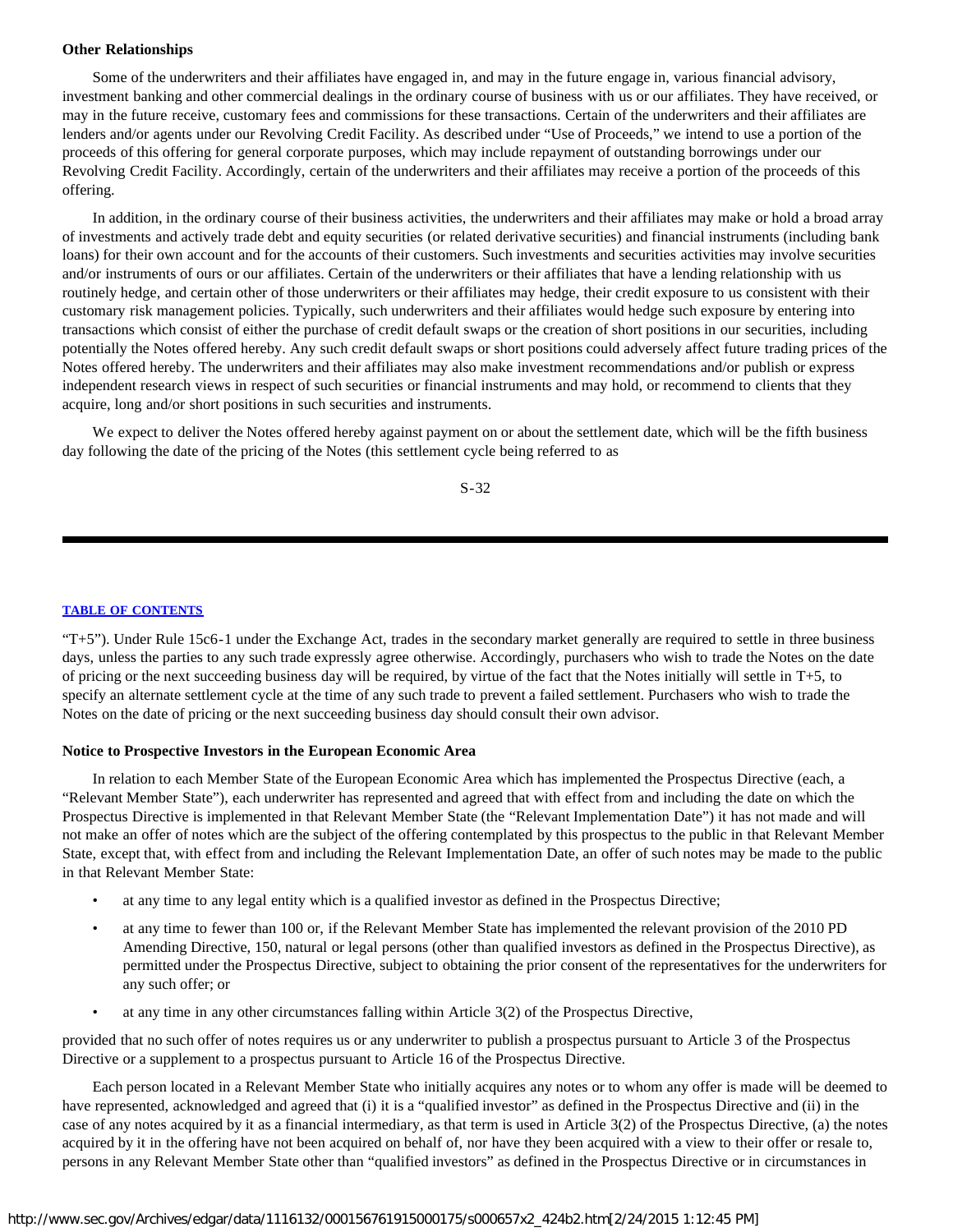which the prior consent of the underwriters has been given to the offer or resale or (b) where notes have been acquired by it on behalf of persons in any Relevant Member State other than "qualified investors" as defined in the Prospectus Directive, the offer of those notes to it is not treated under the Prospectus Directive as having been made to such persons. We, the underwriters and their affiliates will rely upon the truth and accuracy of the foregoing representations, acknowledgements and agreements.

For the purposes of this provision, (i) the expression an "offer of notes to the public" in relation to any notes in any Relevant Member State means the communication in any form and by any means of sufficient information on the terms of the offer and the notes to be offered so as to enable an investor to decide to purchase or subscribe for the notes, as the same may be varied in the Relevant Member State by any measure implementing the Prospectus Directive in the Relevant Member State; (ii) the expression "Prospectus Directive" means Directive 2003/71/EC (and amendments thereto, including the 2010 PD Amending Directive, to the extent implemented in the Relevant Member State), and includes any relevant implementing measure in the Relevant Member State; and (iii) the expression "2010 PD Amending Directive" means Directive 2010/73/EU.

# **Notice to Prospective Investors in the United Kingdom**

Each underwriter has represented and agreed that:

- it has only communicated or caused to be communicated and will only communicate or cause to be communicated an invitation or inducement to engage in investment activity (within the meaning of Section 21 of the Financial Services and Markets Act 2000 (the "FSMA")) received by it in connection with the issue or sale of any Notes in circumstances in which Section 21(1) of the FSMA does not apply to us; and
- it has complied and will comply with all applicable provisions of the FSMA with respect to anything done by it in relation to any Notes in, from or otherwise involving the United Kingdom.

S-33

# **[TABLE OF CONTENTS](#page-35-0)**

#### **Notice to Prospective Investors in Hong Kong**

Each underwriter has represented and agreed that:

- it has not offered or sold and will not offer or sell in Hong Kong, by means of any document, any Notes other than (i) to "professional investors" as defined in the Securities and Futures Ordinance (Cap. 571) of Hong Kong and any rules made under that Ordinance, or (ii) in other circumstances which do not result in the document being a "prospectus" as defined in the Companies Ordinance (Cap. 32) of Hong Kong or which do not constitute an offer or invitation to the public within the meaning of that Ordinance; and
- it has not issued or had in its possession for the purposes of issue, and will not issue or have in its possession for the purposes of issue, whether in Hong Kong or elsewhere, any advertisement, invitation or document relating to the Notes, which is directed at, or the contents of which are likely to be accessed or read by, the public of Hong Kong (except if permitted to do so under the securities laws of Hong Kong) other than with respect to Notes which are or are intended to be disposed of only to persons outside Hong Kong or only to "professional investors" as defined in the Securities and Futures Ordinance and any rules made under that Ordinance.

#### **Notice to Prospective Investors in Japan**

The Notes have not been and will not be registered under the Financial Instruments and Exchange Law of Japan (the Financial Instruments and Exchange Law) and each underwriter has agreed that it will not offer or sell any Notes, directly or indirectly, in Japan or to, or for the benefit of, any resident of Japan (which term as used herein means any person resident in Japan, including any corporation or other entity organized under the laws of Japan), or to others for re-offering or resale, directly or indirectly, in Japan or to a resident of Japan, except pursuant to an exemption from the registration requirements of, and otherwise in compliance with, the Financial Instruments and Exchange Law and any other applicable laws, regulations and ministerial guidelines of Japan.

# **Notice to Prospective Investors in Singapore**

This prospectus supplement has not been registered as a prospectus with the Monetary Authority of Singapore. Accordingly, this prospectus supplement and any other document or material in connection with the offer or sale, or invitation for subscription or purchase, of the Notes may not be circulated or distributed, nor may the Notes be offered or sold, or be made the subject of an invitation for subscription or purchase, whether directly or indirectly, to persons in Singapore other than (i) to an institutional investor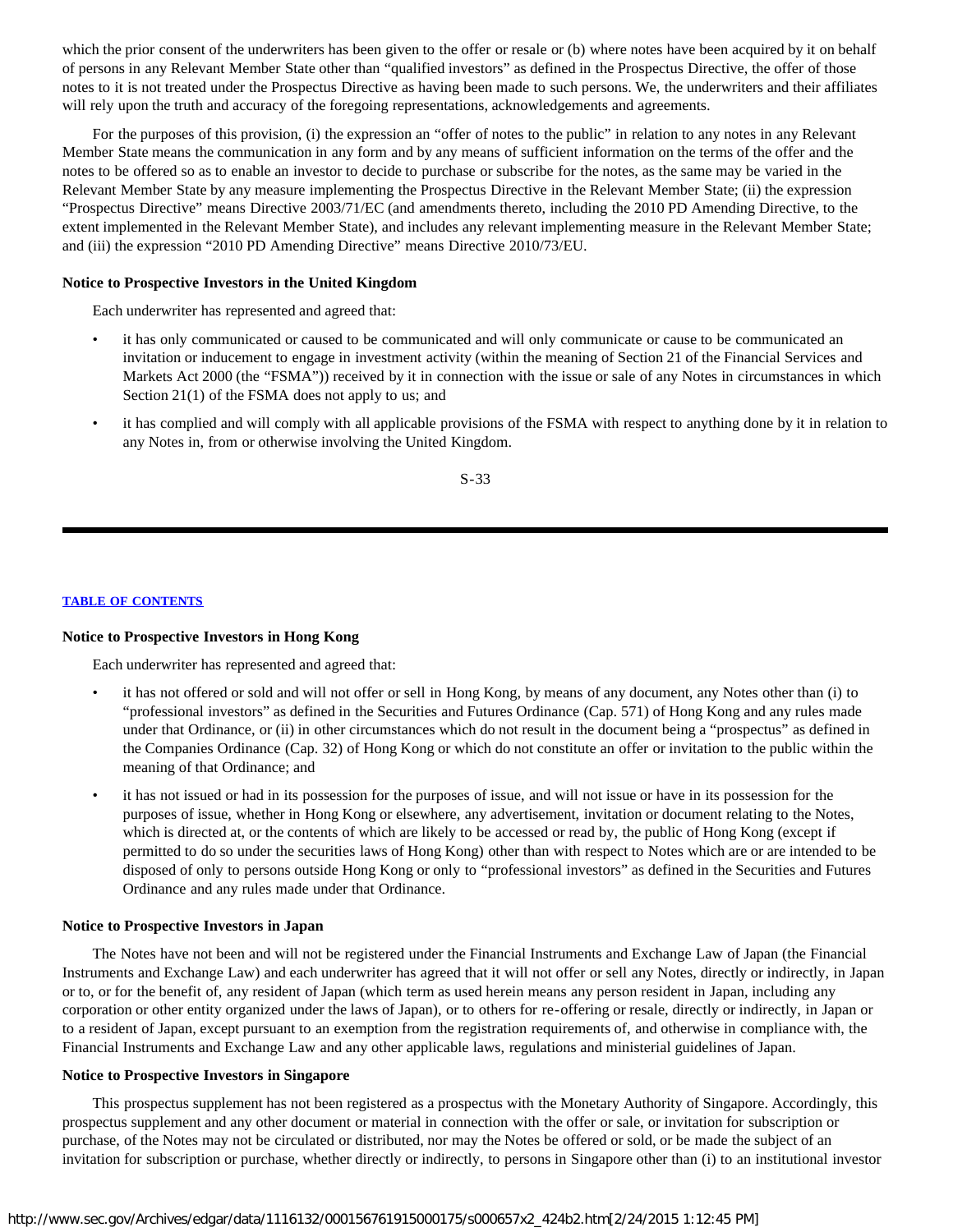under Section 274 of the Securities and Futures Act, Chapter 289 of Singapore (the "SFA"), (ii) to a relevant person, or any person pursuant to Section 275(1A), and in accordance with the conditions, specified in Section 275 of the SFA, or (iii) otherwise pursuant to, and in accordance with the conditions of, any other applicable provision of the SFA.

Where the Notes are subscribed or purchased under Section 275 by a relevant person which is: (a) a corporation (which is not an accredited investor) the sole business of which is to hold investments and the entire share capital of which is owned by one or more individuals, each of whom is an accredited investor; or (b) a trust (where the trustee is not an accredited investor) whose sole purpose is to hold investments and each beneficiary is an accredited investor, shares, debentures and units of shares and debentures of that corporation or the beneficiaries' rights and interest in that trust shall not be transferable for 6 months after that corporation or that trust has acquired the Notes under Section 275 except: (1) to an institutional investor under Section 274 of the SFA or to a relevant person, or any person pursuant to Section 275(1A), and in accordance with the conditions, specified in Section 275 of the SFA; (2) where no consideration is given for the transfer; or (3) by operation of law.

S-34

#### **[TABLE OF CONTENTS](#page-35-0)**

#### **LEGAL MATTERS**

<span id="page-34-0"></span>Certain legal matters in connection with the offered debt securities will be passed upon for us by Fried, Frank, Harris, Shriver & Jacobson LLP, New York, New York and Venable LLP, Baltimore, Maryland. Davis Polk & Wardwell LLP, New York, New York, will pass on the validity of the Notes offered through this prospectus supplement for the underwriters in connection with this offering.

S-35

**[TABLE OF CONTENTS](#page-35-0)**



# **Debt Securities**

This prospectus contains a general description of debt securities of one or more different series which we may offer for sale from time to time. The specific terms of the debt securities will be contained in one or more supplements to this prospectus. The prospectus supplements may also add, update or change information contained in this prospectus. This prospectus may not be used to sell securities unless accompanied by a prospectus supplement describing the method and terms of the offering.

We may offer the debt securities from time to time in amounts, at prices and on other terms to be determined at the time of offering. We may offer and sell these debt securities to or through one or more underwriters, dealers, agents, or directly to purchasers, on a continuous or delayed basis.

The debt securities will be issued by Coach, Inc. See "Description of the Debt Securities."

**Investing in our securities involves risks. You should carefully review the risks and uncertainties described under the heading "Risk Factors" contained in or incorporated by reference in this prospectus, any applicable prospectus supplement or any related free writing prospectus before investing in our debt securities.**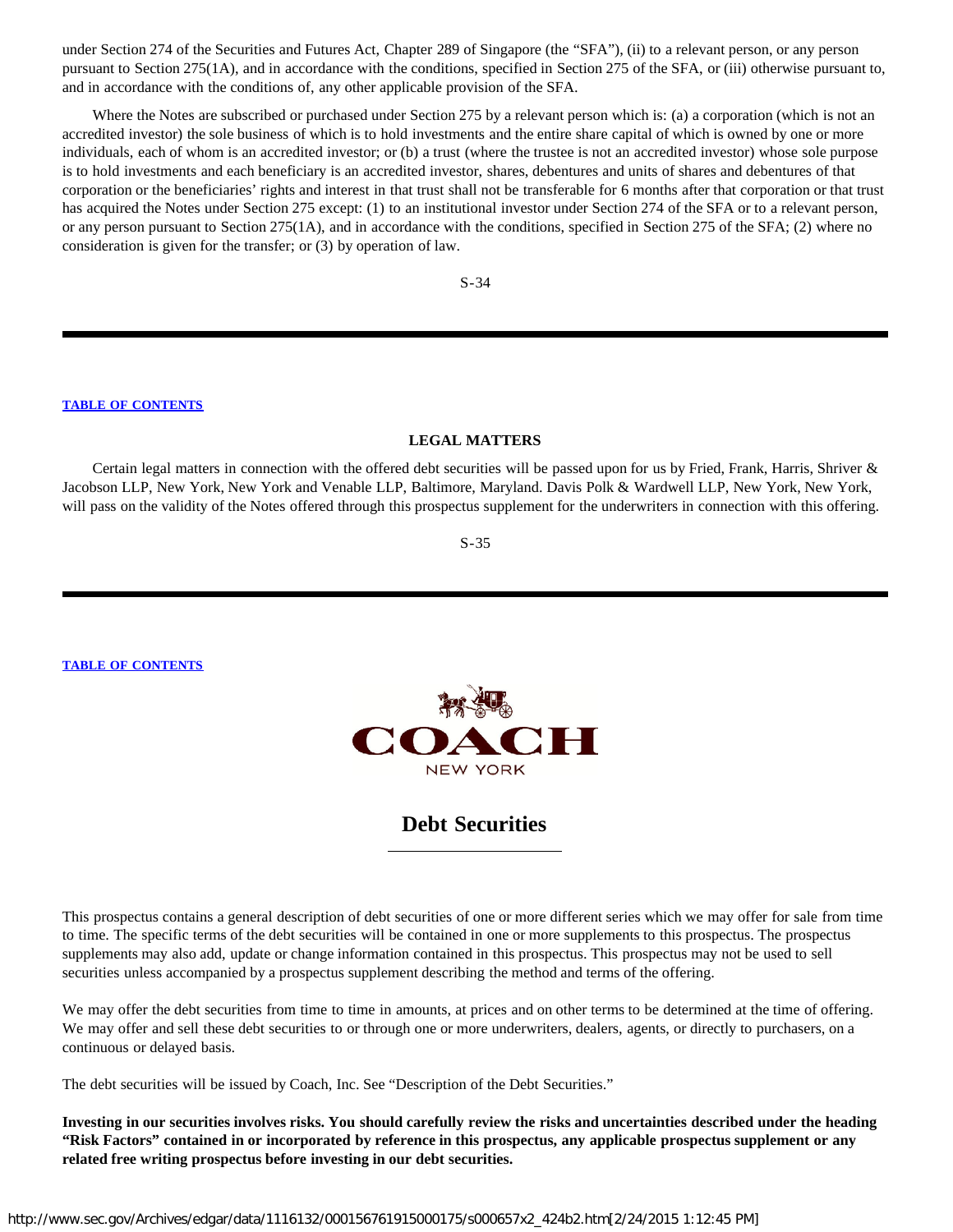Our common stock is listed on the New York Stock Exchange under the symbol "COH."

THESE SECURITIES HAVE NOT BEEN APPROVED OR DISAPPROVED BY THE SECURITIES AND EXCHANGE COMMISSION OR ANY STATE SECURITIES COMMISSION NOR HAS THE SECURITIES AND EXCHANGE COMMISSION OR ANY STATE SECURITIES COMMISSION PASSED UPON THE ACCURACY OR ADEQUACY OF THIS PROSPECTUS. ANY REPRESENTATION TO THE CONTRARY IS A CRIMINAL OFFENSE.

# **The date of this prospectus is December 1, 2014.**

# **[TABLE OF CONTENTS](#page-35-0)**

#### **TABLE OF CONTENTS**

<span id="page-35-0"></span>

|                                                         | Page     |
|---------------------------------------------------------|----------|
| <b>ABOUT THIS PROSPECTUS</b>                            |          |
| WHERE YOU CAN FIND MORE INFORMATION                     |          |
| <b>INCORPORATION BY REFERENCE</b>                       |          |
| <b>STATEMENTS REGARDING FORWARD-LOOKING INFORMATION</b> |          |
| <b>THE COMPANY</b>                                      |          |
| <b>RISK FACTORS</b>                                     | <u>6</u> |
| <b>RATIO OF EARNINGS TO FIXED CHARGES</b>               | 6        |
| <b>USE OF PROCEEDS</b>                                  | <u>6</u> |
| <b>DESCRIPTION OF THE DEBT SECURITIES</b>               |          |
| <b>PLAN OF DISTRIBUTION</b>                             | 8        |
| <b>LEGAL MATTERS</b>                                    | 10       |
| <b>EXPERTS</b>                                          | 10       |

1

#### **[TABLE OF CONTENTS](#page-35-0)**

# **ABOUT THIS PROSPECTUS**

<span id="page-35-1"></span>This prospectus is part of a registration statement on Form S-3 that Coach, Inc., a Maryland corporation, which is also referred to as "Coach," "the Company," "our company," "we," "us," "ourselves" and "our," has filed with the U.S. Securities and Exchange Commission, or the SEC, using a "shelf" registration procedure. Under this procedure, we may offer and sell from time to time, debt securities, in one or more series, which we refer to in this prospectus as the "debt securities."

To understand the terms of the debt securities offered by this prospectus, you should carefully read this prospectus and any applicable prospectus supplement. You should also read the documents referred to under the heading "Where You Can Find More Information" for information regarding us and our financial statements. Certain capitalized terms used in this prospectus are defined elsewhere in this prospectus.

This prospectus provides you with a general description of the debt securities we may offer. Each time we offer debt securities, we will prepare and distribute a prospectus supplement that will describe the specific amounts, prices and terms of the debt securities being offered. The prospectus supplement may also add, update or change information contained or incorporated by reference in this prospectus. If there is any inconsistency between the information in this prospectus and any prospectus supplement, you should rely on the information in the prospectus supplement.

The prospectus supplement may also contain information about any material U.S. federal income tax considerations relating to the debt securities covered by the prospectus supplement.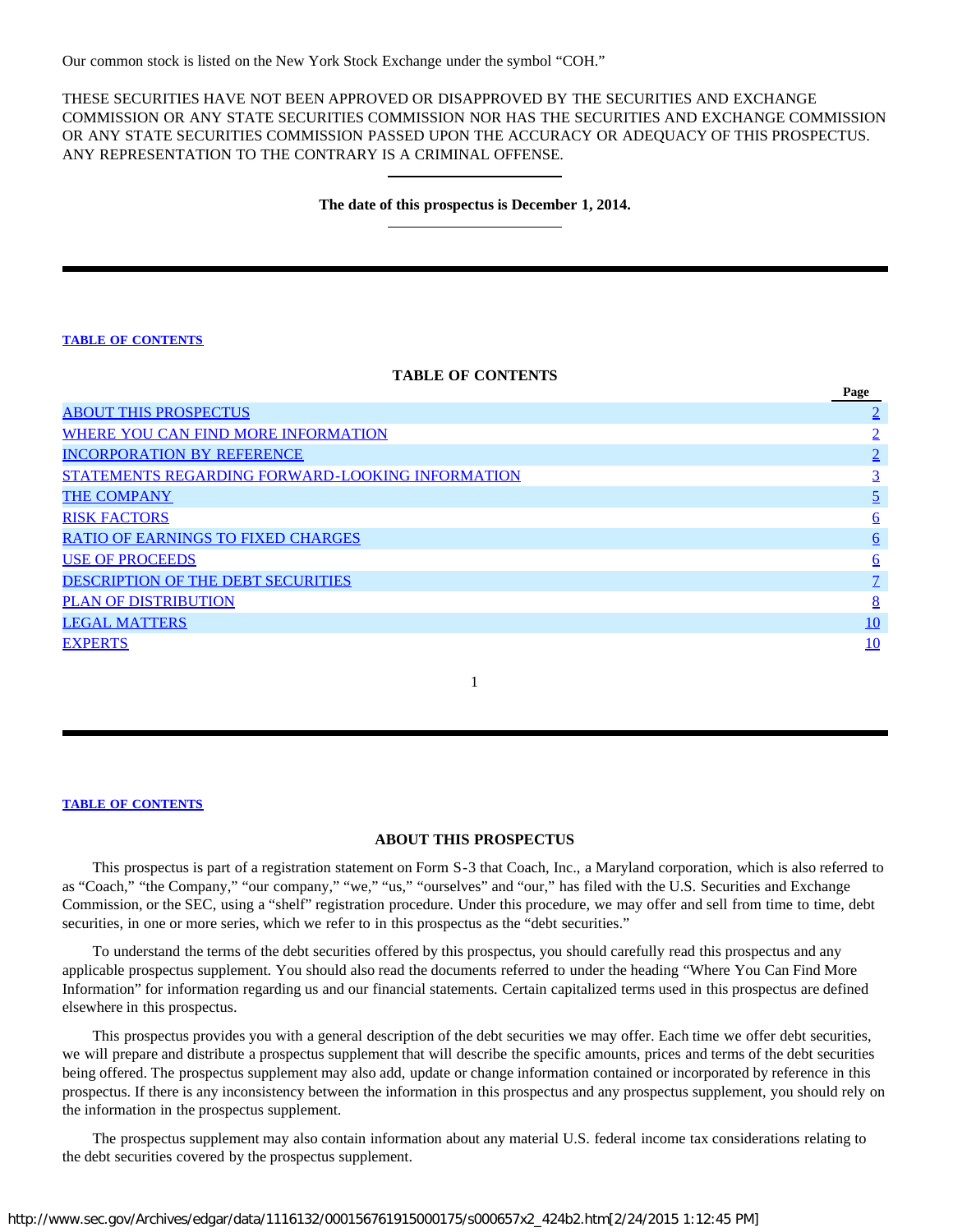We may sell debt securities to underwriters who will sell the debt securities to the public on terms fixed at the time of sale. In addition, the debt securities may be sold by us directly or through dealers or agents designated from time to time, which agents may be affiliates of ours. If we, directly or through agents, solicit offers to purchase the debt securities, we reserve the sole right to accept and, together with our agents, to reject, in whole or in part, any offer.

The prospectus supplement will also contain, with respect to the debt securities being sold, the names of any underwriters, dealers or agents, together with the terms of the offering, the compensation of any underwriters, dealers or agents and the net proceeds to us.

Any underwriters, dealers or agents participating in the offering may be deemed "underwriters" within the meaning of the Securities Act of 1933, as amended, which we refer to in this prospectus as the "Securities Act."

This prospectus may not be used to sell any securities unless accompanied by a prospectus supplement.

# **WHERE YOU CAN FIND MORE INFORMATION**

<span id="page-36-0"></span>We file annual, quarterly and current reports, proxy statements and other information with the SEC. You may obtain such SEC filings from the SEC's website at http://www.sec.gov. You can also read and copy these materials at the SEC's public reference room at 100 F Street, N.E., Washington, D.C. 20549. You can obtain further information about the operation of the SEC's public reference room by calling the SEC at 1-800-SEC-0330. You can also obtain information about us at the offices of the New York Stock Exchange, 11 Wall Street, New York, New York 10005.

As permitted by SEC rules, this prospectus does not contain all of the information we have included in the registration statement and the accompanying exhibits and schedules we file with the SEC. You may refer to the registration statement, exhibits and schedules for more information about us and the debt securities. The registration statement, exhibits and schedules are available through the SEC's website or at its public reference room.

# **INCORPORATION BY REFERENCE**

<span id="page-36-1"></span>In this prospectus, we "incorporate by reference" certain information that we file with the SEC, which means that we can disclose important information to you by referring you to that information. The information we incorporate by reference is an important part of this prospectus, and later information that we file with the SEC will automatically update and supersede this information. The following documents have been filed by us with the SEC and are incorporated by reference into this prospectus:

• Our Annual Report on Form 10-K for the fiscal year ended June 28, 2014 (filed on August 15, 2014);

# $\mathfrak{D}$

#### **[TABLE OF CONTENTS](#page-35-0)**

- Our Quarterly Report on Form 10-Q for the quarter ended September 27, 2014 (filed on November 6, 2014)
- Our Current Reports on Form 8-K and Form 8-K/A (filed on July 2, 2014, July 17, 2014, September 9, 2014, September 10, 2014, September 22, 2014, September 25, 2014 and November 12, 2014); and
- The portions of our Definitive Proxy Statement on Schedule 14A (filed on September 26, 2014) which were incorporated by reference into our Annual Report on Form 10-K for the fiscal year ended June 28, 2014 (filed on August 15, 2014).

All documents and reports that we file with the SEC (other than any portion of such filings that are furnished pursuant to Item 2.02 or Item 7.01 (including any financial statements or exhibits relating thereto furnished pursuant to Item 9.01) under applicable SEC rules rather than filed) under Sections 13(a), 13(c), 14 or 15(d) of the Securities Exchange Act of 1934, as amended, which we refer to in this prospectus as the "Exchange Act," from the date of this prospectus until the completion of the offering under this prospectus shall be deemed to be incorporated in this prospectus by reference. The information contained on or accessible through our website (http://www.coach.com/investors) is not incorporated into this prospectus.

You may request a copy of these filings, other than an exhibit to these filings unless we have specifically included or incorporated that exhibit by reference into the filing, from the SEC as described under "Where You Can Find More Information" or, at no cost, by writing or telephoning us at the following address:

Coach, Inc.

516 West 34<sup>th</sup> Street New York, NY 10001 Attention: Investor Relations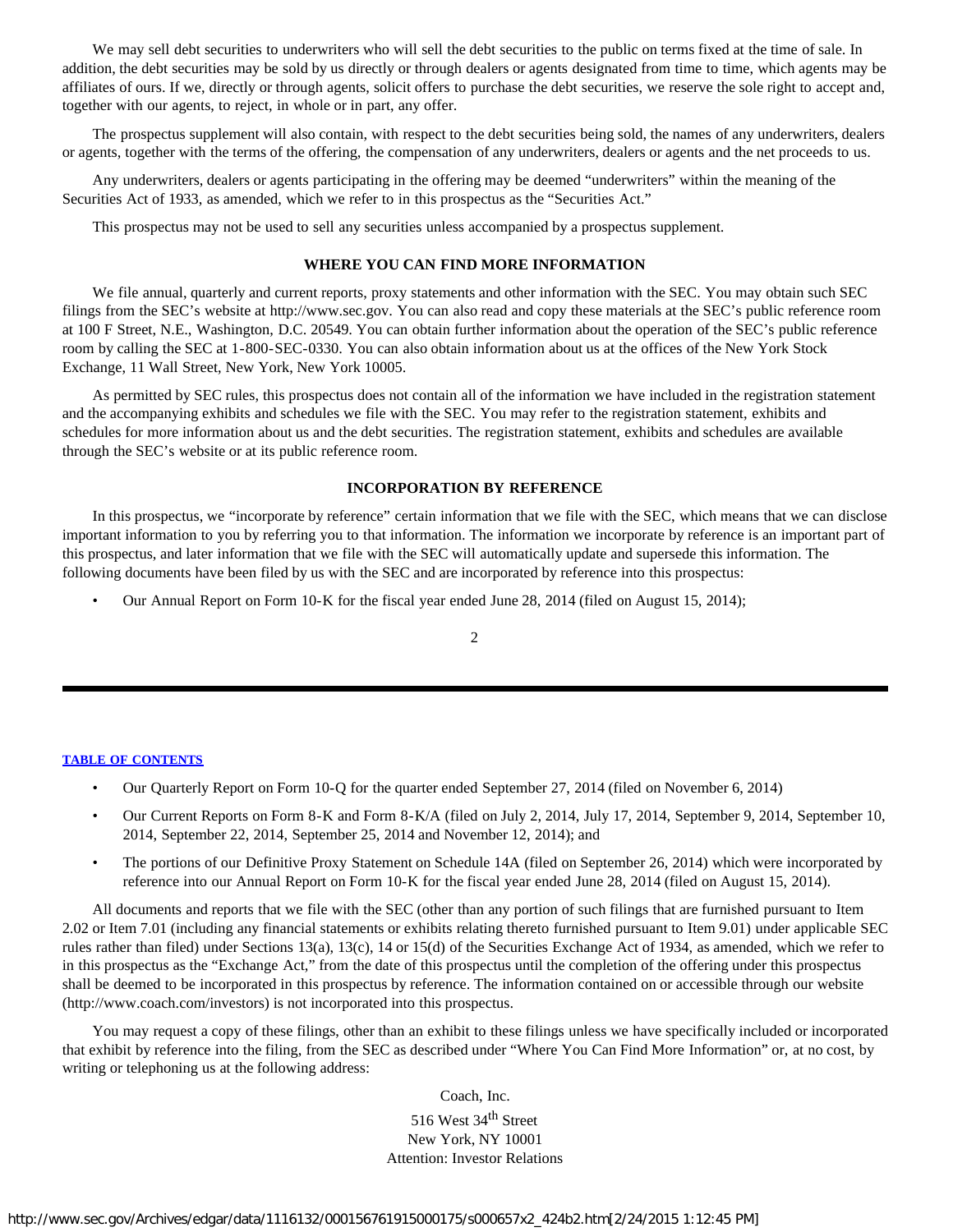#### Telephone: 212-594-1850

You should rely only on the information contained or incorporated by reference in this prospectus, the prospectus supplement, any free writing prospectus that we authorize and any pricing supplement. We have not authorized any person, including any salesman or broker, to provide information other than that provided in this prospectus, any applicable prospectus supplement, any free writing prospectus that we authorize or any pricing supplement. We have not authorized anyone to provide you with different information. We do not take responsibility for, and can provide no assurance as to the reliability of, any information that others may give you. We are not making an offer of the debt securities in any jurisdiction where the offer is not permitted. You should assume that the information in this prospectus, any applicable prospectus supplement, any free writing prospectus that we authorize and any pricing supplement is accurate only as of the date on its cover page and that any information we have incorporated by reference is accurate only as of the date of such document incorporated by reference.

Any statement contained in a document incorporated or deemed to be incorporated by reference into this prospectus will be deemed to be modified or superseded for purposes of this prospectus to the extent that a statement contained in this prospectus, any prospectus supplement, or any other subsequently filed document that is deemed to be incorporated by reference into this prospectus modifies or supersedes the statement. Any statement so modified or superseded will not be deemed, except as so modified or superseded, to constitute a part of this prospectus.

# **STATEMENTS REGARDING FORWARD-LOOKING INFORMATION**

<span id="page-37-0"></span>This prospectus, and the documents incorporated by reference in this document, contain certain "forward-looking statements" within the meaning of the Private Securities Litigation Reform Act of 1995, and are based on management's current expectations. These forward-looking statements can be identified by the use of forward-looking terminology such as "believes," "may," "will," "should," "expect," "confidence," "trends," "intend," "estimate," "on track," "are positioned to," "on course," "opportunity," "continue," "project," "guidance," "target," "forecast," "anticipated," "plan," "potential," the negative of these terms or comparable terms.

Various factors could adversely affect our operations, business or financial results in the future and cause our actual results to differ materially from those contained in the forward-looking statements, including those factors discussed under "Risk Factors" or otherwise discussed in our Annual Report on Form 10-K for the fiscal

|   | v | ٠  |          | I |
|---|---|----|----------|---|
|   |   |    |          |   |
|   |   |    |          | I |
| × |   | ۰. | ۰.<br>۰, |   |
|   |   |    |          |   |

#### **[TABLE OF CONTENTS](#page-35-0)**

year ended June 28, 2014, our Quarterly Report on Form 10-Q for the quarter ended September 27, 2014 and in our other filings made from time to time with the SEC after the date of the registration statement of which this prospectus is a part, as well as:

- the impact of the challenging state of the global economy on consumer purchases of premium lifestyle products that we offer for sale;
- our ability to continue to expand or grow our business, including international expansion, and the impact of consumer demand, behavior and purchasing trends;
- our ability to successfully execute our multi-year transformation initiatives;
- the impact of excess inventories should we misjudge consumer demand;
- changes in the competitive marketplace, including the development of new products by our competitors;
- our ability to retain the value of the Coach brand and timely respond to changing fashion and retail trends;
- legal, regulatory, tax, political, economic and other risks associated with operating in international markets, including risks related changes in exchange rates, political or economic instability in major market, repatriation of foreign cash, natural and other disasters and changes in legal and regulatory requirements;
- fluctuations in our stock price;
- our ability to adequately protect our intellectual property and curb the sale of counterfeit merchandise;
- our ability to secure our computer systems and those of our third-party service providers from cybersecurity threats, including a privacy or data security breach;
- our exposure to risks inherent in global sourcing activities, including risks associated with cost fluctuations relating to raw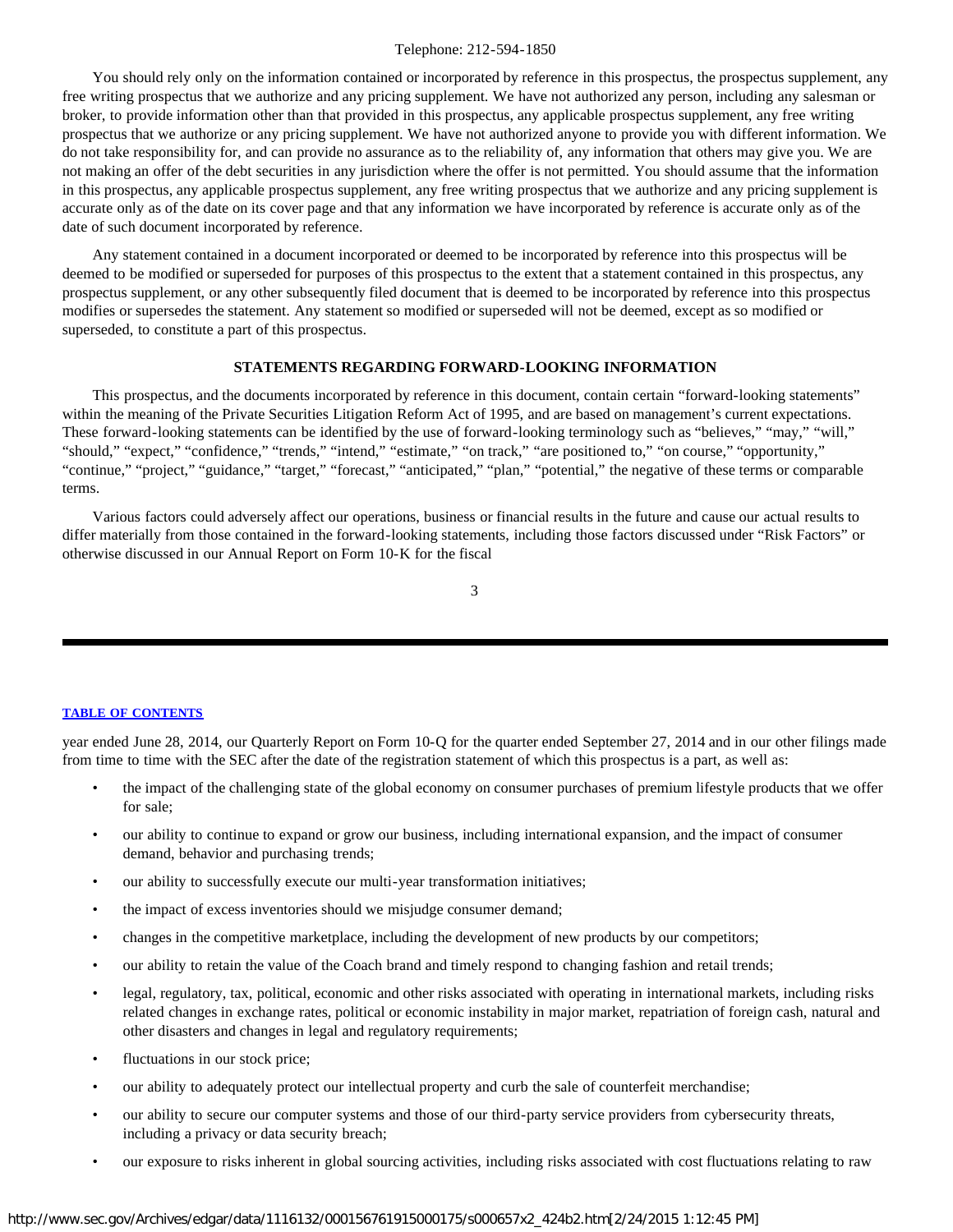materials, transportation, and labor costs;

- the impact of leasing retail space subject to long-term and non-cancelable leases;
- our ability to attract, develop and retain qualified employees, including key personnel;
- the impact on our North American wholesale business of consolidations, liquidations, restructurings and other ownership changes in the retail industry;
- the impact on our licenses should our licensing partners fail to preserve the value of our licenses or changes in our relationships with licensing partners;
- the impact of seasonality and quarterly fluctuations in sales of our products on our operating results;
- the impact of our inability to pay quarterly dividends at expected levels;
- changes in our credit profile or deterioration in market conditions;
- changes to our anticipated effective tax rates in future years; and
- the impact of relocating to our new global corporate headquarters, including cost overruns and disruptions in our operations.

For additional information about factors that could cause actual results to differ materially from those described in the forwardlooking statements, please see the documents that we have filed with the SEC, including quarterly reports on Form 10-Q, our most recent annual report on Form 10-K, current reports on Form 8-K and proxy statements.

All subsequent forward-looking statements attributable to us or any person acting on our behalf are expressly qualified in their entirety by the cautionary statements contained or referred to in this section. We are not under any obligation to, and expressly disclaim any obligation to, update or alter any forward-looking statements whether as a result of such changes, new information, subsequent events or otherwise.

4

#### **[TABLE OF CONTENTS](#page-35-0)**

# **THE COMPANY**

<span id="page-38-0"></span>Founded in 1941, we have grown from a family-run workshop in a Manhattan loft to a leading New York design house of modern luxury accessories and lifestyle collections. Coach is one of the most recognized fine accessories brands in the United States and in targeted international markets. We offer premium lifestyle accessories to a loyal and engaged customer base and provide consumers with fresh, compelling and innovative products that are extremely well made, at an attractive price. Our product offering uses a broad range of high quality leathers, fabrics and materials. In response to our customer's demands for both fashion and function, we offer updated styles and multiple product categories which address an increasing share of our customer's accessory wardrobe. We created a sophisticated, modern and inviting environment to showcase our product assortment and reinforce a consistent brand positioning wherever the consumer may shop. We utilize a flexible, cost-effective global sourcing model, in which independent manufacturers supply our products, allowing us to bring our broad range of products to market rapidly and efficiently.

We offer a number of key differentiating elements that set us apart from the competition, including:

*A Distinctive Brand* — The Coach brand represents a blend of classic American style with a distinctive New York spirit, offering a design that is known for a distinctive combination of style and function. We offer lifestyle products that we believe are relevant, extremely well made and provide excellent value.

*A Market Leadership Position With Growing International Recognition* — We are a global leader in premium handbags and lifestyle accessories. Our long-standing reputation and distinctive image have been consistently developed across an expanding number of products, sales channels and international markets, including within North America, in which we are the leading brand, and in Japan, where we are the leading imported luxury handbag and accessories brand by units sold. We are also gaining traction in China and other Asian markets, Europe and Latin America.

*A Loyal And Involved Consumer* — Our consumers have a strong emotional connection with the brand. Part of our everyday mission is to cultivate consumer relationships by strengthening this emotional connection.

*A Multi-Channel Global Distribution Model* — Our products are available in image-enhancing locations globally wherever our consumer chooses to shop, including: retail and outlet stores, directly operated concession shop-in-shops, online, and department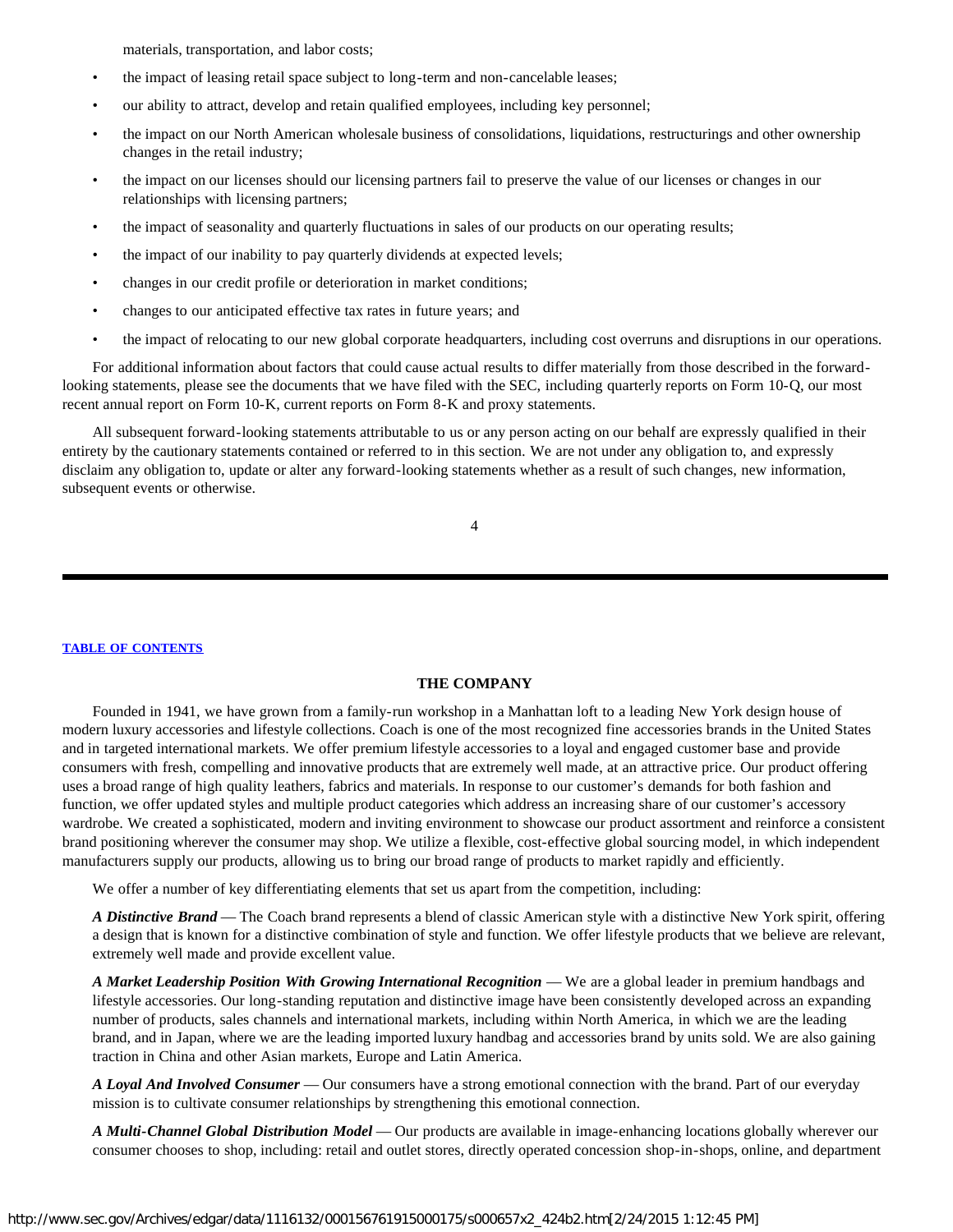and specialty stores. This allows us to maintain a dynamic balance as results do not depend solely on the performance of a single channel or geographic area. Our stores showcase the world of Coach and enhance the shopping experience while reinforcing the image of our brand. The modern store design creates a distinctive environment to display our products. We have committed a future investment of approximately \$570 million to further elevate our in-store imagery. Store associates are trained to maintain high standards of visual presentation, merchandising and customer service.

*Innovation With A Consumer-Centric Focus* — We listen to our consumers through rigorous consumer research and strong consumer orientation. To truly understand globalization and its impact on us, we also need to understand the local context in each market, learning about our consumer wherever Coach is sold. We work to anticipate the consumer's changing needs by keeping the product assortment fresh and compelling.

Our product offerings include modern luxury accessories and lifestyle collections, including women's and men's bags, women's and men's small leather goods, business cases, footwear, wearables (including outerwear), watches, weekend and travel accessories, scarves, sunwear, fragrance, jewelry, travel bags and other lifestyle products.

For a description of our business, financial condition, results of operations and other important information regarding us, see our filings with the SEC incorporated by reference in this prospectus. For instructions on how to find copies of the filings incorporated by reference in this prospectus, see "Where You Can Find More Information."

Our principal executive office is located at 516 West 34<sup>th</sup> Street, New York, New York 10001 Telephone: 212-594-1850.

5

#### **[TABLE OF CONTENTS](#page-35-0)**

#### **RISK FACTORS**

<span id="page-39-0"></span>Investing in our securities involves risk. You should carefully consider the specific risks discussed or incorporated by reference in this prospectus and the applicable prospectus supplement, together with all the other information contained in the prospectus supplement or incorporated by reference in this prospectus and the applicable prospectus supplement.

#### **RATIO OF EARNINGS TO FIXED CHARGES**

The ratio of earnings to fixed charges for Coach is set forth below for the periods indicated.

<span id="page-39-1"></span>

|                                                   | <b>Three Months</b><br><b>Ended</b> | <b>Year Ended</b>       |                  |                         |                 |                        |
|---------------------------------------------------|-------------------------------------|-------------------------|------------------|-------------------------|-----------------|------------------------|
|                                                   | September 27,<br>2014               | <b>June 28,</b><br>2014 | June 29.<br>2013 | <b>June 30.</b><br>2012 | July 2.<br>2011 | July 3,<br><b>2010</b> |
| Ratio of earnings to fixed charges <sup>(1)</sup> | 7.9x                                | 11.4x                   | 17.0x            | 18.2x                   | 19.4x           | 17.7x                  |

(1) For purposes of computing the above ratios of earnings to fixed charges, earnings are defined as net income before income taxes and excluding loss from equity investees, plus fixed charges that are charged against income. Fixed charges consist of interest expense, including the amortization of deferred financing costs, and the portion of rent expense that is considered to be representative of the interest embedded in the related leases.

# **USE OF PROCEEDS**

<span id="page-39-2"></span>We intend to use the net proceeds from the sales of the securities described in this prospectus as set forth in the applicable prospectus supplement.

#### <span id="page-39-3"></span>**[TABLE OF CONTENTS](#page-35-0)**

#### **DESCRIPTION OF THE DEBT SECURITIES**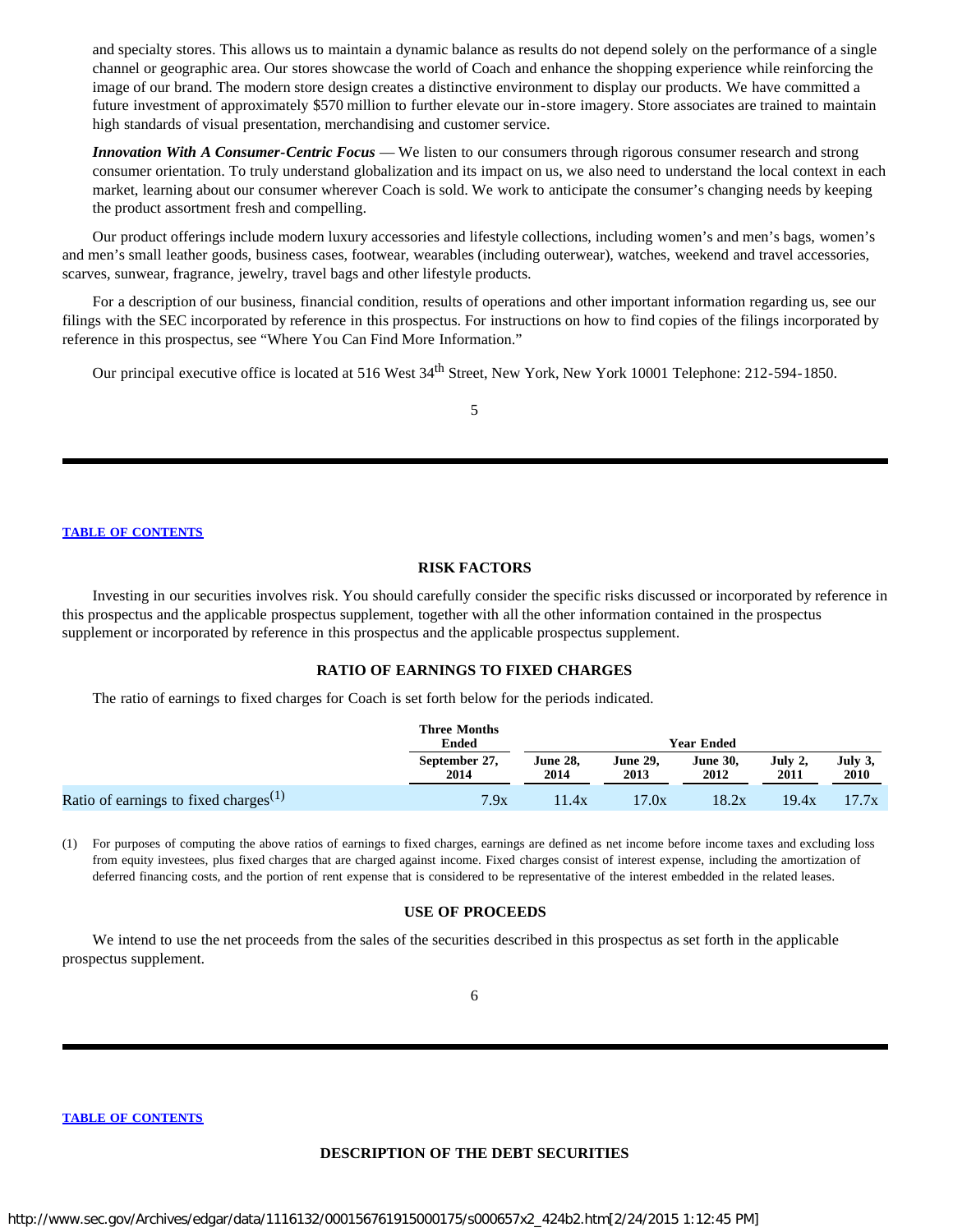We will set forth in the applicable prospectus supplement a description of the debt securities that may be offered under this prospectus.

7

#### <span id="page-40-0"></span>**[TABLE OF CONTENTS](#page-35-0)**

# **PLAN OF DISTRIBUTION**

We may offer and sell the debt securities in any one or more of the following ways:

- to or through underwriters, brokers or dealers;
- directly to one or more other purchasers;
- through a block trade in which the broker or dealer engaged to handle the block trade will attempt to sell the debt securities as agent, but may position and resell a portion of the block as principal to facilitate the transaction;
- through agents on a best-efforts basis; or
- otherwise through a combination of any of the above methods of sale.

Each time we sell debt securities, we will provide a prospectus supplement that will name any underwriter, dealer or agent involved in the offer and sale of the debt securities. The prospectus supplement will also set forth the terms of the offering, including:

- the purchase price of the debt securities and the proceeds we will receive from the sale of the debt securities;
- any underwriting discounts and other items constituting underwriters' compensation;
- any public offering or purchase price and any discounts or commissions allowed or re-allowed or paid to dealers;
- any commissions allowed or paid to agents;
- any securities exchanges on which the debt securities may be listed;
- the method of distribution of the debt securities;
- the terms of any agreement, arrangement or understanding entered into with the underwriters, brokers or dealers; and
- any other information we think is important.

If underwriters or dealers are used in the sale, the debt securities will be acquired by the underwriters or dealers for their own account. The debt securities may be sold from time to time in one or more transactions:

- at a fixed price or prices, which may be changed;
- at market prices prevailing at the time of sale;
- at prices related to such prevailing market prices;
- at varying prices determined at the time of sale; or
- at negotiated prices.

Such sales may be effected:

- in transactions on any national securities exchange or quotation service on which the debt securities may be listed or quoted at the time of sale;
- in transactions in the over-the-counter market;
- in block transactions in which the broker or dealer so engaged will attempt to sell the debt securities as agent but may position and resell a portion of the block as principal to facilitate the transaction, or in crosses, in which the same broker acts as an agent on both sides of the trade;
- through the writing of options; or
- through other types of transactions.

The debt securities may be offered to the public either through underwriting syndicates represented by one or more managing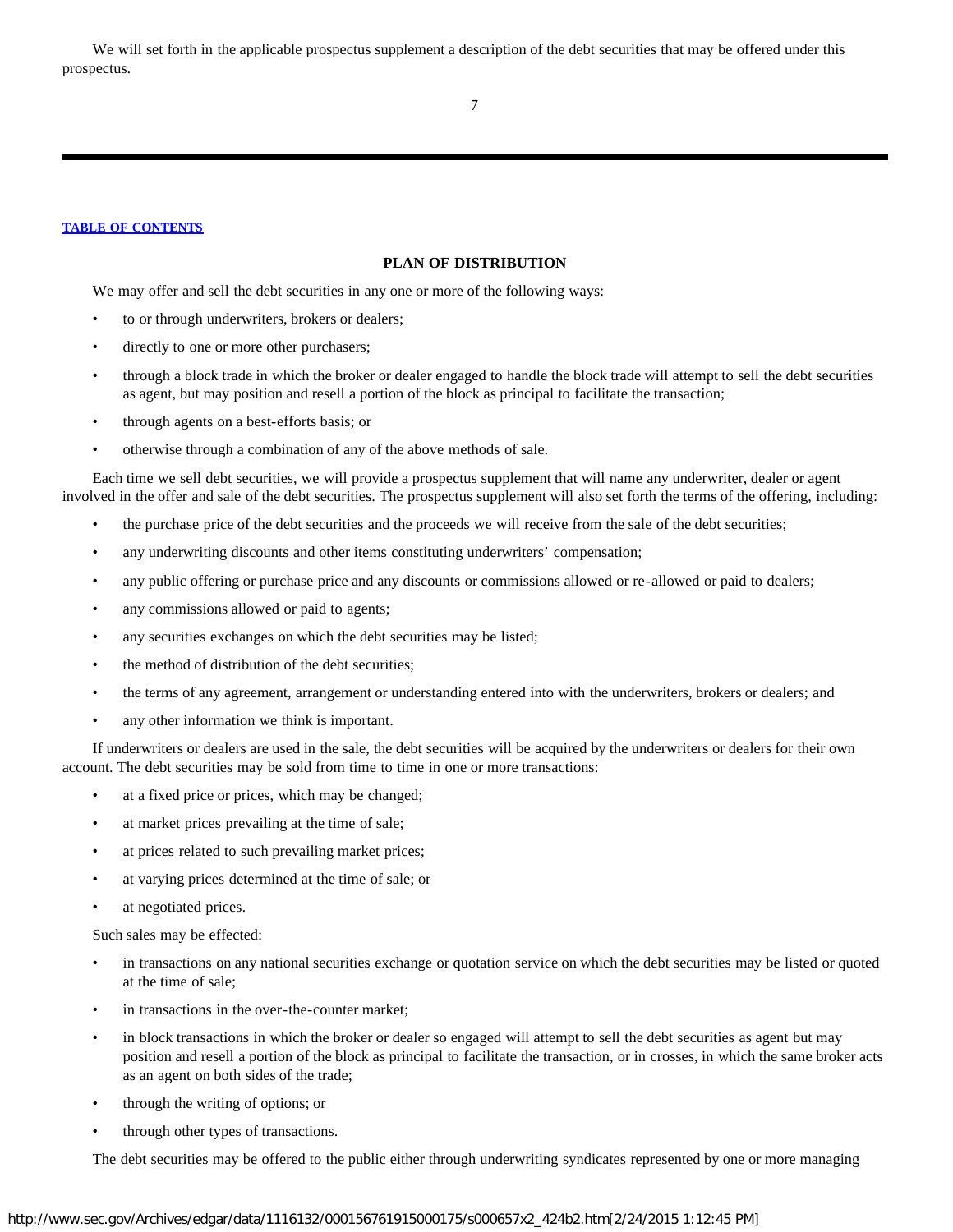underwriters or directly by one or more of such firms. Unless otherwise set forth in the applicable prospectus supplement, the obligations of underwriters or dealers to purchase the debt securities

8

# **[TABLE OF CONTENTS](#page-35-0)**

offered will be subject to certain conditions precedent and the underwriters or dealers will be obligated to purchase all the offered debt securities if any are purchased. Any public offering price and any discount or concession allowed or reallowed or paid by underwriters or dealers to other dealers may be changed from time to time.

The debt securities may be sold directly by us or through agents designated by us from time to time. Any agent involved in the offer or sale of the debt securities in respect of which this prospectus is delivered will be named, and any commissions payable by us to such agent will be set forth in, the applicable prospectus supplement. Unless otherwise indicated in the applicable prospectus supplement, any such agent will be acting on a best-efforts basis for the period of its appointment.

Offers to purchase the debt securities offered by this prospectus may be solicited, and sales of the debt securities may be made, by us directly to institutional investors or others, who may be deemed to be underwriters within the meaning of the Securities Act with respect to any resale of the debt securities. The terms of any offer made in this manner will be included in the prospectus supplement relating to the offer.

Some of the underwriters, dealers or agents used by us in any offering of debt securities under this prospectus may be customers of, engage in transactions with, and perform services for us or other affiliates of ours in the ordinary course of business. Underwriters, dealers, agents and other persons may be entitled under agreements which may be entered into with us to indemnification against and contribution toward certain civil liabilities, including liabilities under the Securities Act, and to be reimbursed by us for certain expenses. Underwriters, broker-dealers or agents may receive compensation in the form of commissions, discounts or concessions from us. Underwriters, broker-dealers or agents may also receive compensation from the purchasers of securities for whom they act as agents or to whom they sell as principals, or both. Compensation as to a particular underwriter, broker-dealer or agent will be in amounts to be negotiated in connection with transactions involving securities and might be in excess of customary commissions. In effecting sales, broker-dealers engaged by us may arrange for other broker-dealers to participate in the resales.

The applicable prospectus supplement may set forth restrictions or limitations, or refer to applicable laws or regulations, relating to offers or sales of the debt securities or the distribution of this prospectus and the applicable prospectus supplement in specified jurisdictions outside the United States.

Any underwriters to which offered debt securities are sold by us for public offering and sale may make a market in such debt securities, but those underwriters will not be obligated to do so and may discontinue any market making at any time.

Any underwriter may engage in overallotment, stabilizing transactions, short covering transactions and penalty bids in accordance with Regulation M under the Exchange Act. Overallotment involves sales in excess of the offering size, which create a short position. Stabilizing transactions permit bids to purchase the underlying security so long as the stabilizing bids do not exceed a specified maximum. Short covering transactions involve purchases of the securities in the open market after the distribution is completed to cover short positions. Penalty bids permit the underwriters to reclaim a selling concession from a dealer when the securities originally sold by the dealer are purchased in a covering transaction to cover short positions. Those activities may cause the price of the securities to be higher than it would be otherwise be. If commenced, the underwriters may discontinue any of the activities at any time. An underwriter may carry out these transactions on the New York Stock Exchange, in the over-the-counter market or otherwise.

The anticipated date of delivery of the debt securities offered by this prospectus will be described in the applicable prospectus supplement relating to the offering. In an underwritten offering of debt securities, the underwriters will expect to deliver the notes against payment therefor on or about a date that will be specified on the cover page of the applicable prospectus supplement. That date may be between the third and tenth business day following the date of that prospectus supplement. Under Rule 15c6-1 of the SEC under the Exchange Act, trades in the secondary market generally are required to settle in three business days, unless the parties to any such trade expressly agree otherwise. Accordingly, if the settlement date is later than the third business day following the date of that prospectus supplement, any purchaser who wishes to trade the debt securities on the date of the applicable prospectus supplement or on the subsequent days prior to the settlement date, will be required, by virtue of the fact that the sale of the debt securities initially will settle on such later business day, to specify an alternate settlement cycle at the time of any such trade to prevent a failed settlement.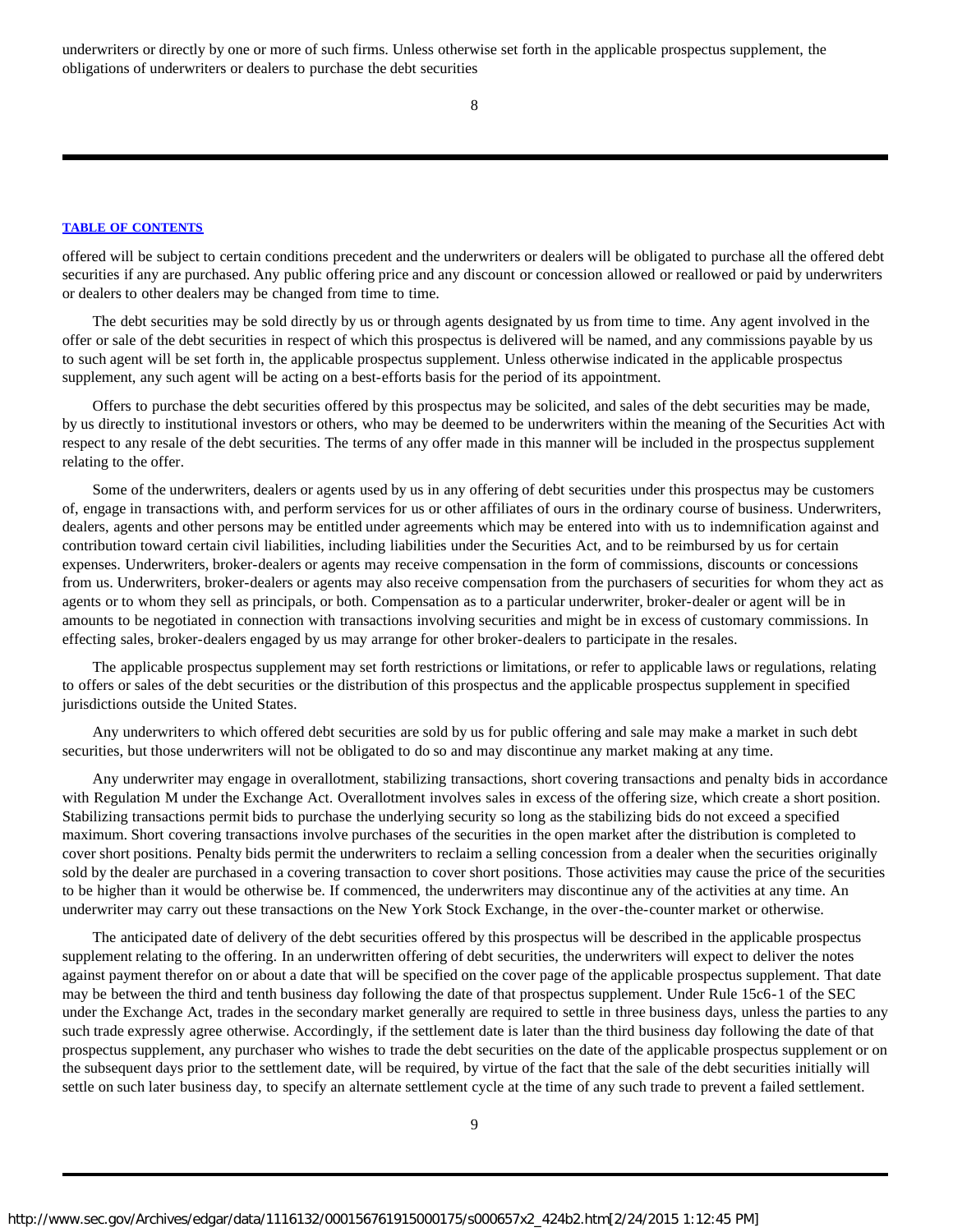To comply with the securities laws of some states, if applicable, the debt securities may be sold in these jurisdictions only through registered or licensed brokers or dealers. In addition, in some states the debt securities may not be sold unless they have been registered or qualified for sale or an exemption from registration or qualification requirements is available and is complied with.

This prospectus and an applicable prospectus supplement may be made available in electronic format on the Internet sites of, or through online services maintained by, any of the underwriters, dealers, agents and selling group members participating in connection with any offering of debt securities or by one or more of their respective affiliates. In those cases, prospective investors may view offering terms online and, depending upon the particular underwriter, dealer, agent, selling group member or affiliate thereof, prospective investors may be allowed to place orders for the purchase of debt securities online. Any such allocation for online distributions will be made by the underwriter, dealer or agent on the same basis as other allocations.

Other than this prospectus and an applicable prospectus supplement in electronic format, the information on the underwriter's, dealer's, agent's or any selling group member's web site and any information contained in any other web site maintained by the underwriter, dealer, agent or any selling group member is not part of this prospectus, the prospectus supplement or supplements or the registration statement of which this prospectus forms a part, has not been approved and/or endorsed by us or any of the underwriters, dealers, agents or selling group members in its capacity as underwriter, dealer, agent or selling group member and should not be relied upon by investors.

#### **LEGAL MATTERS**

<span id="page-42-0"></span>Certain legal matters in connection with the offered debt securities will be passed upon for us by Fried, Frank, Harris, Shriver & Jacobson LLP, New York, New York and Venable LLP, Baltimore, Maryland. Any underwriters or agents will be represented by their own legal counsel, who will be identified in the applicable prospectus supplement.

#### **EXPERTS**

<span id="page-42-1"></span>The consolidated financial statements, and the related financial statement schedule, incorporated in this prospectus by reference from Coach, Inc.'s Annual Report on Form 10-K and the effectiveness of Coach, Inc.'s internal control over financial reporting, have been audited by Deloitte & Touche LLP, an independent registered public accounting firm, as stated in their reports, which are incorporated herein by reference. Such consolidated financial statements and financial statement schedule have been so incorporated in reliance upon the reports of such firm given upon their authority as experts in accounting and auditing.

10

#### **[TABLE OF CONTENTS](#page-35-0)**



# **COACH, INC.**